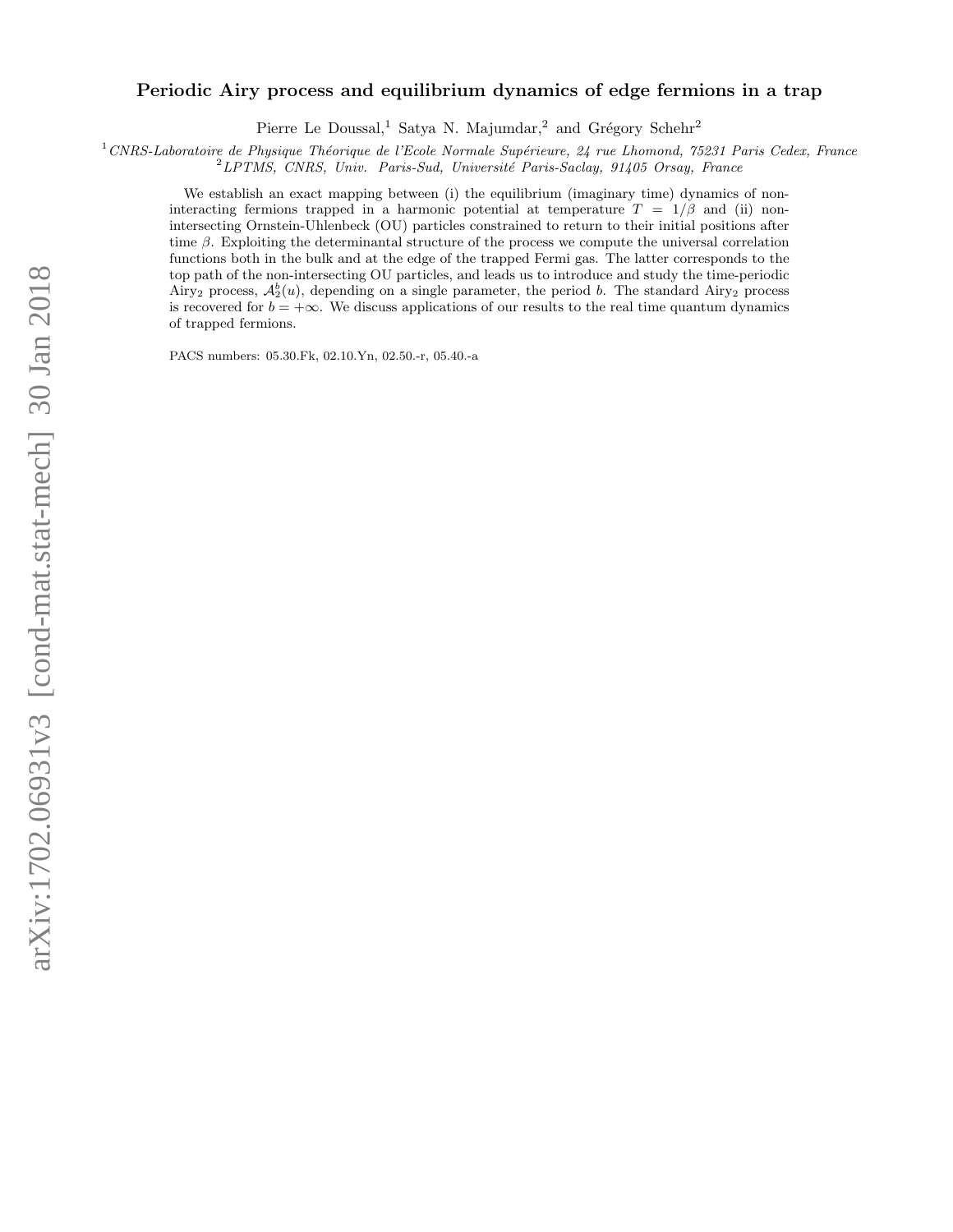# CONTENTS

| I. Introduction<br>A. Background: from Ornstein-Uhlenbeck process to Airy <sub>2</sub> process<br>B. Summary of the main results of this paper                                                                                                                                                                                                                                                       | 3<br>3<br>$\overline{5}$         |
|------------------------------------------------------------------------------------------------------------------------------------------------------------------------------------------------------------------------------------------------------------------------------------------------------------------------------------------------------------------------------------------------------|----------------------------------|
| II. Dynamics of $N$ fermions in a harmonic trap and $N$ non-crossing Ornstein-Uhlenbeck process<br>A. Single particle<br>$B. N$ particles                                                                                                                                                                                                                                                            | 6<br>6<br>$\overline{7}$         |
| III. N fermions in a harmonic trap at finite temperature and non-crossing time-periodic OU paths<br>A. Single particle<br>$B. N$ particles                                                                                                                                                                                                                                                           | 8<br>8<br>8                      |
| IV. Eynard-Mehta theorem, non-interacting fermions and determinantal process<br>A. Joint multi-time PDF in a given many-body fermionic eigenstate<br>B. Determinantal structure of the multi-time JPDF in a given fermionic eigenstate                                                                                                                                                               | 10<br>10<br>11                   |
| V. Application of the EM theorem: extended kernels at the bulk and the edge of the ground state of $N$<br>fermions in a harmonic trap                                                                                                                                                                                                                                                                | 12                               |
| VI. Application of the EM Theorem: generalization to finite temperature<br>A. General framework<br>B. Bulk and edge regime in the harmonic trap at finite temperature                                                                                                                                                                                                                                | 14<br>14<br>16                   |
| VII. Relation to multi-time correlation functions in the OU and finite temperature Airy process<br>A. Link between fermions at finite temperature and non-intersecting time-periodic OU processes<br>B. Periodic Airy process<br>C. Application: tails of the two-point function                                                                                                                     | 17<br>17<br>18<br>19             |
| VIII. Universality of the time-periodic Airy <sub>2</sub> process                                                                                                                                                                                                                                                                                                                                    | 22                               |
| IX. Application to real time equilibrium dynamics of trapped fermions: dynamical density-density correlations 22<br>A. Real time quantum dynamics of a single particle<br>B. Real time quantum dynamics of non-interacting fermions in a harmonic trap<br>1. General framework<br>2. Real time dynamics at the edge<br>3. Real time density-density correlation at the edge<br>C. Joint measurements | 23<br>24<br>24<br>25<br>25<br>27 |
| X. Conclusion                                                                                                                                                                                                                                                                                                                                                                                        | 28                               |
| Acknowledgments                                                                                                                                                                                                                                                                                                                                                                                      | 29                               |
| A. Non-crossing OU paths, Dyson's Brownian motion and trapped fermions in imaginary time                                                                                                                                                                                                                                                                                                             | 29                               |
| B. More on the time-periodic OU process<br>1. Langevin equation local in time<br>2. Identification as the stationary measure of a confined Edwards-Wilkinson model                                                                                                                                                                                                                                   | 30<br>30<br>30                   |
| C. How to express $P_E$ in (36) using the Eynard-Mehta theorem                                                                                                                                                                                                                                                                                                                                       | 30                               |
| D. Self-reproducibility of the extended kernel                                                                                                                                                                                                                                                                                                                                                       | 31                               |
| E. Determinantal form of general correlation functions                                                                                                                                                                                                                                                                                                                                               | 31                               |
| References                                                                                                                                                                                                                                                                                                                                                                                           | 32                               |

2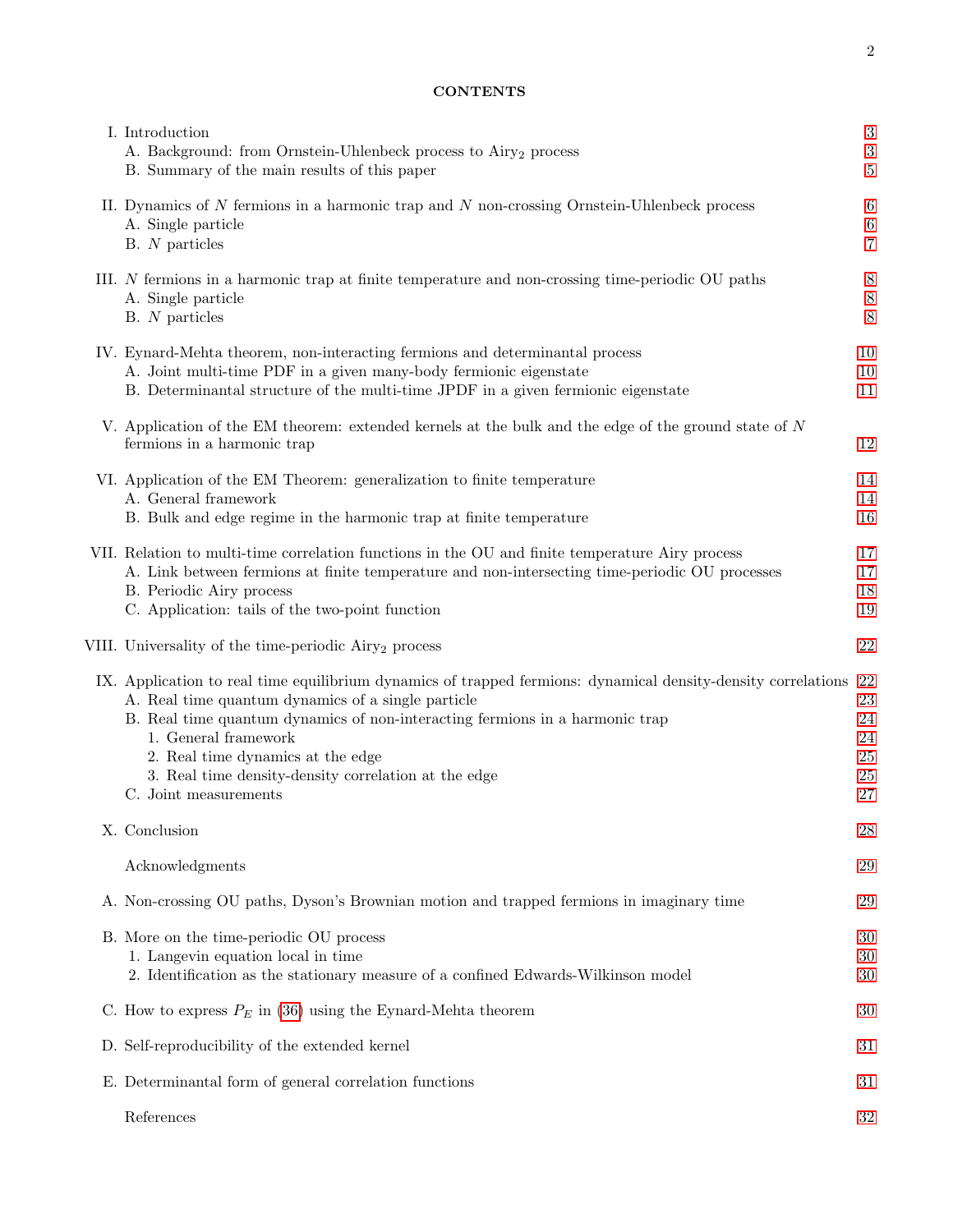# <span id="page-2-0"></span>I. INTRODUCTION

#### <span id="page-2-1"></span>Background: from Ornstein-Uhlenbeck process to Airy<sub>2</sub> process

The Airy<sub>2</sub> process was introduced in Ref. [\[1\]](#page-31-1) in the context of the discrete space, continuous time polynuclear growth model. Since then this process has appeared in many different contexts, such as directed last passage percolation [\[2\]](#page-31-2), Dyson's Brownian motion [\[3\]](#page-31-3), non-intersecting Brownian bridges and excursions (watermelons) [\[4,](#page-31-4) [5\]](#page-31-5), growth models [\[6\]](#page-31-6), random tilings [\[7\]](#page-31-7), interacting particle transport [\[8\]](#page-31-8) and in the continuum KPZ equation [\[9\]](#page-31-9) (for a review see [\[10,](#page-31-10) [11\]](#page-31-11)). To understand this process one can consider the following simple example. Consider a single Ornstein-Uhlenbeck (OU) process [\[12\]](#page-31-12) where the position of a particle  $x(\tau)$  in a one-dimensional harmonic potential evolves by the Langevin equation:

<span id="page-2-6"></span>
$$
\frac{dx(\tau)}{d\tau} = -\mu_0 x(\tau) + \eta(\tau) , \qquad (1)
$$

where  $\eta(\tau)$  is a centered Gaussian white noise, with correlator  $\overline{\eta(\tau)\eta(\tau')} = \delta(\tau - \tau')$ . Consider the process starting at  $x_0$  at time  $\tau_0$ . The probability density  $P_{\text{OU}}(x, \tau | x_0, \tau_0)$  (the so called classical OU propagator) to arrive at x at time  $\tau \geq \tau_0$  has a Gaussian form

<span id="page-2-2"></span>
$$
P_{\text{OU}}(x,\tau|x_0,\tau_0) = \sqrt{\frac{\mu_0}{\pi(1 - e^{-2\mu_0(\tau - \tau_0)})}} \exp\left(-\frac{\mu_0(x - x_0 e^{-\mu_0(\tau - \tau_0)})^2}{1 - e^{-2\mu_0(\tau - \tau_0)}}\right) \tag{2}
$$

We now define an OU bridge over the time interval  $[\tau_0, \tau_f]$  as a conditioned OU process that connects the initial position  $x_0$  at  $\tau_0$  and the final position  $x_0$  at time  $\tau_f$ . To calculate the probability density of the OU bridge at time  $\tau \in [\tau_0, \tau]$ , we split the time interval into two pieces:  $[\tau_0, \tau]$  and  $[\tau, \tau_f]$ . For the first interval, the propagator is given in Eq. [\(2\)](#page-2-2). For the second interval, we consider a further propagation of this process from time  $\tau$  to time  $\tau_f \geq \tau$ such that the final position is again  $x_0$  at time  $\tau_f$ . Therefore, the probability density function (PDF) at x at an intermediate time  $\tau_0 \leq \tau \leq \tau_f$  of the OU bridge over the time interval  $[0, \tau_f]$  is given by the product

<span id="page-2-3"></span>
$$
P_{\text{bridge}}(x,\tau) = \frac{P_{\text{OU}}(x,\tau|x_0,\tau_0)P_{\text{OU}}(x_0,\tau_f|x,\tau)}{P_{\text{OU}}(x_0,\tau_f|x_0,\tau_0)}\,. \tag{3}
$$

The denominator in Eq. [\(3\)](#page-2-3) ensures that  $P_{\text{bridge}}(x, \tau)$  is normalized to unity, i.e.,  $\int_{-\infty}^{\infty} P_{\text{bridge}}(x, \tau) dx = 1$ , for any  $\tau_0 \leq \tau \leq \tau_f$ . If we now take the limits  $\tau_0 \to -\infty$  and  $\tau_f \to +\infty$ , it is easy to see from Eqs. [\(2\)](#page-2-2) and [\(3\)](#page-2-3) that  $P_{\text{bridge}}(x, \tau)$  is independent of  $\tau$  and is given by

<span id="page-2-4"></span>
$$
P_{\text{stat}}(x) = \sqrt{\frac{\mu_0}{\pi}} e^{-\mu_0 x^2}, \qquad (4)
$$

where the subscript "stat" indicates that this PDF is stationary, i.e., independent of time  $\tau$ . Note that  $P_{\text{stat}}(x)$  for the OU bridge in Eq. [\(4\)](#page-2-4) is also the large  $\tau$  limit of the standard OU propagator in Eq. [\(2\)](#page-2-2) (identical to the equilibrium Gibbs measure of a particle in a quadratic potential  $\mu_0 x^2/2$  at temperature 1/2). In fact, this OU bridge process can also be identified to a time-periodic OU process (to be elaborated later in the paper) with period infinity [\[13\]](#page-31-13).

We can now generalize this OU bridge to an N-particle system, i.e, N OU bridges, conditioned not to cross each other,  $x_1(\tau) > x_2(\tau) > \cdots > x_N(\tau)$ , at any time  $\tau_0 \leq \tau \leq \tau_f$ . As in the case of  $N = 1$ , the N-body free-propagator over the time interval  $[\tau_0, \tau]$ , such that they do not cross each other, can be obtained using the celebrated Karlin-McGregor formula [\[14\]](#page-31-14). Similarly, one can write the propagator for the N non-crossing OU paths over the right interval  $[\tau, t]$ . Then, as in the  $N = 1$  case [\(3\)](#page-2-3), we take the product of the two propagators. We then take the limits  $\tau_0 \to -\infty$  and  $\tau_f \to +\infty$ , assuming that they started close the origin (respecting the above ordering) at time  $\tau_0 \to -\infty$  and are conditioned to return to the same initial positions at time  $\tau_f \to +\infty$ . As in the  $N=1$  case, the joint PDF (JPDF) of the positions of the N OU bridges become independent of  $\tau$  and is given by [\[15\]](#page-31-15)

<span id="page-2-5"></span>
$$
P_{\text{stat}}(x_1, \cdots, x_N) = A_N e^{-\mu_0 \sum_{j=1}^N x_j^2} \prod_{j=1}^N (x_i - x_j)^2
$$
\n(5)

for  $x_1(\tau) > x_2(\tau) > \cdots > x_N(\tau)$ , and zero otherwise, where  $A_N$  is a normalization constant. This JPDF is isomorphic to the JPDF of the eigenvalues of a random matrix belonging to the Gaussian Unitary Ensemble (GUE) [\[16\]](#page-31-16). As in the  $N = 1$  case, these non-intersecting OU bridge processes can be identified to the non-crossing time-periodic OU paths with period infinity (see later).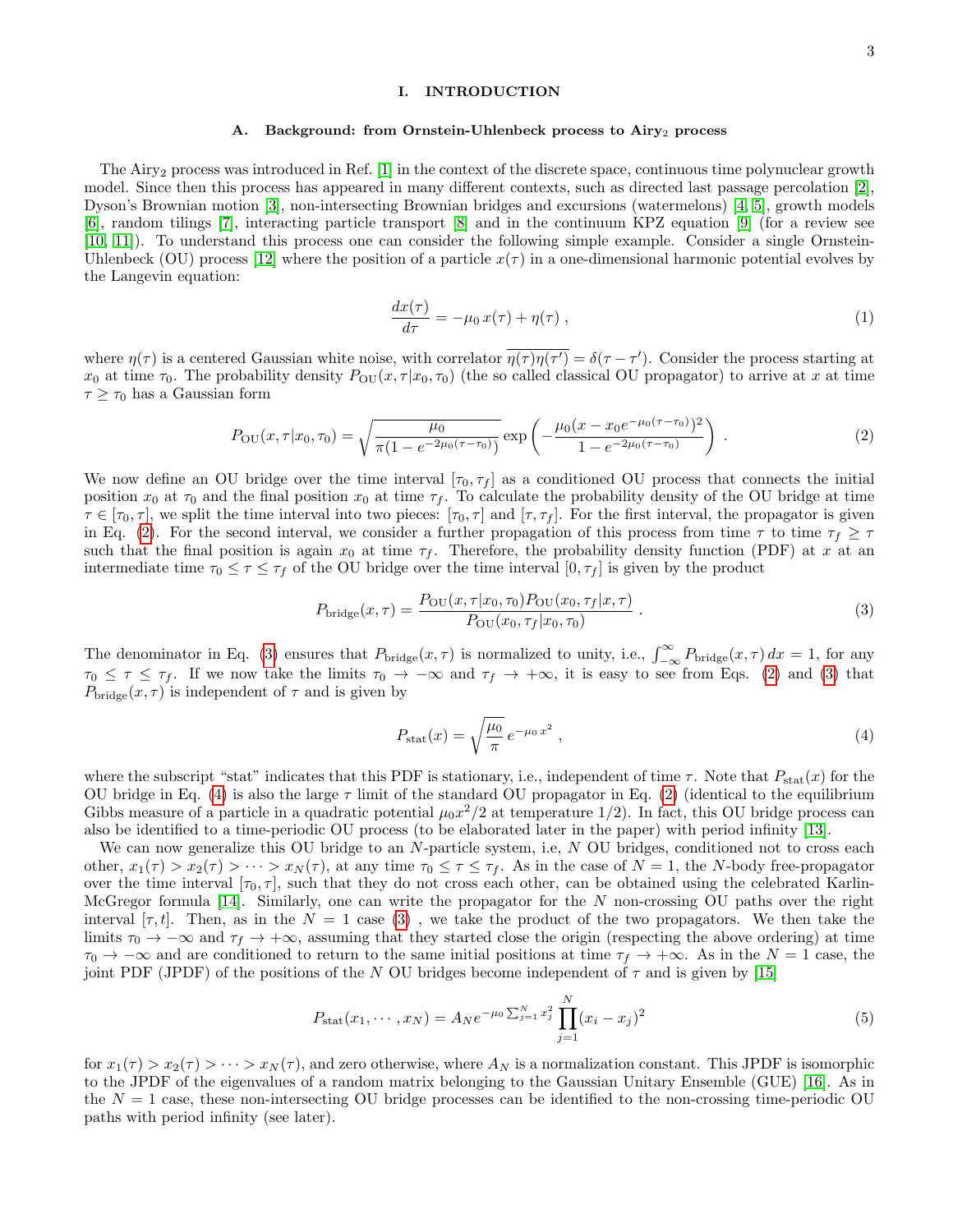4

We now consider the trajectories of these non-intersecting OU bridges, and study the correlations between observables at different times. In particular let us consider the position of the top path  $x_1(\tau)$  as a function of  $\tau$ . This process  $x_1(\tau)$ , properly centered and scaled, converges in the large N limit to a stationary process,  $A_2(u)$ , as a function of a rescaled time  $u$  (to be defined more precisely later), called the Airy<sub>2</sub> process. This construction of the Airy<sub>2</sub> process presented here is equivalent to the similar construction using Dyson's Brownian motion [\[1,](#page-31-1) [11\]](#page-31-11). This particular construction is useful for us for generalization to finite temperature later.

Note that in a system of non-intersecting Brownian bridges (known as the watermelon problem [\[1,](#page-31-1) [2,](#page-31-2) [4,](#page-31-4) [17–](#page-31-17)[20\]](#page-31-18)) the statistics of the top path, properly centered and scaled, is described by  $A_2(u) - u^2$ , where u is again the rescaled time. Likewise, in the context of the (1+1)-dimensional KPZ class growth models in the curved (droplet) geometry, the rescaled height  $h(x, t)$  of the interface, at a fixed large time t, converges to  $A_2(u) - u^2$  (where u in this case the represents rescaled spatial position x  $[1, 2, 21, 22]$  $[1, 2, 21, 22]$  $[1, 2, 21, 22]$  $[1, 2, 21, 22]$ .

Let us now describe briefly the main characteristics of the Airy<sub>2</sub> process. Its one point marginal distribution at fixed time  $\tau$  is given by the Tracy-Widom GUE distribution  $F_2(s)$  [\[23\]](#page-31-21)

<span id="page-3-0"></span>
$$
Prob(\mathcal{A}_2(u) < s) = F_2(s) = Det[I - P_s K_{Ai} P_s] = \exp\left(\text{Tr}\ln(I - P_s K_{Ai} P_s)\right) \tag{6}
$$

where I is the identity,  $P_s$  is the projector on the interval  $[s, +\infty[$  and Det stands for a Fredholm determinant on the space  $L^2(\mathbb{R})$  with the Airy kernel

$$
K_{\text{Ai}}(r,r') = \int_0^{+\infty} dv \,\text{Ai}(r+v)\text{Ai}(r'+v) \,. \tag{7}
$$

Note that Eq. [\(6\)](#page-3-0) can be evaluated in several ways, one being to use the expansion  $\text{Tr} \ln(I - A) = -\sum_{p=1}^{+\infty} \frac{1}{p} \text{Tr} A^p$ .

In addition, one can generalize this one time distribution to multi-time JPDF. For example the two-time joint cumulative distribution function (JCDF) reads [\[1,](#page-31-1) [10\]](#page-31-10)

<span id="page-3-1"></span>
$$
Prob(\mathcal{A}_2(u_1) < s_1, \mathcal{A}_2(u_2) < s_2) = Det\begin{pmatrix} I - P_{s_1} K_{u_1, u_1} P_{s_1} & -P_{s_1} K_{u_1, u_2} P_{s_2} \\ -P_{s_2} K_{u_2, u_1} P_{s_1} & I - P_{s_2} K_{u_2, u_2} P_{s_2} \end{pmatrix},\tag{8}
$$

where  $K_{u,u'}$  is the *extended Airy kernel* defined as

$$
K_{u,u'}(r,r') = \begin{cases} \int_0^{+\infty} dv \, \text{Ai}(r+v) \text{Ai}(r'+v)e^{-v(u-u')}, & \text{for } u \ge u' \\ -\int_{-\infty}^0 dv \, \text{Ai}(r+v) \text{Ai}(r'+v)e^{-v(u-u')}, & \text{for } u < u' \end{cases} \tag{9}
$$

The right hand side of Eq. [\(8\)](#page-3-1) is a generalization of the standard Fredholm determinant, where the kernel itself has  $a$  2  $\times$  2 matrix structure. To evaluate the Fredholm determinant in [\(8\)](#page-3-1) one may use, as above, an expansion in traces of powers of the matrix-operator in [\(8\)](#page-3-1), which has a block structure (for an example see section [VII C\)](#page-18-0). By analyzing the asymptotics of this extended kernel, one can show that the connected part of the correlation function is stationary and has a power law tail [\[1,](#page-31-1) [24\]](#page-31-22)

$$
\text{Prob}(\mathcal{A}_2(u_1) < s_1, \mathcal{A}_2(u_2) < s_2) - \text{Prob}(\mathcal{A}_2(u_1) < s_1) \text{Prob}(\mathcal{A}_2(u_2) < s_2) \sim \frac{1}{|u_1 - u_2|^2},\tag{10}
$$

for large  $|u_1 - u_2|$ . Similarly the *n*-time correlation function of the Airy<sub>2</sub> process can be written as a Fredholm determinant, where the kernel itself has a  $n \times n$  matrix structure. This property is a consequence of an underlying determinantal structure which will be explained later.

Another interesting application of this process, which we will develop extensively in this paper, concerns the quantum mechanical problem of N non-interacting fermions in a harmonic trap at zero temperature. In a recent series of papers we have studied the connection between the position of the trapped fermions  $x_j$  and the eigenvalues of the GUE random matrix [\[25–](#page-31-23)[30\]](#page-31-24) (see also [\[31,](#page-31-25) [32\]](#page-31-26)). Indeed the quantum JPDF for the positions of the fermions in the many-body ground state is identical to the JPDF of the GUE eigenvalues, given in [\(5\)](#page-2-5). As a consequence, the average density of fermions in the trap at zero temperature,  $T = 0$ , in the large N limit, is given by the Wigner semi-circular law for the GUE eigenvalues which vanishes outside a finite interval. Hence this predicts that the Fermi gas in a harmonic trap has a sharp edge where the density vanishes. One immediate consequence of this mapping is that the position of the rightmost fermion,  $x_{\text{max}}$  at  $T = 0$ , suitably centered and scaled, converges in the large N limit, to the GUE Tracy-Widom distribution  $(6)$ . In addition the suitably scaled *n*-point correlation functions of the Fermi gas near the edge, can be expressed as an  $n \times n$  determinant based on the Airy kernel. In [\[31\]](#page-31-25) these properties have been shown to hold more generally for other smooth trapping potentials.

Moreover, these zero temperature properties of the trapped Fermi gas were extended to finite temperature  $T > 0$  [\[27,](#page-31-27) 29. In the large  $N$  limit, the determinantal structure of the correlation functions persist even at finite temperature, with a T-dependent kernel, generalizing the  $T = 0$  Airy kernel. Interestingly the same kernel was found to appear in the solution of the continuum  $1+1$  dimensional KPZ equation at finite time [\[27,](#page-31-27) [29\]](#page-31-28).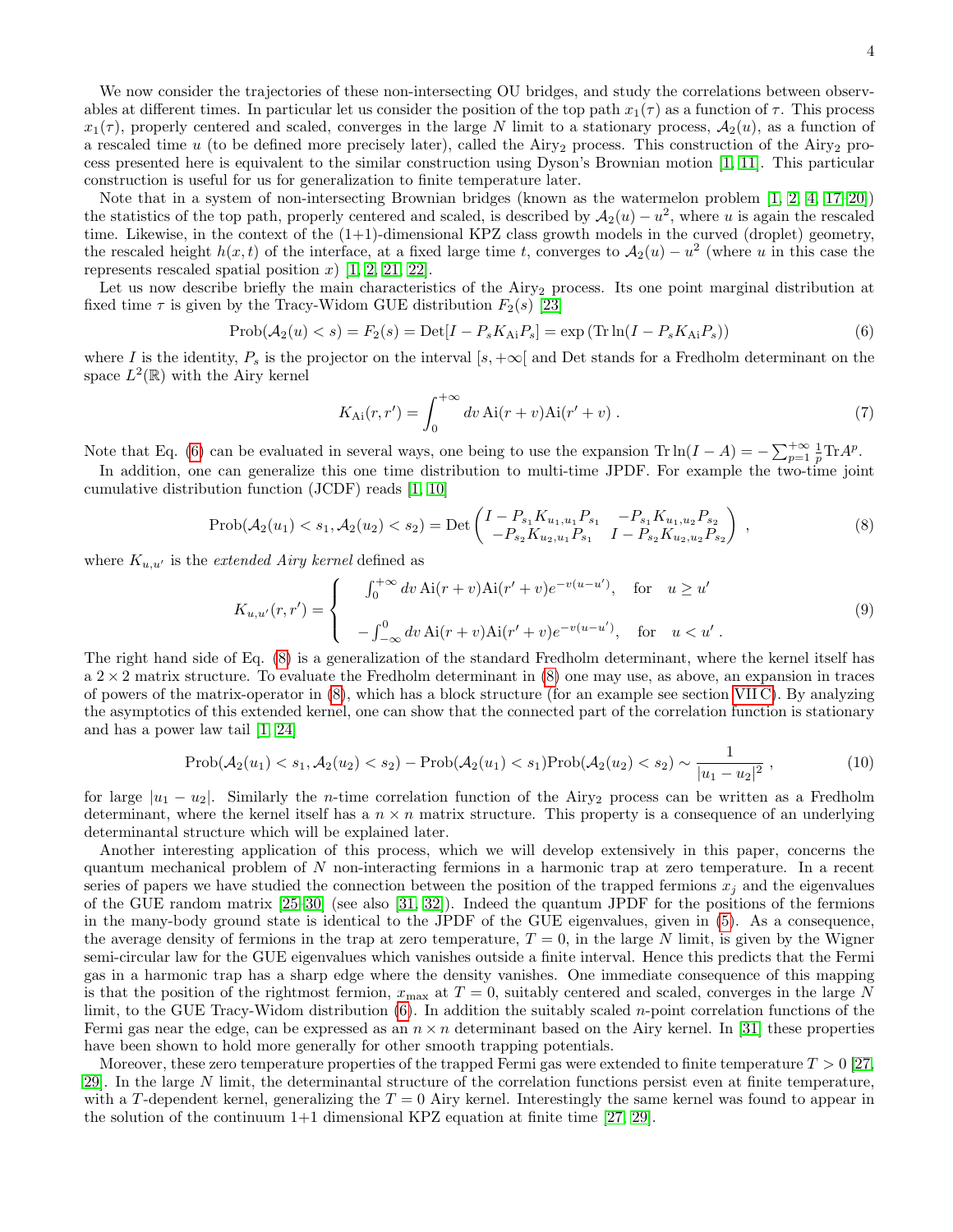# <span id="page-4-0"></span>B. Summary of the main results of this paper

All the above results on trapped fermions concern only static quantities at equilibrium. It is natural to ask how these systems of fermions at equilibrium evolve in imaginary time  $\tau$  (which can be seen as the analytic continuation of the real time equilibrium quantum dynamics of the fermions  $\tau = it$ ). Similar questions have been studied in the condensed matter literature [\[33–](#page-31-29)[38\]](#page-32-0) but mostly in the bulk of the Fermi gas, or in the absence of a confining potential. Our main focus here is on the dynamics at the edge, for which it is useful to exploit connections to random matrices [\[39\]](#page-32-1) and determinantal processes [\[40\]](#page-32-2). In this paper we address the question of the dynamics of trapped non interacting fermions in both imaginary and real time. It is useful first to summarize our main results.

- First we establish an exact mapping between the quantum propagator in imaginary time of  $N$  non interacting fermions in a harmonic potential, and the transition probability of a collection of N non-intersecting classical Ornstein-Uhlenbeck (OU) processes.
- Next, we extend this mapping to the imaginary time dynamics of  $N$  non interacting fermions in a harmonic potential at finite temperature  $T = 1/\beta$  and a collection of N non-intersecting classical Ornstein-Uhlenbeck (OU) processes, periodic in time with period  $\beta$  (see Fig. [1\)](#page-8-0). In particular the positions of the fermions at the edge of the trapped Fermi gas correspond to the positions of the top paths of the collection of the time periodic OU processes. An immediate consequence of our results is that at  $T = 0$  for the fermions in the harmonic trap, the imaginary time dynamics of the rightmost fermion, properly centered and scaled, is the Airy<sub>2</sub> process, discussed in the introduction. This is thus a new application of the Airy<sub>2</sub> process. Furthermore we show a direct mapping between the (imaginary) time-dependent fermion positions and the time-dependent eigenvalues in the Dyson's Brownian motion.
- Using the Eynard-Mehta (EM) theorem [\[41\]](#page-32-3) known in random matrix theory, we show that both the fermion and the OU problems possess an extended determinantal structure, which we exploit to compute several correlation functions as determinants of an extended kernel. We provide, both in the bulk [\(90\)](#page-15-1)-[\(91\)](#page-15-1) of the Fermi gas and at the edge  $(95)-(96)$  $(95)-(96)$  $(95)-(96)$ , explicit forms both in space and time of the kernel at finite temperature in the large N limit. We show that, for a large class of confining potentials, these scaling forms are universal, i.e. independent of the details of the trapping potential. At the edge this universal kernel  $\mathcal{K}_b^{\text{edge}}$  depends on a single parameter, the reduced inverse temperature  $b = \mu_0 N^{1/3} \beta$ .
- Recalling that the imaginary time dynamics of the position of rightmost fermion,  $x_{\text{max}}(\tau)$ , in a harmonic potential at zero temperature, suitably scaled, converges in the large  $N$  limit to the Airy<sub>2</sub> process, it is then natural to ask what is the process  $x_{\text{max}}(\tau)$  at finite temperature  $T = 1/\beta > 0$  in the large N limit. Here we provide this generalization, which we call the periodic Airy<sub>2</sub> process. We denote this process by  $\mathcal{A}^b(u)$  where  $u = b\tau/\beta$  is the rescaled time. This process is stationary, periodic of period b, and invariant in distribution under parity transformation  $u \to -u$ . We show that it also has a determinantal structure which involves the universal kernel  $\mathcal{K}_b^{\text{edge}}$  given in Eqs. [\(95\)](#page-16-2)-[\(96\)](#page-16-3).
- The real time dynamics of the fermions both in the bulk and at the edge, at finite temperature, can be described using an analytic continuation from our results in imaginary time. In particular we provide the exact result for the two time density-density correlation function: while the result in the bulk can be related to results for free fermions known in the literature (with no trap), the results at the edge are non-trivial. We show that the large time decay at the edge is  $\sim t^{-3/2}$  at  $T = 0$ , with a crossover to exponential decay at finite temperature. Finally, we also show that successive quantum measurements of the fermion positions can be addressed by similar techniques.

The rest of the paper is organized as follows. In section [II,](#page-5-0) as a warm up, we provide an exact correspondence between imaginary time quantum propagator of N non interacting fermions in a harmonic potential and the transition probability of a collection of N non-intersecting classical Ornstein-Uhlenbeck (OU) processes. In section [III](#page-7-0) we extend this connection to finite temperature  $T$  for the fermion problem, which then corresponds to non-intersecting classical OU paths periodic in time of period  $\beta = 1/T$ . In section [IV](#page-9-0) we recall the Eynard-Mehta (EM) theorem and the associated determinantal structure for the multi-time (imaginary time) correlation function of the fermions. In section [V](#page-11-0) we apply the EM theorem to the ground state of fermions, and provide the scaling forms of the extended kernels in the bulk and at the edge at zero temperature. In section [VI](#page-13-0) we extend these results to finite temperature. In section [VII](#page-16-0) we infer the corresponding consequences for the time-periodic OU processes. In particular, by considering the time evolution of the top path of the OU processes, we define and characterize the periodic Airy<sub>2</sub> process,  $\mathcal{A}^b(u)$ , where  $b$  is the period, and calculate explicitly some asymptotic properties of the two-time correlation function of this process. In section [VIII](#page-21-0) we consider non-intersecting time-periodic Brownian motions in more general potentials and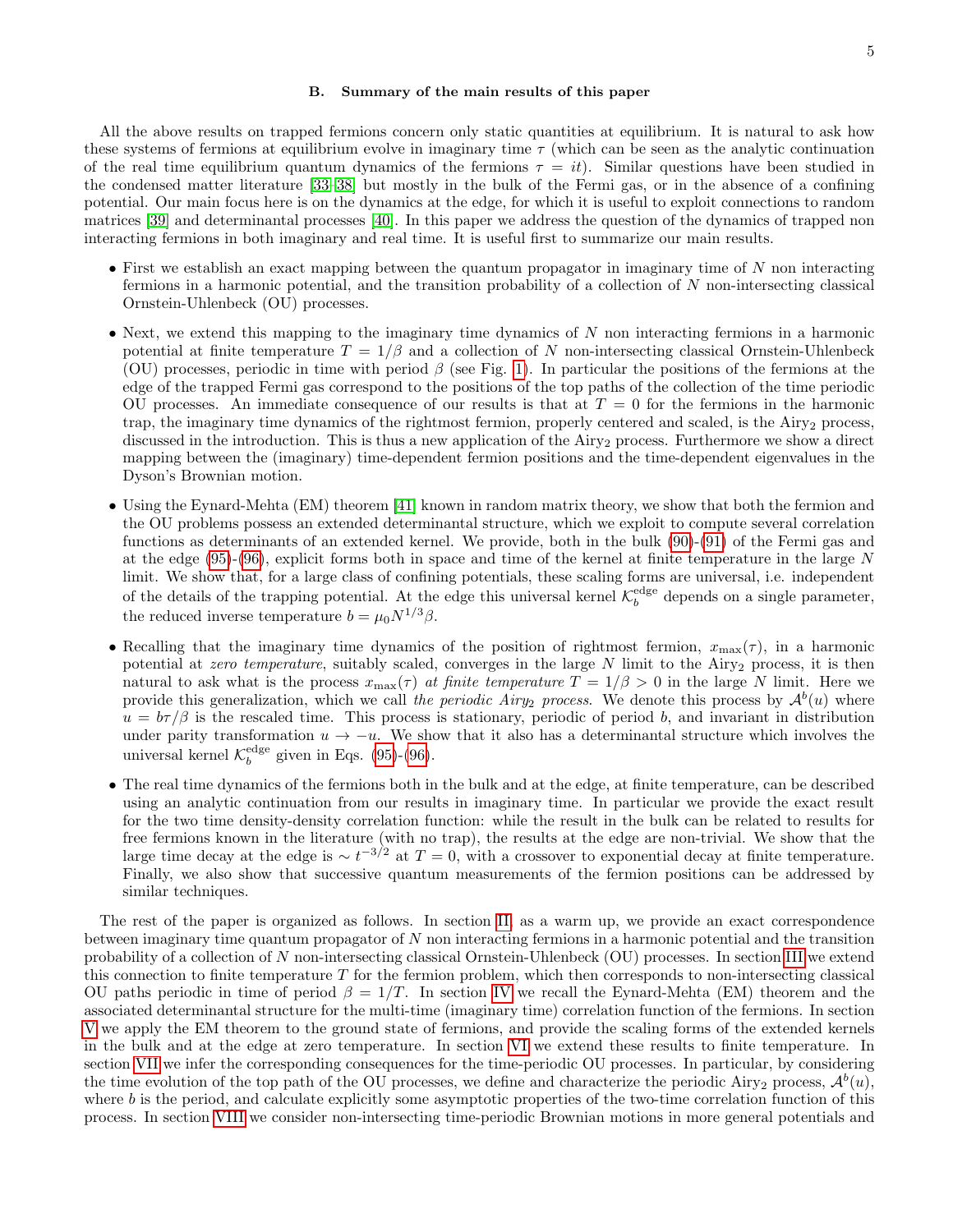argue that the top line is always described by the universal periodic Airy<sub>2</sub> process. In section [IX](#page-21-1) we apply the results of the previous sections to study the real time quantum equilibrium dynamics of the fermions at the edge of the Fermi gas. Finally we conclude in section [X.](#page-27-0)

More details are provided in the Appendices. The Appendix [A](#page-28-1) contains an explicit mapping between the Dyson's Brownian motion, the non-crossing OU processes, and the fermions in an harmonic trap. The Appendix [B](#page-29-0) contains an explicit construction of a time-periodic OU process. In Appendices [C,](#page-29-3) [D](#page-30-0) and [E,](#page-30-1) we provide more details on the Eynard-Mehta theorem, the extended kernel and the multi-time correlation functions, respectively.

# <span id="page-5-0"></span>II. DYNAMICS OF N FERMIONS IN A HARMONIC TRAP AND N NON-CROSSING ORNSTEIN-UHLENBECK PROCESS

In this section we provide an exact mapping between the imaginary time quantum propagator of N non interacting fermions in a harmonic trap and the transition probability of a collection of N non-intersecting classical Ornstein-Uhlenbeck (OU) processes. We first recall the  $N = 1$  single particle case, and later provide the many-body generalization.

# <span id="page-5-1"></span>A. Single particle

We start with the single particle OU process in Eq. [\(1\)](#page-2-6). The PDF  $P(x, \tau)$  of the particle position satisfies the Fokker-Planck equation

$$
\partial_{\tau} P = \frac{1}{2} \partial_x^2 P + \mu_0 \partial_x (xP) , \qquad (11)
$$

with initial condition  $P(x, \tau_0) = \delta(x - x_0)$  at time  $\tau = \tau_0$ . The solution is the OU propagator given in Eq. [\(2\)](#page-2-2) For  $\tau_0 \rightarrow -\infty$  the distribution is time independent at any finite  $\tau$  and is given by [\(4\)](#page-2-4).

We now recall how this propagator can be related to the quantum propagator in imaginary time of a simple harmonic oscillator with Hamiltonian

<span id="page-5-2"></span>
$$
\hat{H} = -\frac{\hbar^2}{2m} \frac{\partial^2}{\partial x^2} + \frac{1}{2} m \omega^2 x^2 - \frac{\hbar \omega}{2} \,. \tag{12}
$$

A shift in the potential energy has been added for later convenience so that the quantized energy levels are given by  $\epsilon_k = \hbar \omega k$ , where  $k = 0, 1, 2, \ldots$  The corresponding eigenfunctions are denoted by  $\phi_k(x)$ . From now on, for simplicity, we will work in the units where  $\hbar = m = 1$  and set  $\omega = \mu_0$  to make the correspondence between the OU process and the quantum problem. In these units the normalized eigenfunctions are

$$
\phi_k(x) = \left(\frac{\sqrt{\omega}}{\sqrt{\pi}2^k k!}\right)^{1/2} e^{-\frac{\omega x^2}{2}} H_k(\sqrt{\omega}x) , \qquad (13)
$$

where  $H_k$  is the Hermite polynomial of degree k. The imaginary time propagator for this harmonic oscillator, between  $\tau_0$  and  $\tau$  can be written in quantum mechanical notations as [\[42\]](#page-32-4)

<span id="page-5-3"></span>
$$
G(x,\tau|x_0,\tau_0) = \langle x|e^{-(\tau-\tau_0)\hat{H}}|x_0\rangle = \sum_{k=0}^{+\infty} \phi_k(x)\phi_k^*(x_0)e^{-\epsilon_k(\tau-\tau_0)}
$$
(14)

and satifies

$$
\partial_{\tau} G = -\hat{H} G \,, \tag{15}
$$

with initial condition  $G(x, \tau_0|x_0\tau_0) = \delta(x-x_0)$ . It is easy to check that

<span id="page-5-4"></span>
$$
P_{\text{OU}}(x,\tau|x_0,\tau_0) = e^{-\mu_0 \frac{x^2}{2}} G(x,\tau|x_0,\tau_0) e^{\mu_0 \frac{x_0^2}{2}}, \qquad (16)
$$

which identifies the quantum propagator in imaginary time of a single particle in a harmonic trap, with the classical propagator of the OU process.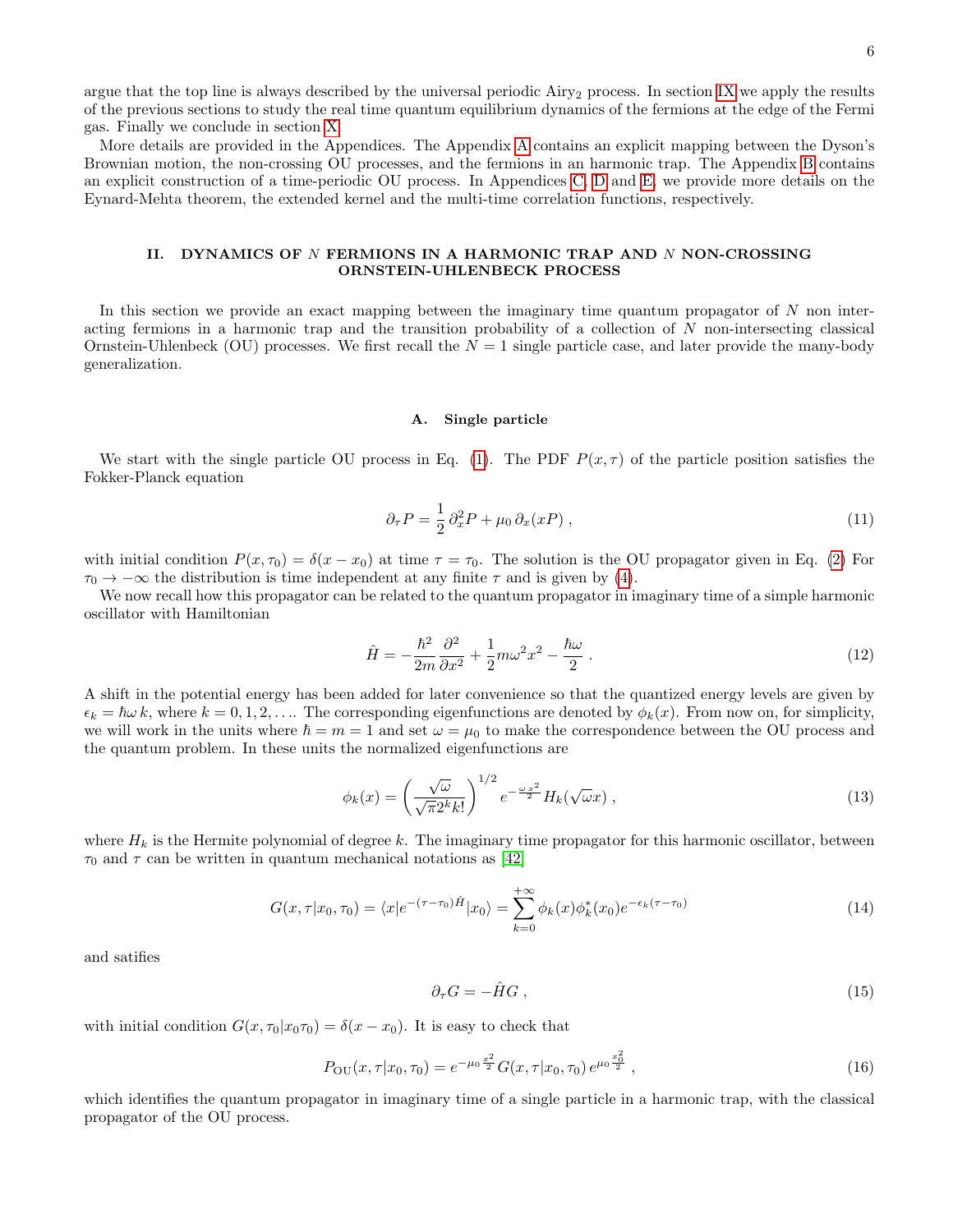#### <span id="page-6-0"></span>B. N particles

Let us now start with the fermion problem. Consider N non-interacting fermions in a one-dimensional harmonic trap with N-body Hamiltonian

<span id="page-6-5"></span>
$$
\mathcal{H}_N = \sum_{j=1}^N \hat{H}_j \;, \tag{17}
$$

where the single particle Hamiltonian is given in [\(12\)](#page-5-2). For non-interacting fermions each many-body eigenstate of  $\mathcal{H}_N$  associated to energy E, and denoted by  $\psi_E(x_1, \dots, x_N)$ , is a Slater determinant, normalized to unity, consisting of occupied single-particle states

<span id="page-6-1"></span>
$$
\psi_E(x_1, \cdots, x_N) = \frac{1}{\sqrt{N!}} \det_{1 \le i, j \le N} \phi_{k_i}(x_j) ,
$$
\n(18)

where  $k_1 < k_2 < \cdots < k_N$  are the labels of the single particle eigenfunctions  $\phi_k(x)$ . The quantum propagator in imaginary time of the  $N$  fermion system can be written as

<span id="page-6-6"></span>
$$
G^{(N)}(x_1,\dots,x_N;\tau|y_1,\dots,y_N;0) = \langle x_1,\dots,x_N|e^{-\mathcal{H}_N\tau}|y_1,\dots,y_N\rangle = \sum_E \psi_E(x_1,\dots,x_N)\psi_E^*(y_1,\dots,y_N)e^{-E\tau}
$$
(19)

where the loose notation of summation over E includes possible degeneracies, and where the  $\psi_E$ 's are given in [\(18\)](#page-6-1). Using the determinantal form of the  $\psi_E$ 's in [\(18\)](#page-6-1) and the Cauchy-Binet formula for a discrete integration measure, we obtain a determinantal formula for the N fermion quantum propagator

<span id="page-6-2"></span>
$$
G^{(N)}(x_1, \cdots, x_N; \tau | y_1, \cdots, y_N; 0) = \frac{1}{N!} \sum_{0 \le k_1 < k_2 < \cdots < k_N} \det_{1 \le i, j \le N} \phi_{k_i}(x_j) \det_{1 \le i, j \le N} \phi_{k_i}^*(y_j) e^{-\tau \sum_{\ell=1}^N \epsilon_{k_\ell}} \tag{20}
$$

$$
= \frac{1}{N!^2} \sum_{k_1, k_2, \cdots, k_N = 0}^{+\infty} \det_{1 \le i, j \le N} \phi_{k_i}(x_j) \det_{1 \le i, j \le N} \phi_{k_i}^*(y_j) e^{-\tau \sum_{\ell=1}^N \epsilon_{k_\ell}} \tag{21}
$$

$$
= \frac{1}{N!} \det_{1 \le i,j \le N} G(x_i, \tau | y_j, 0) , \qquad (22)
$$

where  $G(x_i, \tau | y_j, 0)$  is the single particle quantum propagator given in equation [\(14\)](#page-5-3). Evidently, for  $N = 1$  it reduces to the single particle quantum propagator.

=

We now define the transition probability  $P_{\text{OU}}^{(N)}(x_1,\dots,x_N;\tau|y_1,\dots,y_N;0)$  that a set of N distinguishable OU processes  $x_i(t)$ ,  $i = 1,..N$ ,  $0 \le t \le \tau$ , starting at the initial positions  $y_1 > y_2 > \cdots > y_N$  at time 0 arrive at  $x_1 > x_2 > \cdots > x_N$  at time  $\tau$  and have not crossed each other in the time interval  $t \in [0, \tau]$ . For N particles the generalization of Eq. [\(16\)](#page-5-4) can be written (in the ordered sector)

<span id="page-6-3"></span>
$$
P_{\text{OU}}^{(N)}(x_1,\cdots,x_N;\tau|y_1,\cdots,y_N;0) = N! \, e^{-\frac{\mu_0}{2} \sum_{i=1}^N x_i^2} \, G^{(N)}(x_1,\cdots,x_N;\tau|y_1,\cdots,y_N;0) \, e^{\frac{\mu_0}{2} \sum_{i=1}^N y_i^2} \,. \tag{23}
$$

Note that the factor  $N!$  comes from the fact that the  $N$  OU processes are distinguishable, while the corresponding quantum particles are indistinguishable. Using the determinantal form [\(22\)](#page-6-2) for the quantum propagator, and Eq. [\(16\)](#page-5-4) this transition probability can also be written as

<span id="page-6-4"></span>
$$
P_{\text{OU}}^{(N)}(x_1, \cdots, x_N; \tau | y_1, \cdots, y_N; 0) = \det_{1 \le i, j \le N} P_{\text{OU}}(x_i, \tau | y_j, 0), \qquad (24)
$$

thus recovering the celebrated Karlin-McGregor formula for non intersecting paths [\[14\]](#page-31-14), in this particular case of OU processes. Note that Eqs. [\(23\)](#page-6-3), [\(24\)](#page-6-4) are valid only in the ordered sector of coordinates, and furthermore that the transition probability  $P_{\text{OU}}^{(N)}$ , when integrated over the ordered sector of  $x_i$  coordinates, gives the probability that the N paths do not cross each other up to time  $\tau$ .

There also exist an interesting connection between the N non-crossing OU paths and the Dyson's Brownian motion, which is detailed in Appendix [A.](#page-28-1) Using this correspondence one can infer that the (imaginary time) evolution of the positions of the fermions maps onto the time evolution (via the DBM) of the eigenvalues of a GUE matrix.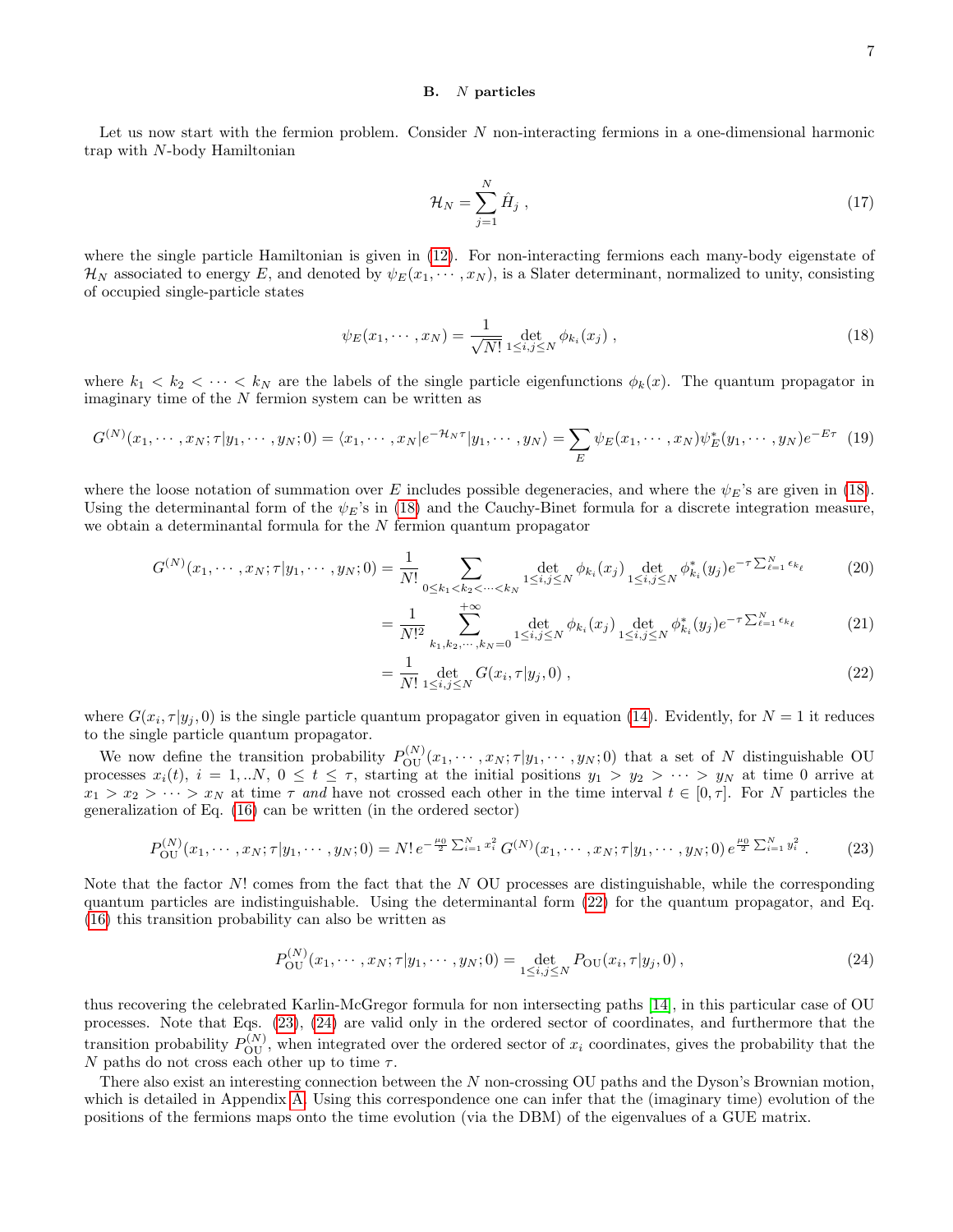# <span id="page-7-0"></span>III. N FERMIONS IN A HARMONIC TRAP AT FINITE TEMPERATURE AND NON-CROSSING TIME-PERIODIC OU PATHS

So far we have been addressing the quantum-classical correspondence between the imaginary time dynamics of N trapped fermions and the stochastic dynamics of N non-crossing OU processes. In this section, we consider the single time properties of N fermions prepared at thermal equilibrium at temperature T. We show that there is again a mapping to a classical stochastic process of  $N$  non crossing OU paths, but the paths are now periodic in the time direction with period  $\beta = 1/T$ . We call this process the time periodic non-crossing OU process. In the following sections we will combine these two aspects (state preparation and dynamics) to study the multi-time correlations at thermal equilibrium. In this section also, we start with a single particle and then generalize to  $N$  particles.

#### <span id="page-7-1"></span>A. Single particle

Consider a single quantum harmonic oscillator at finite temperature  $T = 1/\beta$  in the canonical ensemble. The PDF of the position of the particle, obtained from the quantum density matrix, is

<span id="page-7-4"></span>
$$
P_T(x) = \frac{1}{Z_1} \sum_{k=0}^{+\infty} |\phi_k(x)|^2 e^{-\beta \epsilon_k} = \frac{G(x, \beta | x, 0)}{Z_1}
$$
\n(25)

where  $Z_1 = \sum_{k=0}^{+\infty} e^{-\beta \epsilon_k}$  is the partition sum and the propagator G is defined in Eq. [\(14\)](#page-5-3).

One can now ask how to interpret this quantity in terms of the OU process. Consider the OU process on the time interval [0, β] with the condition that  $x(0) = x(\beta)$ . This is called the time periodic OU process, to emphasize that the periodicity here is in the time direction and not in the spatial direction. Setting  $x = x_0$  in [\(16\)](#page-5-4), it follows that

<span id="page-7-6"></span>
$$
P_T(x) = \frac{1}{Z_1} P_{\text{OU}}(x, \beta | x, 0) \,, \tag{26}
$$

where  $P_{\text{OU}}(x, \tau | x_0, 0)$  is given in [\(2\)](#page-2-2). One can visualize this process as a fluctuating directed line wrapped around the cylinder of perimeter  $\beta$  in a quadratic well, see Fig. [1.](#page-8-0) From Eq. [\(2\)](#page-2-2), and evaluating the partition function  $Z_1$ , we obtain

<span id="page-7-3"></span>
$$
P_T(x) = \sqrt{\frac{\mu_0}{\pi} \tanh\left(\frac{\beta\mu_0}{2}\right)} e^{-\mu_0 \tanh\left(\frac{\beta\mu_0}{2}\right)x^2} . \tag{27}
$$

One can check that  $P_T(x)$  is normalized to unity upon integration over x. Note that although it is a simple Gaussian distribution, it actually involves a sum over all excited states of the harmonic oscillator. Clearly, as  $\beta \to +\infty$ , i.e.  $T \to 0$ , one obtains  $P_0(x) = P_{\text{stat}}(x)$  as in [\(4\)](#page-2-4). Thus  $P_T(x)$  in [\(27\)](#page-7-3) is the stationary measure of the time-periodic OU process on a cylinder of perimeter  $\beta$  (see Appendix [B](#page-29-0) for a more precise description).

# <span id="page-7-2"></span>B. N particles

We consider the canonical ensemble with a finite temperature  $T = 1/\beta$ . The quantum JPDF of the N fermion positions is given by the generalization of the single particle formula in [\(25\)](#page-7-4)

<span id="page-7-5"></span>
$$
P_T(x_1, \dots, x_N) = \frac{1}{Z_N(\beta)} \sum_E |\psi_E(x_1, \dots, x_N)|^2 e^{-\beta E}
$$
 (28)

where  $\psi_E(x_1, \dots, x_N)$  is the many-body energy eigenfunction with energy E and the sum is over a complete orthonormal basis of eigenstates. The partition sum  $Z_N(\beta) = \sum_E e^{-\beta E}$  is the normalization constant which ensures that  $P_T$ is normalized to unity in  $\mathbb{R}^N$ . Note that  $P_T$  is a symmetric function in all of its arguments.

Hence one can rewrite the JPDF [\(28\)](#page-7-5) as

$$
P_T(x_1, \cdots, x_N) = \frac{1}{N! Z_N(\beta)} \sum_{0 \le k_1 < \cdots < k_N} |\det_{1 \le i, j \le N} \phi_{k_i}(x_j)|^2 e^{-\beta \sum_{i=1}^N \epsilon_{k_i}}, \tag{29}
$$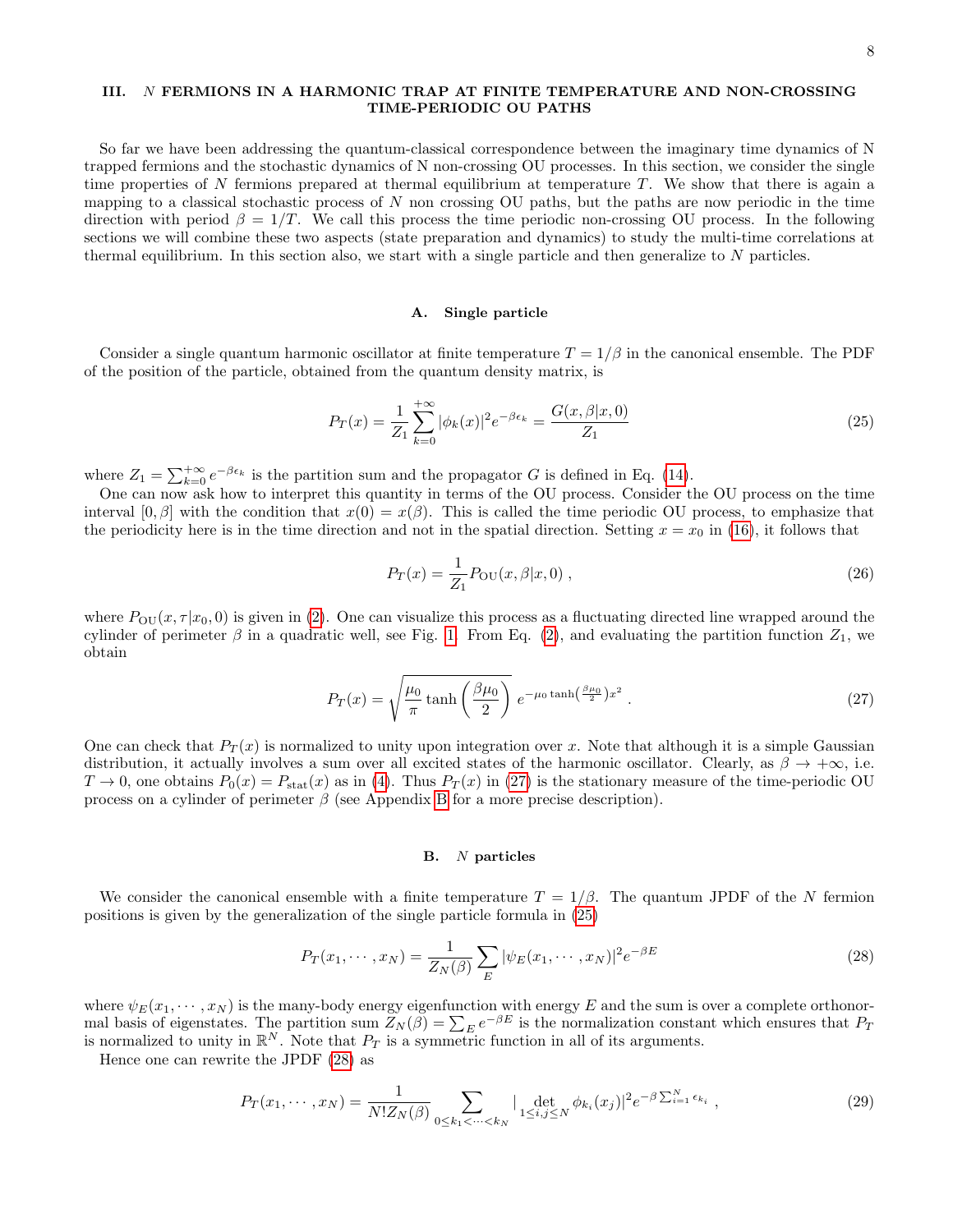

<span id="page-8-0"></span>FIG. 1.  $N = 3$  nonintersecting OU processes wrapped around the cylinder of perimeter  $\beta$ . The imaginary time  $\tau$  runs anticlockwise over the interval  $\tau \in [0,\beta]$  where  $\beta$  is the inverse temperature. The vertical direction denotes space with  $x_1(\tau) > x_2(\tau) > x_3(\tau)$  being the coordinates of the three processes at time  $\tau$ .

where  $\epsilon_{k_i}$  are the eigenenergies of the occupied levels, and the sum is over all possible fillings of the single particle levels by the fermions, with at most one fermion in a given level. The partition sum is thus

$$
Z_N(\beta) = \sum_E e^{-\beta E} = \sum_{0 \le k_1 < \dots < k_N} e^{-\beta \sum_{i=1}^N \epsilon_{k_i}} \tag{30}
$$

and one can explicitly check the normalization to unity of  $P_T$  on  $\mathbb{R}^N$ . Since the determinant vanishes for coinciding  $k_i$  one can replace (using the invariance under permutation of the  $k_i$ 's) the sum  $\sum_{k_1 \leq \dots \leq k_N}$  by the unconstrained sum  $\frac{1}{N!} \sum_{k_1,\dots,k_N}$ . Next, using the discrete version of the Cauchy-Binet formula, one obtains

<span id="page-8-1"></span>
$$
P_T(x_1, \dots, x_N) = \frac{1}{N! Z_N(\beta)} \det_{1 \le i, j \le N} G(x_i, \beta | x_j, 0)
$$
\n(31)

where

<span id="page-8-4"></span>
$$
G(x,\beta|x',0) = \sum_{k=0}^{+\infty} \phi_k(x)\phi_k^*(x')e^{-\beta\epsilon_k} = \left(\frac{\omega}{2\pi\sinh(\beta\omega)}\right)^{1/2} \exp\left(-\frac{\omega}{2\sinh(\beta\omega)}((x^2+x'^2)\cosh(\beta\omega)-2xx')\right)
$$
(32)

is just the single-particle harmonic oscillator propagator in imaginary time  $\beta$ . Note that  $P_T(x_1, \dots, x_N)$  is a symmetric and positive function which integrates to unity on  $\mathbb{R}^N$ . Clearly for  $N = 1$  the formula [\(31\)](#page-8-1) for the JPDF reduces to Eq.  $(25)$ . Using  $(16)$  we can rewrite equation  $(31)$  as

<span id="page-8-2"></span>
$$
P_T(x_1, \cdots, x_N) = \frac{1}{N! Z_N(\beta)} \det_{1 \le i, j \le N} P_{\text{OU}}(x_i, \beta | x_j, 0)
$$
\n(33)

Therefore we have from [\(24\)](#page-6-4)

<span id="page-8-3"></span>
$$
P_T(x_1, \cdots, x_N) = \frac{1}{N! Z_N(\beta)} P_{\text{OU}}^{(N)}(x_1, \cdots, x_N; \beta | x_1, \cdots, x_N, 0) \,. \tag{34}
$$

Note that since the arrival and final points here are the same, this identity is correct for arbitrary ordering of the  $x_i$ . One can check that  $P_T$  given by this formula is normalized to unity. This is the generalization for N particles, of the formula [\(26\)](#page-7-6) for  $N = 1$ . We can visualize this as a set of N distinguishable non-crossing OU paths wrapped on the cylinder of perimeter  $\beta$  as shown in Fig. [1.](#page-8-0) This completes the correspondence between the quantum (equal time) JPDF for the fermion problem, and a set of N non-crossing time-periodic OU processes. A similar construction was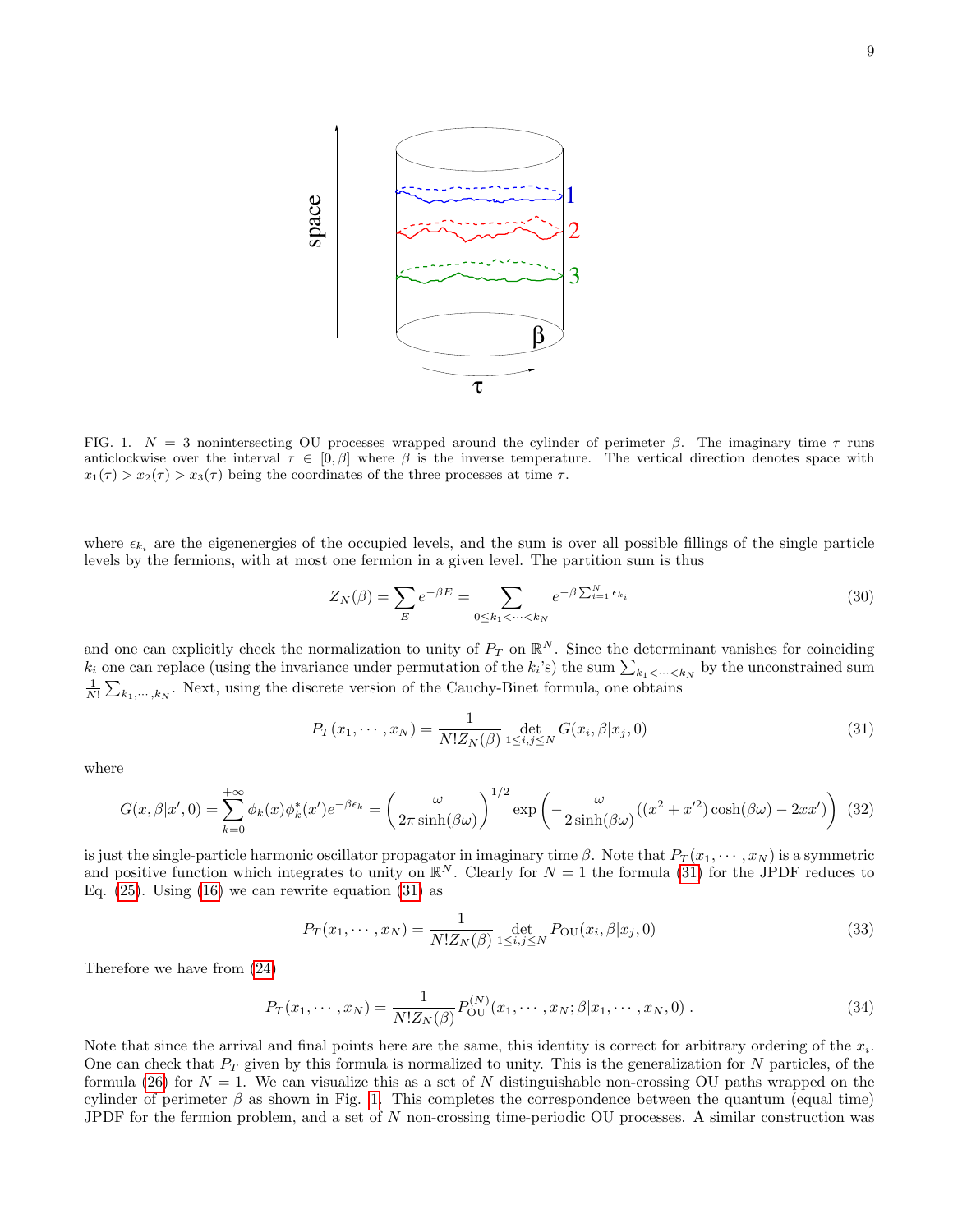used in the context of fluctuating  $(1 + 1)$ -dimensional non-intersecting interfaces in an external potential [\[43\]](#page-32-5). Note that in the limit  $T \to 0$  one can see that the JPDF  $P_0(x_1, \dots, x_N)$  becomes equal to the JPDF of the eigenvalues of a GUE random matrix as given in [\(5\)](#page-2-5). Hence  $P_T(x_1, \dots, x_N)$  is the finite temperature generalization of this JPDF, but evaluated at any fixed time  $\tau \in [0, \beta]$ .

# <span id="page-9-0"></span>IV. EYNARD-MEHTA THEOREM, NON-INTERACTING FERMIONS AND DETERMINANTAL PROCESS

In section [II](#page-5-0) we have obtained the complete quantum propagator in imaginary time for N non interacting fermions. It has the form of a  $N \times N$  determinant of single particle propagators [\(22\)](#page-6-2). It is however a daunting task to extract, from this large determinant, explicit results for multi-time correlation functions. It turns out, however that if one prepares the system in any eigenstate  $|E\rangle$  of the N body Hamiltonian, it is possible to obtain more explicit formulae for correlation function. In this section we demonstrate this fact. We will show that the multi-time JPDF possess an extended determinantal structure which allows to express any marginal JPDF (obtained by integrating over any subset of positions) as a determinant constructed from a single extended kernel. We show that this can be achieved by exploiting the Eynard-Mehta (EM) theorem [\[4,](#page-31-4) [41,](#page-32-3) [44,](#page-32-6) [45\]](#page-32-7), which is recalled below. For concreteness, we consider N fermions in a harmonic trap, though the results of this section are actually valid for more general potentials.

#### <span id="page-9-1"></span>A. Joint multi-time PDF in a given many-body fermionic eigenstate

To proceed we first consider the  $N$  non-interacting fermions in a given, arbitrary, many-body eigenstate of energy E of  $\mathcal{H}_N$  [\(17\)](#page-6-5). We can conveniently label such a state by introducing the set of occupation numbers, denoted by  ${n_k}$ ,  $k = 0, 1, 2, \ldots$  with  $n_k = 0, 1$ , with  $n_{k_1} = n_{k_2} = \ldots = n_{k_N} = 1$  for the occupied single particle states and  $n_k = 0$  otherwise. They satisfy the constraint  $\sum_{k=0}^{\infty} n_k = N$ . The corresponding many-body eigenfunction is given by a Slater determinant, with the corresponding eigenenergy,

$$
\Psi_E(\mathbf{x}) \equiv \Psi_{\{n_k\}}(\mathbf{x}) = \frac{1}{\sqrt{N!}} \det_{1 \le i,j \le N} \phi_{k_i}(x_j) \quad , \quad E \equiv E_{\{n_k\}} = \sum_{k=0}^{\infty} n_k \epsilon_k \tag{35}
$$

with, e.g.  $E = \mu_0 (k_1 + k_2 + \cdots + k_N)$  for the harmonic oscillator. From now on we use the shorthand notation  $\mathbf{x} \equiv \{x_1, \dots, x_N\}$ . For convenience we also use the quantum mechanical notation  $\Psi_E(\mathbf{x}) = \langle E|\mathbf{x}\rangle$ .

To each eigenstate  $|E\rangle$  we associate its m-time quantum JPDF at time slices  $\tau_1 < \tau_2 < \cdots < \tau_m$ , with  $\tau_i \in [0, \beta],$ 

<span id="page-9-2"></span>
$$
P_E(\mathbf{x}^{(1)},\cdots,\mathbf{x}^{(m)}) = \frac{1}{B_{N,m}} \langle E|\mathbf{x}^{(1)}\rangle \langle \mathbf{x}^{(1)}|e^{-(\tau_2-\tau_1)\mathcal{H}_N}|\mathbf{x}^{(2)}\rangle \cdots \langle \mathbf{x}^{(m-1)}|e^{-(\tau_m-\tau_{m-1})\mathcal{H}_N}|\mathbf{x}^{(m)}\rangle \langle \mathbf{x}^{(m)}|E\rangle \tag{36}
$$

where  $\mathcal{H}_N$  is the N-body Hamiltonian defined in the previous sections. Here

<span id="page-9-3"></span>
$$
B_{N,m} = \langle E|e^{-(\tau_m - \tau_1)\mathcal{H}_N}|E\rangle = e^{-E(\tau_m - \tau_1)}\tag{37}
$$

is a normalization constant such that

$$
\int \left[ \prod_{i=1}^{N} \prod_{\ell=1}^{m} dx_i^{(\ell)} \right] P_E(\mathbf{x}^{(1)}, \cdots, \mathbf{x}^{(m)}) = 1
$$
\n(38)

obtained by using the completeness relation  $\int \prod_{i=1}^N dx_i^{(\ell)} |\mathbf{x}^{(\ell)}\rangle \langle \mathbf{x}^{(\ell)}| = I$  where the I is the identity in the N body Hilbert space. Note that  $P_E$  is a symmetric function upon any permutation of the particles at each given time, i.e. in each set  $(x_1^{(\ell)}, \dots, x_N^{(\ell)})$  for each  $\ell$ . Note also that for the case  $m=1$  one recovers the usual one time quantum JPDF

<span id="page-9-4"></span>
$$
P_E(\mathbf{x}) = |\langle E|\mathbf{x}\rangle|^2 = |\Psi_E(\mathbf{x})|^2.
$$
\n(39)

Let us note that the matrix elements in  $(36)$  are the N fermion quantum propagator and can be written as determinants of the quantum propagator of the single particle problem

$$
\langle \mathbf{x} | e^{-\tau \mathcal{H}_N} | \mathbf{y} \rangle = G^{(N)}(x_1, \cdots, x_N; \tau | y_1, \cdots, y_N; 0) = \frac{1}{N!} \det_{1 \le i, j \le N} G(x_i, \tau | y_j, 0)
$$
(40)

as demonstrated in [\(22\)](#page-6-2).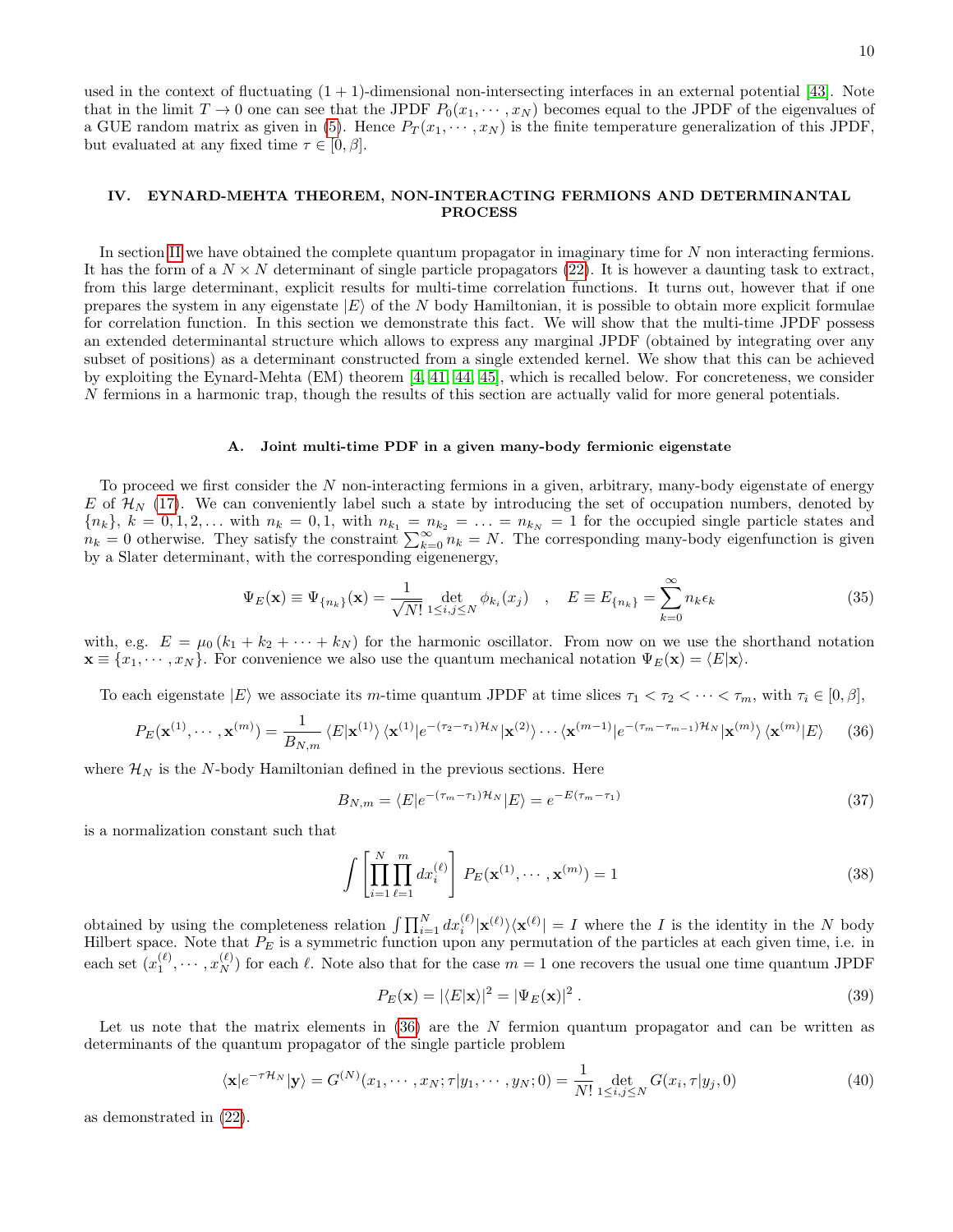#### <span id="page-10-0"></span>B. Determinantal structure of the multi-time JPDF in a given fermionic eigenstate

We now define the correlation functions associated to the quantum probability measure [\(36\)](#page-9-2) for a fixed eigenstate of the energy  $|E\rangle$ . We first recall the definitions and properties of the correlation functions at a fixed time. For this we set  $m = 1$  in [\(36\)](#page-9-2). Using  $B_{N,1} = 1$  in [\(37\)](#page-9-3), we obtain the JPDF as a determinant [\[29\]](#page-31-28)

<span id="page-10-1"></span>
$$
P_E(\mathbf{x}) = |\psi_E(x_1, \cdots, x_N)|^2 = \frac{1}{N!} |\det_{1 \le i, j \le N} \phi_{k_i}(x_j)|^2 = \frac{1}{N!} \det_{1 \le i, j \le N} K(x_i, x_j; \{n_k\})
$$
(41)

in terms of the fixed eigenstate kernel

$$
K(x, y; \{n_k\}) = \sum_{k=0}^{+\infty} n_k \phi_k^*(x) \phi_k(y) , \qquad (42)
$$

where  $n_k$  are the occupation numbers (= 0, 1) associated to the eigenstate  $|E\rangle$ , defined above. Note that this kernel has a self-reproducing property

<span id="page-10-2"></span>
$$
\int dz K(x, z; \{n_k\}) K(z, y; \{n_k\}) = K(x, y; \{n_k\}) . \tag{43}
$$

One now defines the *n*-point correlation functions  $R_n$  in the eigenstate  $|E\rangle$  as

$$
R_n(x_1, \dots, x_n; \{n_k\}) = \frac{N!}{(N-n)!} \int dx_{n+1} \dots dx_N P_E(\mathbf{x}). \tag{44}
$$

Using the determinantal form [\(41\)](#page-10-1) for  $P_E$  and the self-reproducing property [\(43\)](#page-10-2) one can show that all the  $R_n$ 's can be written as  $n \times n$  determinants

$$
R_n(x_1, \cdots, x_n; \{n_k\}) = \det_{1 \le i, j \le n} K(x_i, x_j; \{n_k\}) .
$$
\n(45)

This is usually referred to as the determinantal structure associated to non-interacting fermions. Accordingly, their positions form a determinantal point process. In particular the density is given by

<span id="page-10-5"></span>
$$
N\rho_N(y) = R_1(y) = \left\langle \sum_{i=1}^N \delta(x_i - y) \right\rangle_E = K(y, y; \{n_k\}) = \sum_{k=0}^{+\infty} n_k |\phi_k(y)|^2
$$
 (46)

where  $\langle \cdots \rangle_E$  denotes the average in the quantum state  $|E\rangle$  i.e., with respect to (w.r.t.) [\(41\)](#page-10-1).

We now consider a number of time slices  $m > 1$ , in equation [\(36\)](#page-9-2). We recall that for  $m = 1$  we could write  $P_E$  as a determinant [\(41\)](#page-10-1). The theorem of Eynard-Mehta states that for any  $m \geq 1$ ,  $P_E$  can also be written as a  $mN \times mN$ determinant as follows [\[41,](#page-32-3) [44\]](#page-32-6)

<span id="page-10-4"></span>
$$
P_E(\mathbf{x}^{(1)}, \cdots, \mathbf{x}^{(m)}) = \frac{1}{N!^m} \det_{1 \le i, j \le N, 1 \le \ell, \ell' \le m} K(x_i^{(\ell)}, \tau_\ell; x_j^{(\ell')}, \tau_{\ell'}; \{n_k\})
$$
(47)

in terms of the extended kernel given by

<span id="page-10-3"></span>
$$
K(x, \tau_i; y, \tau_j; \{n_k\}) = \sum_{k=0}^{\infty} n_k e^{-\epsilon_k(\tau_j - \tau_i)} \phi_k^*(x) \phi_k(y) \quad , \ \tau_i \ge \tau_j \tag{48}
$$

$$
K(x,\tau_i;y,\tau_j;\{n_k\}) = -\sum_{k=0}^{\infty} (1-n_k)e^{-\epsilon_k(\tau_j-\tau_i)}\phi_k^*(x)\phi_k(y) \quad , \ \tau_i < \tau_j \ . \tag{49}
$$

Note that in the original EM theorem the kernel is not expressed explicitly in terms of the occupation numbers  $n_k$ . Here we re-expressed this kernel in terms of the  $n_k$  variables using the formulation of Ref. [\[44\]](#page-32-6) as detailed in the Appendix [C.](#page-29-3) We found this formulation of the extended kernel the most convenient way to generalize to finite temperature (see next section). Note that for the case  $m = 1$  we only need to consider the first equation [\(48\)](#page-10-3) since  $\tau_i = \tau_j$ , and we recover the known result for  $m = 1$  in [\(41\)](#page-10-1). Note that the ordering in [\(48\)](#page-10-3)-[\(49\)](#page-10-3) concerns only the slice index j. Although we used it in a situation where the variables  $\tau_i$  are in increasing order, the determinantal formula extends formally to a more general case (as used below in the study of real time dynamics).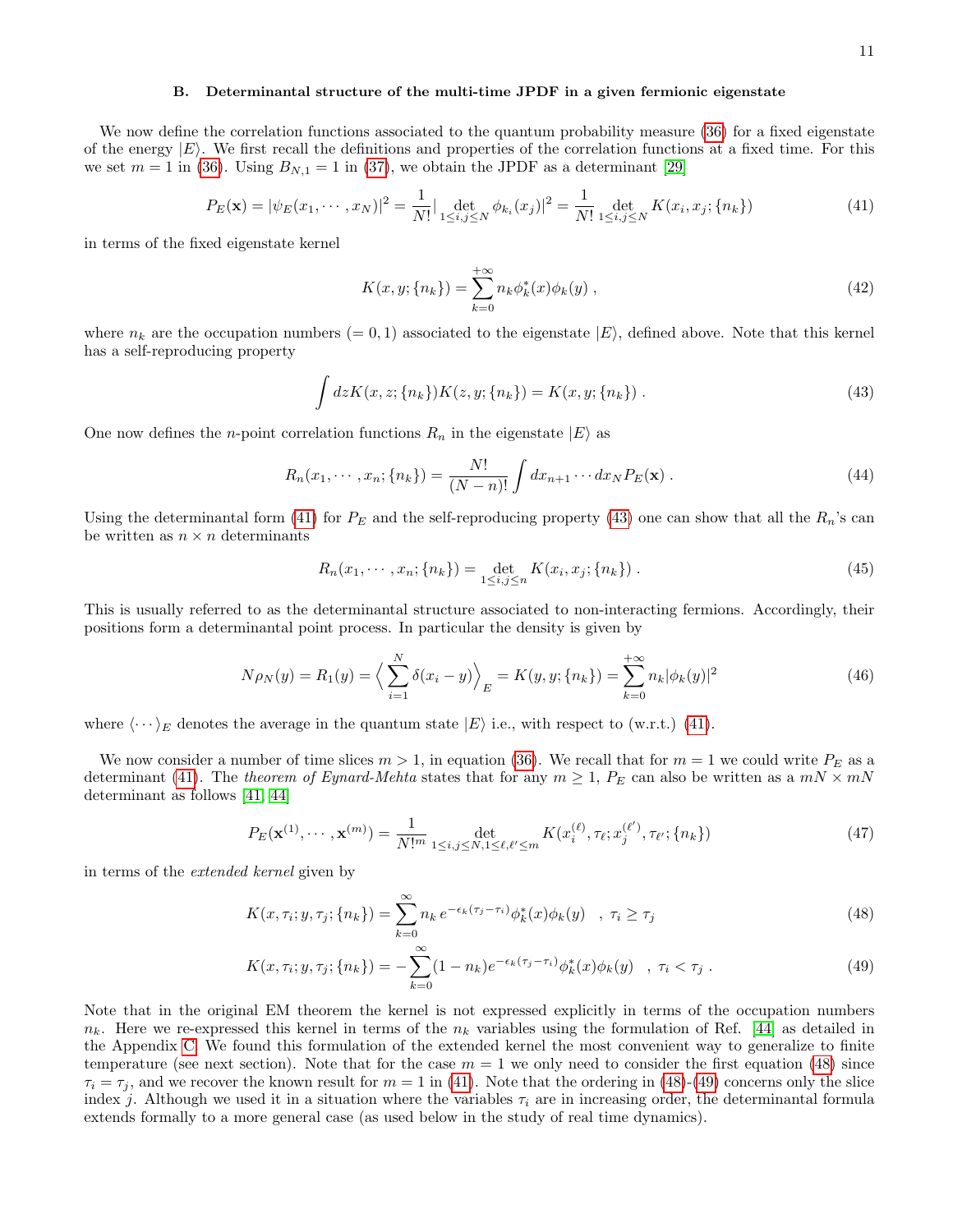The Eynard-Metha theorem in fact guarantees that there is an extended determinantal structure for all spatio-temporal correlations: upon integration of [\(47\)](#page-10-4) over any subset of the space coordinates  $x_i^{(\ell)}$  at various times, the corresponding marginal probability remains a determinant with the same kernel. In particular consider the natural generalization of the density involving several times, i.e. the following correlation function

<span id="page-11-2"></span>
$$
\hat{R}_m(y_1, \tau_1; \cdots, y_m, \tau_m; \{n_k\}) = \left\langle \sum_{i=1}^N \delta(x_i^{(1)} - y_1) \cdots \sum_{j=1}^N \delta(x_j^{(m)} - y_m) \right\rangle_E \tag{50}
$$

which is by definition symmetric under the exchange of any pair  $(y_i, \tau_i)$  and  $(y_j, \tau_j)$ . For a given ordering of the times  $\tau_1 \leq \cdots \leq \tau_m$ , it can be expressed as an  $m \times m$  determinant using the EM theorem

<span id="page-11-3"></span>
$$
\hat{R}_m(y_1, \tau_1; \cdots, y_m, \tau_m; \{n_k\}) = \det_{1 \le \ell, \ell' \le m} K(y_\ell, \tau_\ell; y_{\ell'}, \tau_{\ell'}; \{n_k\}), \qquad (51)
$$

where K is given in [\(48\)](#page-10-3)-[\(49\)](#page-10-3). For instance, for  $m = 2$ , the two time density-density correlation reads, for  $\tau_1 < \tau_2$ 

$$
\hat{R}_2(y_1; \tau_1, y_2; \tau_2; \{n_k\}) = \sum_p n_p |\phi_p(y_1)|^2 \sum_k n_k |\phi_k(y_2)|^2 + \sum_{p,k} (1 - n_p) n_k \phi_p^*(y_1) \phi_p(y_2) \phi_k(y_1) \phi_k^*(y_2) e^{-(\epsilon_p - \epsilon_k)(\tau_2 - \tau_1)}.
$$
\n(52)

By integration over  $y_1$  one finds  $NR_1(y_2)$ . For  $\tau_2 = \tau_1$  one finds instead

$$
\hat{R}_2(y_1; \tau_1, y_2; \tau_1; \{n_k\}) = \sum_p n_p |\phi_p(y_1)|^2 \sum_k n_k |\phi_k(y_2)|^2 - \sum_{p,k} n_p n_k \phi_p(y_1) \phi_p^*(y_2) \phi_k^*(y_1) \phi_k(y_2)
$$
\n(53)

$$
= \det_{1 \leq i,j \leq 2} K(y_i, y_j; \{n_k\}) = R_2(y_1, y_2) , \qquad (54)
$$

recovering the formula for the two point same time correlation function R2. Similar determinantal formulas are available for more general space time correlation functions, as detailed in the Appendix [C,](#page-29-3) where the self-reproducing properties of the extended kernel are also discussed.

One consequence of the determinantal structure is that one can express as Fredholm determinants averages of the form [\[40,](#page-32-2) [45\]](#page-32-7)

$$
\langle \prod_{\ell=1}^{m} \prod_{i=1}^{N} \left( 1 + g_{\ell}(x_i^{(\ell)}) \right) \rangle_E = \text{Det}[I + g\mathcal{K}] \tag{55}
$$

where  $(g\mathcal{K})_{\ell,\ell'}(x, y)$  with  $1 \leq \ell, \ell' \leq m$  is the matrix kernel

$$
(g\mathcal{K})_{\ell,\ell'}(x,y) = g_{\ell}(x)K(x,\tau_{\ell};y,\tau_{\ell'};\{n_k\})\,. \tag{56}
$$

Let us choose now  $g_{\ell}(x) = P_{J_{\ell}}(x) - 1 = -P_{\bar{J}_{\ell}}(x)$  where  $P_{J}(x)$  denotes the indicator function (i.e., projector) on the subset J of R, with  $P_i(x) = 1$  if  $x \in J$  and  $P_i(x) = 0$  otherwise, and  $\overline{J}$  denotes the complementary subset. This allows to express the generalized multi-time "hole probabilities" (see Fig. [2\)](#page-12-0) as

$$
Prob(x_i^{(\ell)} \in J_{\ell}; i = 1, \cdots, N; \ell = 1, \cdots, m) = Det[I - P\mathcal{K}]
$$
\n
$$
(57)
$$

$$
(P\mathcal{K})_{\ell,\ell'}(x,y) = P_{J_{\ell}}(x)K(x,\tau_{\ell};y,\tau_{\ell'};\{n_k\})\,,\tag{58}
$$

which generalizes the standard hole probability for  $m = 1$ .

# <span id="page-11-0"></span>V. APPLICATION OF THE EM THEOREM: EXTENDED KERNELS AT THE BULK AND THE EDGE OF THE GROUND STATE OF N FERMIONS IN A HARMONIC TRAP

In this section we specialize to the case where  $|E\rangle$  is the ground state, of wave-function denoted  $|\Psi_0\rangle$ . We apply the results the previous calculation to study the imaginary time dynamics at the bulk and the edge of the Fermi gas at  $T = 0$ . The occupation numbers are  $n_k = 1$  for  $k = 0, \dots, N-1$  and  $n_k = 0$  for  $k \ge N$ . This leads to the JPDF of the positions of the fermions at equal time as

<span id="page-11-1"></span>
$$
P_0(\mathbf{x}) = |\psi_0(x_1, \cdots, x_N)|^2 = \frac{1}{N!} \det_{1 \le i, j \le N} K_N(x_i, x_j) ,
$$
\n(59)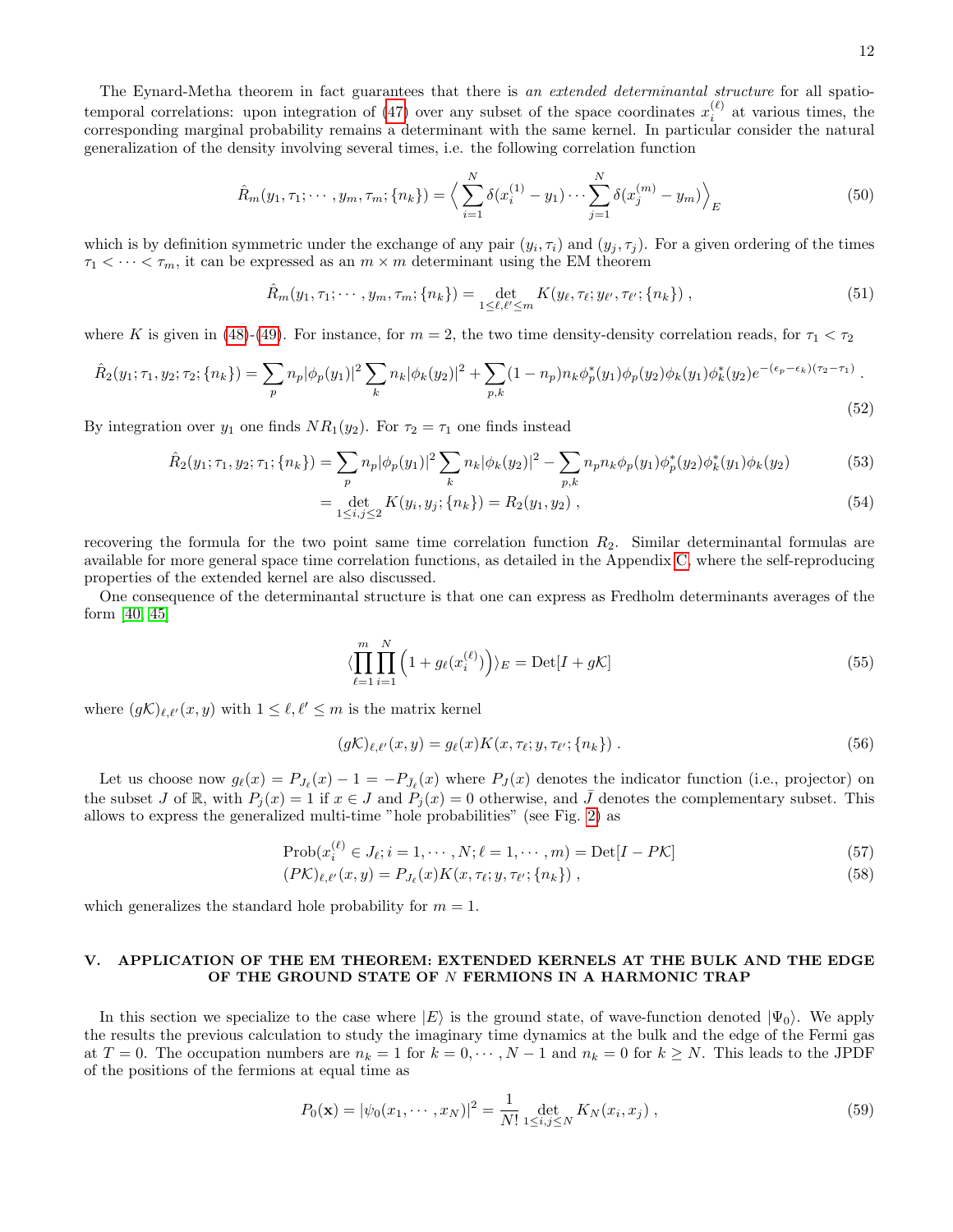

<span id="page-12-0"></span>FIG. 2. Sketch of the hole probability for  $N = 4$  fermions and  $m = 3$  different times. Note the periodic boundary condition in the time direction.

in terms of the GUE kernel

$$
K_N(x, y) = \sum_{k=0}^{N-1} \phi_k^*(x)\phi_k(y).
$$
 (60)

Note that Eq.  $(59)$  identifies with the GUE measure in  $(5)$ , see Ref. [\[29\]](#page-31-28) (section III).

Let us now discuss the large N limit. In that limit there are asymptotic Plancherel-Rotach formula (see for instance Ref. [\[46\]](#page-32-8)) for the eigenfunctions  $\phi_k(x)$  of the harmonic oscillator, which allow to describe the system at large N. As is well known the density  $\rho_N(x)$ , Eq. [\(46\)](#page-10-5), converges to the Wigner semi-circle law

<span id="page-12-3"></span>
$$
\rho_N(x) = \frac{\alpha}{\sqrt{N}} f_W\left(\frac{\alpha x}{\sqrt{N}}\right) \quad , \quad f_W(z) = \frac{1}{\pi} \sqrt{2 - z^2} \,. \tag{61}
$$

It exhibits a sharp edge  $x_{\text{edge}} = \sqrt{2N}/\alpha$ , where here  $\alpha = \sqrt{\omega}$  as we chose  $\hbar = m = 1$ , such that for  $N \to +\infty$  the density vanishes outside the interval  $[-x_{\text{edge}}, x_{\text{edge}}]$ . It is well known (see [\[29\]](#page-31-28) for a recent review) that there are thus two regions of interest:

• In the bulk, the density is finite and one can define a typical interparticle spacing at point  $x$ 

<span id="page-12-2"></span>
$$
\ell_N(x) = \frac{2}{\pi N \rho_N(x)}\,. \tag{62}
$$

On that scale, the kernel exhibits the following scaling form in the large N limit, for  $|x - y| = \mathcal{O}(\ell_N(x))$ , in terms of the sine-kernel

$$
K_N(x,y) \simeq \frac{1}{\ell_N(x)} \mathcal{K}^{\text{bulk}}\left(\frac{|x-y|}{\ell_N(x)}\right) \quad , \quad \mathcal{K}^{\text{bulk}}(z) = \frac{\sin(2z)}{\pi z} \ . \tag{63}
$$

• Near the edge  $x_{\text{edge}}$ , the density vanishes and at finite N there are strong quantum fluctuations. The density is smeared on a scale of order

<span id="page-12-1"></span>
$$
w_N = \frac{1}{\alpha \sqrt{2}} N^{-1/6}
$$
\n(64)

and the kernel, in the region  $|x - x_{\text{edge}}| = \mathcal{O}(w_N)$ ,  $|y - x_{\text{edge}}| = \mathcal{O}(w_N)$ , takes the scaling form

$$
K_N(x,y) \simeq \frac{1}{w_N} \mathcal{K}^{\text{edge}}\left(\frac{x - x_{\text{edge}}}{w_N}, \frac{y - x_{\text{edge}}}{w_N}\right)
$$
(65)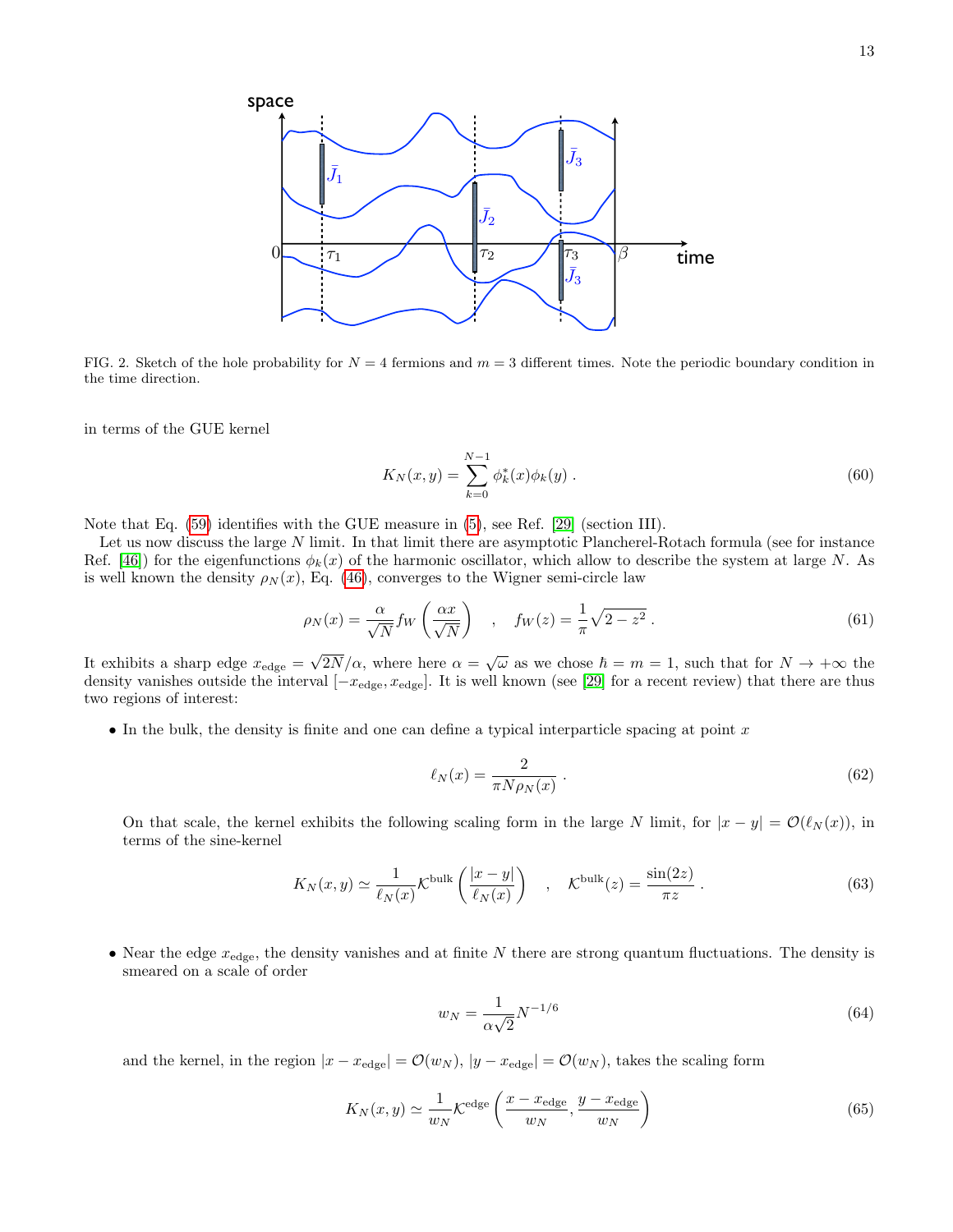in terms of the Airy kernel

$$
\mathcal{K}^{\text{edge}}(s, s') = \int_0^{+\infty} dv \text{Ai}(s+v) \text{Ai}(s'+v) . \tag{66}
$$

Let us now discuss the multi-time generalization of these results. Specializing the formulas  $(47)-(49)$  $(47)-(49)$  $(47)-(49)$  to the ground state, we obtain that the multi-time correlations are given as determinants in terms of the so called *extended Hermite* kernel

<span id="page-13-4"></span>
$$
K_N(x, \tau_i; y, \tau_j) = \sum_{k=0}^{N-1} e^{-k\omega(\tau_j - \tau_i)} \phi_k^*(x) \phi_k(y) \quad , \ \tau_i \ge \tau_j \tag{67}
$$

$$
K_N(x, \tau_i; y, \tau_j) = -\sum_{k=N}^{\infty} e^{-k\omega(\tau_j - \tau_i)} \phi_k^*(x) \phi_k(y) \quad , \ \tau_i < \tau_j \ . \tag{68}
$$

In the large N limit the asymptotics of this kernel has been obtained, and exhibit again two regimes:

• In the bulk, one finds the *extended sine-kernel* (see for instance Ref. [\[24\]](#page-31-22), Eqs.  $(7.1)$  and  $(7.11)$ )

<span id="page-13-2"></span>
$$
K_N(x, \tau_i; y, \tau_j) = \frac{1}{\ell_N(x)} \mathcal{K}^{\text{bulk}}\left(\frac{|x - y|}{\ell_N(x)}, \frac{\tau_i - \tau_j}{\ell_N(x)^2}\right)
$$
(69)

$$
\mathcal{K}^{\text{bulk}}(z,\tau) = \frac{1}{\pi} \int_0^2 e^{v^2 \tau/2} \cos(vz) dv \quad , \quad \tau \ge 0 \tag{70}
$$

$$
\mathcal{K}^{\text{bulk}}(z,\tau) = -\frac{1}{\pi} \int_{2}^{+\infty} e^{v^2 \tau/2} \cos(vz) dv \quad , \quad \tau < 0 \; . \tag{71}
$$

Note that there is a global factor  $e^{\frac{1}{2}\omega^2 x^2(\tau_i-\tau_j)}$  in [\(69\)](#page-13-2) which we discarded since it drops in any correlation function.

• Near the edge  $x_{\text{edge}} = \sqrt{2N}$ , in the region  $|x - x_{\text{edge}}| = \mathcal{O}(w_N)$ ,  $|y - x_{\text{edge}}| = \mathcal{O}(w_N)$  one finds the *extended* Airy kernel with the scaling form (see Ref. [\[39\]](#page-32-1) and Ref. [\[24\]](#page-31-22) Eq.  $(7.1)$  and  $(7.3)$ )

<span id="page-13-3"></span>
$$
K_N(x,\tau_i;y,\tau_j) \simeq \frac{1}{w_N} \mathcal{K}^{\text{edge}}(\frac{x-x_{\text{edge}}}{w_N},\frac{y-x_{\text{edge}}}{w_N},(\tau_i-\tau_j)\omega N^{1/3})
$$
(72)

in terms of the Airy kernel

$$
\mathcal{K}^{\text{edge}}(s, s', u) = \int_0^{+\infty} dv e^{-vu} \text{Ai}(s+v) \text{Ai}(s'+v) \quad , \quad u \ge 0 \tag{73}
$$

$$
\mathcal{K}^{\text{edge}}(s, s', u) = -\int_{-\infty}^{0} dve^{-vu} \text{Ai}(s+v) \text{Ai}(s'+v) \quad , \quad u < 0 \; . \tag{74}
$$

The third (time) argument of the scaling function  $\mathcal{K}^{\text{edge}}$  reflects that in the scaling region the time  $\tau$  scales as  $N^{-1/3}$  for large N. This is a manifestation of the local Brownian scaling with  $\tau \sim w_N^2$  where  $w_N \sim N^{-1/6}$  [see Eq. [\(64\)](#page-12-1)] is the relevant length scale at the edge. Note that there is a global factor  $e^{N\omega(\tau_i-\tau_j)}$  in [\(72\)](#page-13-3) which we discarded since it drops in any correlation function. This extended Airy kernel also describes the correlations of the Airy<sup>2</sup> process, as discussed in the introduction, and will be discussed in more details below.

# <span id="page-13-0"></span>VI. APPLICATION OF THE EM THEOREM: GENERALIZATION TO FINITE TEMPERATURE

# <span id="page-13-1"></span>A. General framework

We now consider N fermions in a harmonic potential in the canonical ensemble at finite temperature  $T = 1/\beta$ , as described in section [III.](#page-7-0) By analogy with the one-time finite temperature JPDF in [\(28\)](#page-7-5), [\(33\)](#page-8-2) and [\(39\)](#page-9-4), we define the canonical multi-time JPDF at finite temperature as

$$
\tilde{P}_{\beta}(\mathbf{x}^{(1)},\cdots,\mathbf{x}^{(m)}) = \frac{1}{Z_N(\beta)} \sum_{E} P_E(\mathbf{x}^{(1)},\cdots,\mathbf{x}^{(m)}) e^{-\beta E},\tag{75}
$$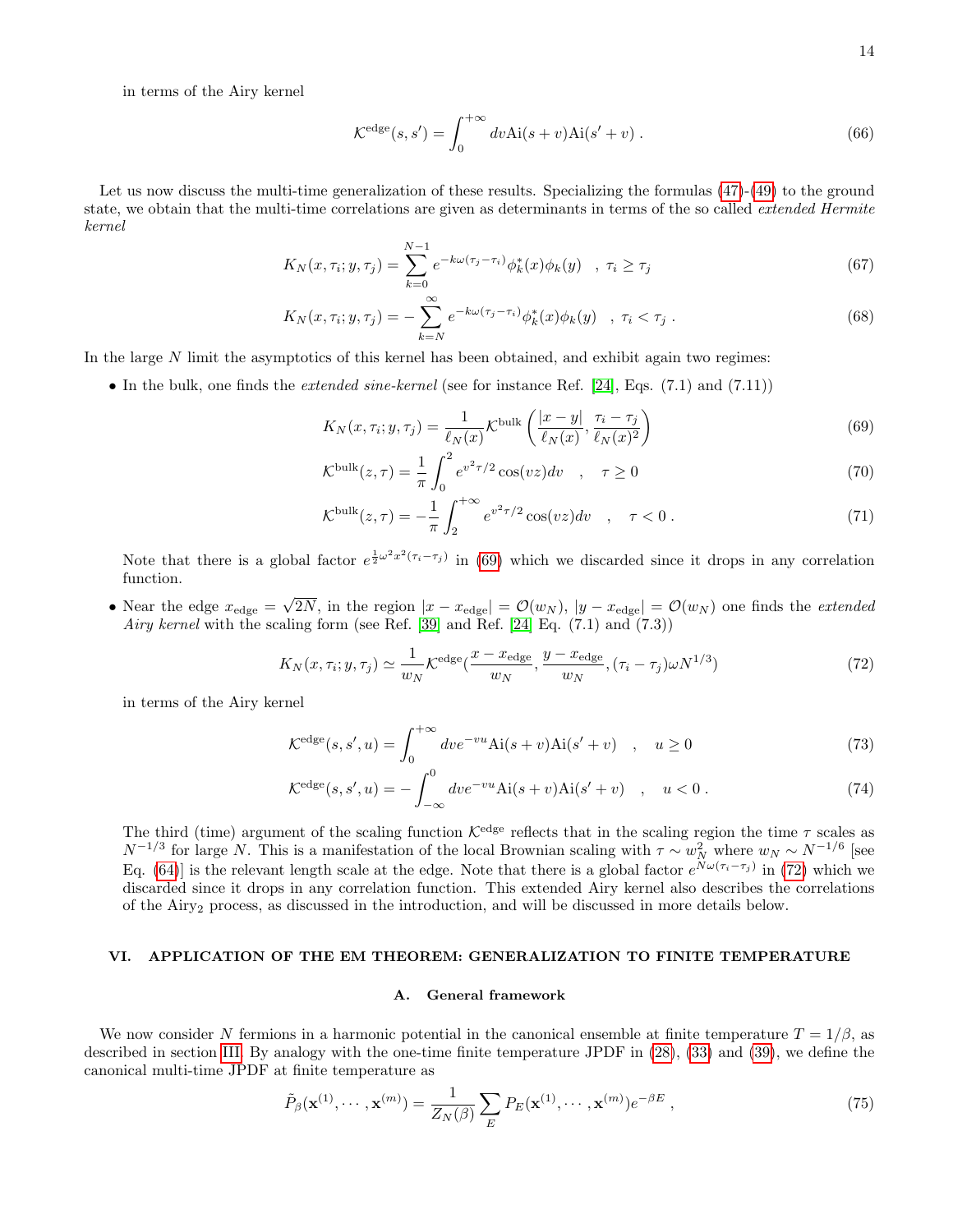where  $P_E(\mathbf{x}^{(1)}, \dots, \mathbf{x}^{(m)})$  is given in [\(36\)](#page-9-2). Note that for  $m = 1$ ,  $\tilde{P}_{\beta}(\mathbf{x}) = P_T(x_1, \dots, x_N)$  defined in [\(33\)](#page-8-2). Using (36) it is easy to rewrite this finite temperature JPDF as

<span id="page-14-0"></span>
$$
\tilde{P}_{\beta}(\mathbf{x}^{(1)},\cdots,\mathbf{x}^{(m)}) = \frac{1}{Z_N(\beta)} \langle \mathbf{x}^{(1)} | e^{-(\tau_2 - \tau_1)\mathcal{H}_N} | \mathbf{x}^{(2)} \rangle \cdots \langle \mathbf{x}^{(m-1)} | e^{-(\tau_m - \tau_{m-1})\mathcal{H}_N} | \mathbf{x}^{(m)} \rangle \langle \mathbf{x}^{(m)} | e^{-(\beta - (\tau_m - \tau_1))\mathcal{H}_N} | \mathbf{x}^{(1)} \rangle.
$$
\n(76)

Note that  $\tilde{P}_{\beta}$  is a symmetric function under any permutation in each set  $(x_1^{(\ell)}, \dots, x_N^{(\ell)})$  for each  $\ell$ . It is normalized to unity upon integration of the coordinates over  $\mathbb{R}^{Nm}$ . Note that integrating over all time slices except one leads to

$$
\int d\mathbf{x}^{(2)} \cdots d\mathbf{x}^{(m)} \tilde{P}_{\beta}(\mathbf{x}^{(1)}, \cdots, \mathbf{x}^{(m)}) = \frac{1}{Z_N(\beta)} \langle \mathbf{x}^{(1)} | e^{-\beta \mathcal{H}_N} | \mathbf{x}^{(1)} \rangle = P_T(x_1^{(1)}, \cdots, x_N^{(1)}) \tag{77}
$$

where  $P_T$ , given in [\(28\)](#page-7-5), is the equilibrium JPDF at a single time.

Although this canonical JPDF [\(76\)](#page-14-0) for arbitrary N is a product of determinants, see Eq. [\(22\)](#page-6-2), and is thus itself a determinant, the associated point process is not determinantal as correlation functions (i.e obtained by integrating over some of the variables) are not themselves determinants. To preserve the determinal structure, as was noted in the case  $m = 1$  [\[27,](#page-31-27) [29,](#page-31-28) [47\]](#page-32-9) it is necessary to study the problem in the grand canonical ensemble where the number of fermions N fluctuates. One defines the grand canonical partition function as

$$
\mathcal{Z}(\beta,\mu) = \sum_{E,N} e^{-\beta E - \mu N} \,. \tag{78}
$$

In the large N limit the averages of physical observables, such as correlation functions, become identical in the canonical and grand canonical ensembles.

Note that the total number of fermions and energy are, respectively,  $N = \sum_{k\geq 0} n_k$  and  $E = \sum_{k\geq 0} n_k \epsilon_k$  where  $n_k = 0, 1$  depending on whether the k-th single particle level is empty or occupied. Consequently, in the grand canonical ensemble the occupation numbers  $n_k$  are i.i.d. Bernoulli random variables. We now define the multi-correlations at finite temperature both in the canonical and grand canonical ensembles. Here we give only the multi-time density correlation. The canonical correlation is

$$
\hat{R}_m(y_1, \tau_1; \cdots; y_m, \tau_m; \beta) = \frac{1}{Z_N(\beta)} \sum_E e^{-\beta E} \Big\langle \sum_{i=1}^N \delta(x_i^{(1)} - y_1) \cdots \sum_{j=1}^N \delta(x_j^{(m)} - y_m) \Big\rangle_E \tag{79}
$$

$$
= \frac{1}{Z_N(\beta)} \sum_{\{n_k\}} \left[ \det_{1 \leq \ell, \ell' \leq m} K(y_\ell, \tau_\ell; y_{\ell'}, \tau_{\ell'}; \{n_k\}) e^{-\beta \sum_{k \geq 0} n_k \epsilon_k} \delta \left( \sum_{k \geq 0} n_k, N \right) \right]
$$
(80)

where the last delta is a Kronecker delta function, while the grand canonical correlation is

$$
\hat{R}_m^G(y_1, \tau_1; \cdots; y_m, \tau_m; \beta, \mu) = \frac{1}{\mathcal{Z}(\beta, \mu)} \sum_{E, N} e^{-\beta E - \mu N} \Big\langle \sum_{i=1}^N \delta(x_i^{(1)} - y_1) \cdots \sum_{j=1}^N \delta(x_j^{(m)} - y_m) \Big\rangle_E \tag{81}
$$

$$
= \frac{1}{\mathcal{Z}(\beta,\mu)} \sum_{\{n_k\}} \left[ \det_{1 \leq \ell,\ell' \leq m} K(y_\ell, \tau_\ell; y_{\ell'}, \tau_{\ell'}; \{n_k\}) e^{-\beta \sum_{k \geq 0} n_k \epsilon_k - \mu \sum_{k \geq 0} n_k} \right]
$$
(82)

where, in these formula, the superscript 'G' refers to the grand-canonical ensemble and  $K$  is the extended kernel given in  $(48)-(49)$  $(48)-(49)$  $(48)-(49)$ .

We now use the property that

$$
\left\langle \det_{1 \leq \ell, \ell' \leq m} K(y_{\ell}, \tau_{\ell}; y_{\ell'}, \tau_{\ell'}; \{n_k\}) \right\rangle = \det_{1 \leq \ell, \ell' \leq m} K(y_{\ell}, \tau_{\ell}; y_{\ell'}, \tau_{\ell'}; \{\langle n_k \rangle\}) , \tag{83}
$$

which holds for any averaging such that the variable  $n_k$  are independent. Note that we also use the linearity of K in the  $n_k$  (see [\[29\]](#page-31-28) for a proof). This property can be used in the grand canonical ensemble with

<span id="page-14-2"></span>
$$
\langle n_k \rangle = \frac{1}{e^{\beta(\epsilon_k - \mu)} + 1} \,. \tag{84}
$$

Hence the grand canonical correlation can be written as the following determinant

<span id="page-14-1"></span>
$$
\hat{R}_m^G(y_1, \tau_1; \cdots; y_m, \tau_m; \beta, \mu) = \det_{1 \leq \ell, \ell' \leq m} K(y_\ell, \tau_\ell; y_{\ell'}, \tau_{\ell'}; \beta, \mu)
$$
\n(85)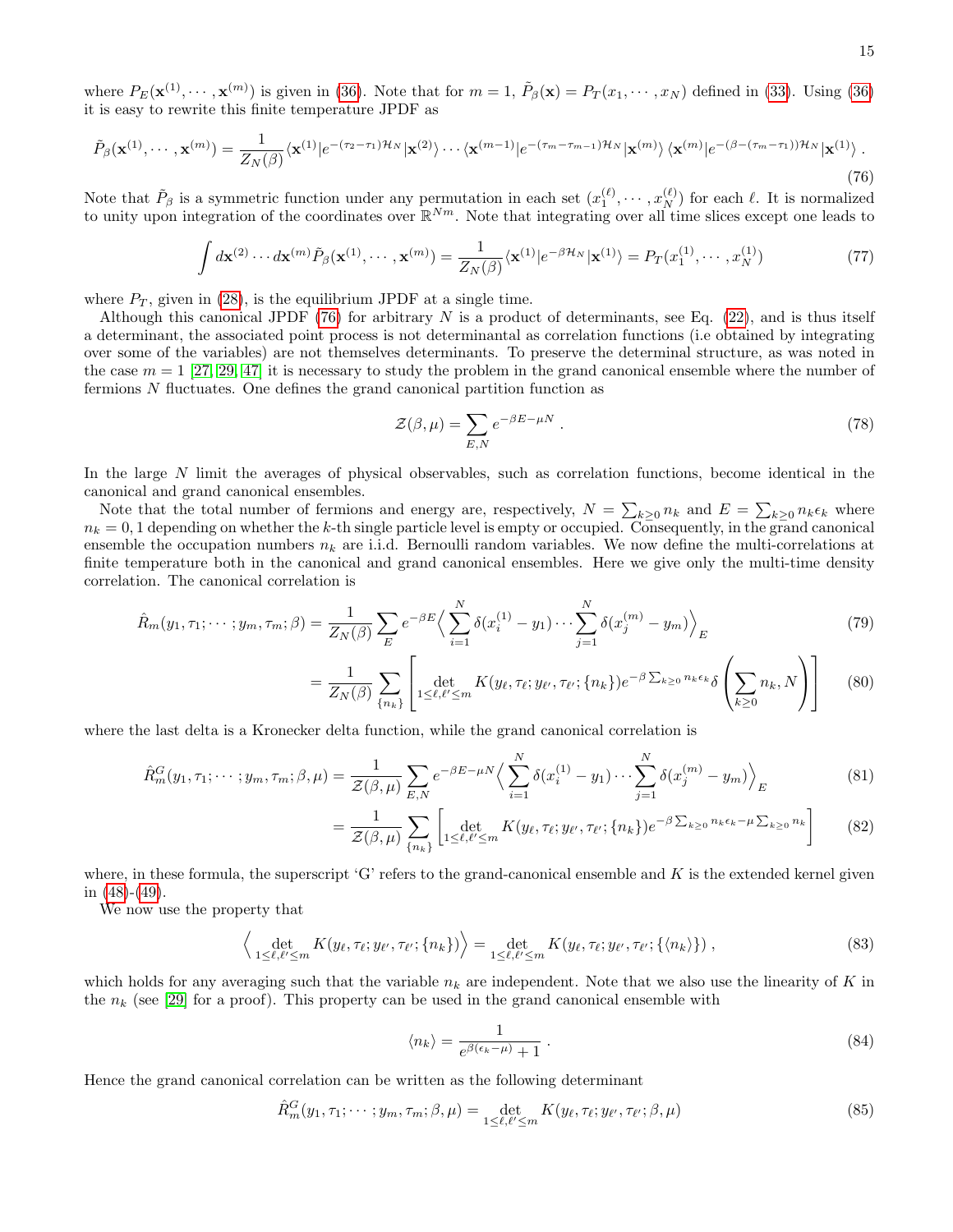where the extended, grand canonical kernel, obtained by replacing  $n_k$  by  $\langle n_k \rangle$  in [\(48\)](#page-10-3)-[\(49\)](#page-10-3) is

$$
K(x,\tau_i;y,\tau_j;\beta,\mu) = \begin{cases} \sum_{k=0}^{\infty} \frac{e^{(\epsilon_k-\mu)(\tau_i-\tau_j)}}{e^{\beta(\epsilon_k-\mu)}+1} \phi_k^*(x)\phi_k(y) & , \tau_i \ge \tau_j \\ -\sum_{k=0}^{\infty} \frac{e^{(\epsilon_k-\mu)(\tau_i-\tau_j)}}{e^{-\beta(\epsilon_k-\mu)}+1} \phi_k^*(x)\phi_k(y) & , \tau_i < \tau_j \end{cases}
$$
(86)

where for convenience we have inserted in the kernel a global factor  $e^{-\mu(\tau_i-\tau_j)}$  which cancels out in any correlation function. The extended kernel is a function only of the time difference  $\tau_i - \tau_j$  and is not continuous at  $\tau_i = \tau_j$  where it has a jump

<span id="page-15-3"></span>
$$
[K(x,\tau_i; y,\tau_j;\beta,\mu)]_{\tau_i=\tau_j^+} - [K(x,\tau_i; y,\tau_j;\beta,\mu)]_{\tau_i=\tau_j^-} = \delta(x-y) . \tag{87}
$$

Note that the second form is obtained from the first one by replacing  $\tau_i - \tau_j \to \beta + \tau_i - \tau_j$ , more precisely

<span id="page-15-2"></span>
$$
K(x,\tau_i;y,\tau_j;\beta,\mu) = -K(x,\tau_i+\beta;y,\tau_j;\beta,\mu) \quad , \quad \tau_i < \tau_j \quad \text{and} \quad \tau_i + \beta \ge \tau_j \; . \tag{88}
$$

Hence the extended kernel is an anti-periodic in each time variable with period  $\beta$ . As a consequence it is sufficient to consider the fundamental domain  $(\tau_i, \tau_j) \in [0, \beta] \times [0, \beta]$ . For any other value of  $(\tau_i, \tau_j)$  one can construct the kernel using the anti-periodicity property [\(88\)](#page-15-2).

In the fermionic literature this extended kernel is known as the "temperature Green's function" which however is often studied for non-interacting fermions in absence of external confining potential (i.e., using plane waves as single particle eigenfunctions), see for instance Ref. [\[33\]](#page-31-29) p. 233 Chapter 7 formula (23.30) where we can identify  $K(x, \tau_i; y, \tau_j; \beta, \mu)$  with  $\mathcal{G}^0(y, \tau_j; x, \tau_i)$  given there in the absence of the confining potential - note the order of the arguments. In that context, determinantal formulas such as [\(85\)](#page-14-1) can be seen as consequences of the Wick theorem [\[48\]](#page-32-10) extended to non-equal times and arbitrary confining potentials, although they are not often explicitly stated as such in the condensed matter literature.

#### <span id="page-15-0"></span>B. Bulk and edge regime in the harmonic trap at finite temperature

We now derive the expressions for the extended kernel in the limit of large N both in the bulk and at the edge. We do not give details since the derivation is a simple combination of the results of [\[27,](#page-31-27) [29\]](#page-31-28) and the zero temperature results discussed above.

• In the bulk, the characteristic temperature scale is  $N\omega$ , which is the Fermi energy, hence one introduces, as in [\[27,](#page-31-27) [29\]](#page-31-28), the scaling variable

$$
y = \beta N \omega \tag{89}
$$

The relation [\(84\)](#page-14-2) implies that the chemical potential is related to the mean number of particles N as  $e^{\beta \mu} = e^y - 1$ . Then one finds a finite temperature generalization of the extended sine-kernel

<span id="page-15-1"></span>
$$
K(x, \tau_i; y, \tau_j; \beta, \mu) = \frac{1}{\ell_N(x)} \mathcal{K}_\mathsf{y}^{\text{bulk}} \left( \frac{|x - y|}{\ell_N(x)}, \frac{\tau_i - \tau_j}{\ell_N(x)^2} \right)
$$
(90)

$$
\mathcal{K}_y^{\text{bulk}}(z,\tau) = \begin{cases} & \frac{1}{\pi} \int_0^{+\infty} e^{v^2 \tau/2} \frac{\cos(vz)}{1 + \frac{e^{y v^2/4}}{e^y - 1}} dv & , \quad 0 \le \tau < \tau_\beta \\ \end{cases} \tag{91}
$$

$$
\left(-\frac{1}{\pi} \int_0^{+\infty} e^{v^2 \tau/2} \frac{\cos(vz)}{1 + e^{-yv^2/4} (e^y - 1)} dv \right), \quad -\tau_\beta \le \tau < 0
$$
  

$$
\tau_\beta = \beta / \ell_N(x)^2 = \frac{y}{2} (1 - \omega x^2 / (2N)). \tag{92}
$$

To derive [\(92\)](#page-15-1) we have used equation [\(62\)](#page-12-2) for  $\ell_N (x)$  and the expression for the density  $\rho_N (x)$  in equation [\(61\)](#page-12-3). Note that as we discussed in the previous section the kernel  $K(\tau_i, x; \tau_j, y; \beta, \mu)$  is antiperiodic with period  $\beta$  [\(88\)](#page-15-2). Hence the scaled kernel in Eqs. [\(91\)](#page-15-1), (91) is antiperiodic in the variable  $\tau$  with period  $\tau_\beta$  given by [\(92\)](#page-15-1) in the chosen rescaled units. It is easy to check that

$$
\mathcal{K}_y^{\text{bulk}}(z, \tau = 0^+) - \mathcal{K}_y^{\text{bulk}}(z, \tau = 0^-) = \delta(z) , \qquad (93)
$$

in agreement with the general property [\(87\)](#page-15-3). Since  $\tau_\beta \leq y/2$  one can check that the integrals in [\(91\)](#page-15-1) are always convergent, and that the process is thus well defined.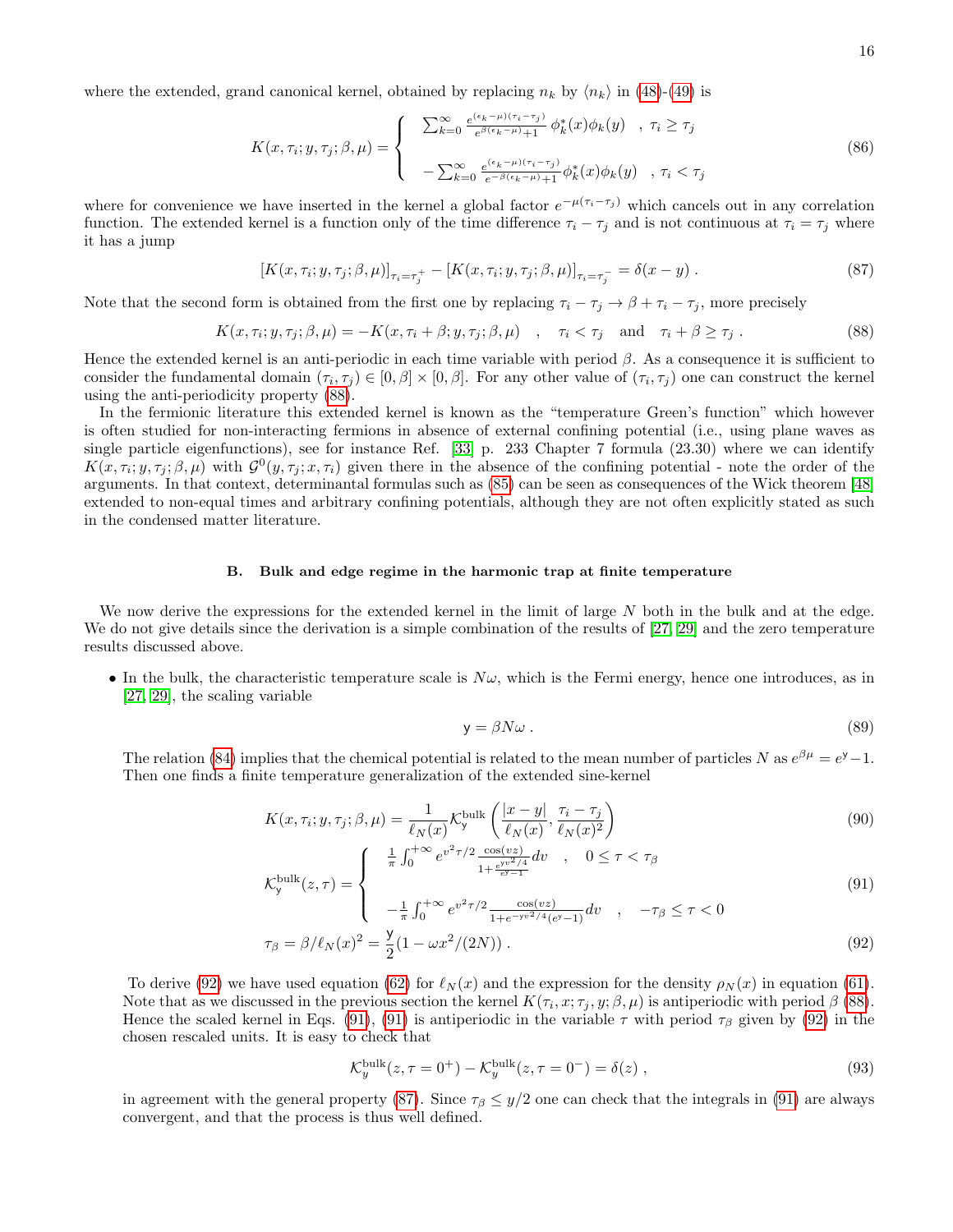

<span id="page-16-5"></span>FIG. 3. Sketch of a trajectory of  $N = 4$  non-intersecting time-periodic OU processes contributing to the multi-time correlation function  $\tilde{P}_{\beta}(\mathbf{x}^{(1)}, \mathbf{x}^{(2)}, \mathbf{x}^{(3)})$ , i.e., with  $m = 3$  [see Eq. [\(98\)](#page-16-4)].

• Near the edge  $x_{\text{edge}} = \sqrt{2N/\omega}$ , in the region  $|x-x_{\text{edge}}| = \mathcal{O}(w_N)$ ,  $|y-x_{\text{edge}}| = \mathcal{O}(w_N)$  the relevant temperature scale is  $N^{1/3}\omega$ , hence one defines

$$
b = \beta \omega N^{1/3} \tag{94}
$$

Then one finds the finite temperature extended Airy kernel, with the scaling form

<span id="page-16-2"></span>
$$
K(x, \tau_i; y, \tau_j; \beta, \mu) \simeq \frac{1}{w_N} \mathcal{K}_b^{\text{edge}} \left( \frac{x - x_{\text{edge}}}{w_N}, \frac{y - x_{\text{edge}}}{w_N}, (\tau_i - \tau_j) \omega N^{1/3} \right)
$$
(95)

in terms of the finite temperature extended Airy kernel

<span id="page-16-3"></span>
$$
\mathcal{K}_b^{\text{edge}}(s, s', u) = \begin{cases}\n\int_{-\infty}^{+\infty} dv \frac{e^{-uv}}{e^{-bv} + 1} \text{Ai}(s+v) \text{Ai}(s'+v) & , & 0 \le u < b \\
-\int_{-\infty}^{+\infty} dv \frac{e^{-uv}}{e^{bv} + 1} \text{Ai}(s+v) \text{Ai}(s'+v) & , & -b \le u < 0\n\end{cases}
$$
\n(96)

The same remark as above holds for the antiperiodicity of the kernel. The rescaled kernel is now antiperiodic in the variable  $u$  with period  $b$ . Again one easily checks that

$$
\mathcal{K}_y^{\text{edge}}(s, s', u = 0^+) - \mathcal{K}_y^{\text{edge}}(s, s', u = 0^-) = \delta(s - s')
$$
\n(97)

in agreement with the general property [\(87\)](#page-15-3).

# <span id="page-16-0"></span>VII. RELATION TO MULTI-TIME CORRELATION FUNCTIONS IN THE OU AND FINITE TEMPERATURE AIRY PROCESS

#### <span id="page-16-1"></span>A. Link between fermions at finite temperature and non-intersecting time-periodic OU processes

Here we discuss the connection between the multi-time JPDF of fermions at finite temperature and the time-periodic N non-intersecting OU processes. The one-time case was studied before in section [III.](#page-7-0) We start from the multi-time JPDF of the fermions  $\tilde{P}_{\beta}(\mathbf{x}^{(1)},\cdots,\mathbf{x}^{(m)})$  defined in Eq. [\(76\)](#page-14-0). Each term in the m-fold product can be interpreted in terms of the OU propagator. Using Eqs. [\(19\)](#page-6-6) and [\(22\)](#page-6-2) we can thus rewrite Eq. [\(76\)](#page-14-0) as

<span id="page-16-4"></span>
$$
\tilde{P}_{\beta}(\mathbf{x}^{(1)},\cdots,\mathbf{x}^{(m)}) = \frac{1}{(N!)^m Z_N(\beta)} \left[ \prod_{\ell=1}^{m-1} P_{\text{OU}}^{(N)}(\mathbf{x}^{(\ell+1)},\tau_{\ell+1}|\mathbf{x}^{(\ell)},\tau_{\ell}) \right] \times P_{\text{OU}}^{(N)}(\mathbf{x}^{(1)},\tau_1+\beta|\mathbf{x}^{(m)},\tau_m) ,\qquad(98)
$$

where in this case, at variance with Eq. [\(76\)](#page-14-0), each  $\mathbf{x}^{(\ell)} = x_1^{(\ell)} > \cdots > x_N^{(\ell)}$  is an ordered set of coordinates, and the times are ordered as  $0 \le \tau_1 < \tau_2 < \cdots < \tau_N \le \beta$ . We can therefore see the right hand side as the probability that the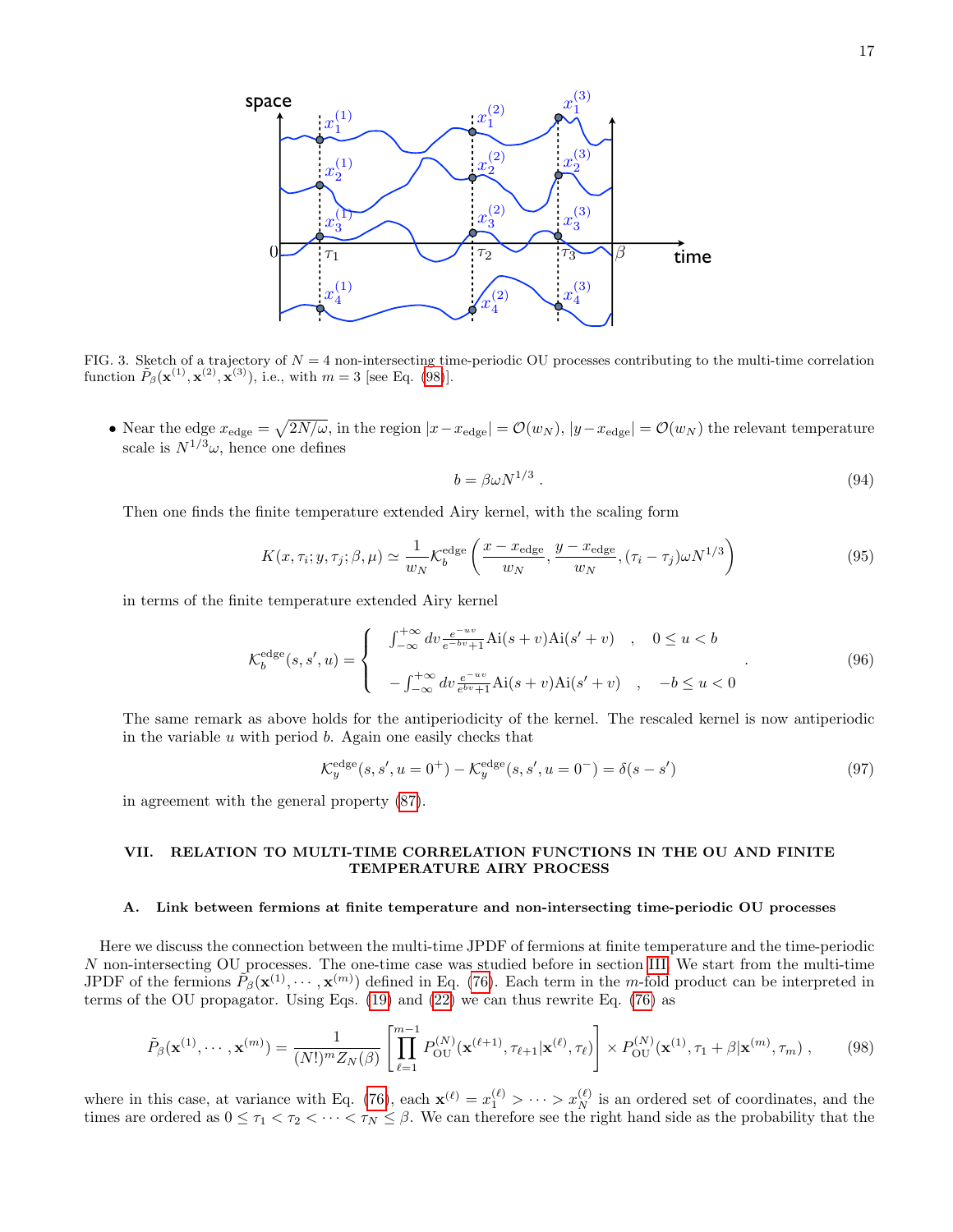time-periodic non-intersecting OU process, wrapped on a cylinder of perimeter  $\beta$ , passes through the ordered points  $\mathbf{x}^{(\ell)}$  at times  $\tau_{\ell}$  (see Fig. [3\)](#page-16-5).

To check the normalization of the above formula let us recall that

<span id="page-17-1"></span>
$$
\int d\mathbf{y} P_{\text{OU}}^{(N)}(\mathbf{x}, \tau | \mathbf{y}, \tau') P_{\text{OU}}^{(N)}(\mathbf{y}, \tau' | \mathbf{z}, \tau'') = P_{\text{OU}}^{(N)}(\mathbf{x}, \tau | \mathbf{z}, \tau'')
$$
(99)

where the integration  $\int d\mathbf{y}$  here can either be over the ordered coordinates, or unordered coordinates (it does not change the result, since  $P_{\text{OU}}^{(N)}(\mathbf{x}, \tau | \mathbf{y}, \tau')$  vanishes unless the orders of **x** and **y** coincide). Integrating Eq. [\(98\)](#page-16-4) on both sides over all variables except  $\mathbf{x}^{(1)}$  it is easy to see, using the symmetry of  $\tilde{P}_{\beta}$  under any permutation of each set  $(x_1^{(\ell)}, \cdots x_N^{(\ell)})$  for each  $\ell$ , and [\(99\)](#page-17-1), that one recovers formula [\(34\)](#page-8-3).

Hence we have shown that the finite temperature fermion JPDF  $\tilde{P}_{\beta}(\mathbf{x}^{(1)}, \cdots \mathbf{x}^{(m)})$  can be identified with the multitime JPDF of the positions of N non-intersecting OU process wrapped on a cylinder of perimeter  $\beta$ . This identification demonstrates that for any fixed  $N$  there is a classical interpretation as a stochastic process behind the finite temperature fermions. Note however that for any finite  $N$  (in the canonical ensemble) the fermion positions do not form a determinantal point process, except at zero temperature. Consequently, the non-intersecting OU process also is not determinantal for fixed N, except in the zero temperature limit  $(\beta \to +\infty$  limit). However, as we have discussed in previous sections, in the grand canonical ensemble the finite temperature fermions form an extended determinantal process, thanks to the EM theorem. For large  $N$ , using the equivalence between canonical and grand canonical ensembles it then follows that all multi-time correlations of the time-periodic OU process also become determinantal in the limit  $N \to +\infty$ , at any finite temperature.

#### <span id="page-17-0"></span>B. Periodic Airy process

We can now define the periodic version of the Airy<sub>2</sub> process as follows. It can be done equivalently on the finite temperature fermions and on the non-intersecting time-periodic OU processes, using the above equivalence. For convenience we start with the fermion picture. We are interested in the trajectory in imaginary time  $\tau$  of the rightmost fermion at finite temperature. Using the equivalence to the OU process, this corresponds to the top of the N non-intersecting paths, propagating over the cylinder of perimeter  $\beta$ . At zero temperature, when the cylinder is of infinite perimeter, this process, properly centered and scaled in the large  $N$  limit, is precisely the Airy<sub>2</sub> process. The finite perimeter of the cylinder  $\beta$  deforms this process which we call the "periodic Airy<sub>2</sub> process".

In order to describe this process more precisely, in principle we should start with the formula for  $\tilde{P}_{\beta}(\mathbf{x}^{(1)},\cdots,\mathbf{x}^{(m)})$ in [\(76\)](#page-14-0) which describes the JPDF of the positions of the N fermions at m different times  $\tau_1 < \cdots < \tau_m$ . Ordering the coordinates at each time slice and defining the rightmost position at time  $\tau_k$  as  $x_{\max}^{(\ell)} = \max_{1 \le i \le N} x_i^{(\ell)}$ , we would like to integrate over the lowest  $N-1$  positions at each time slice. This will give us the periodic Airy<sub>2</sub> process which is characterized by the multi-time joint cumulative distribution function (JCDF)

$$
Prob(x_{\max}^{(1)} < z_1, \cdots, x_{\max}^{(m)} < z_m). \tag{100}
$$

Using the equivalence to OU processes this JCDF then also describes the multi-time CDF of the position of the top path. Note that by construction this process is periodic, of period  $\beta$ , in the time direction.

In the large N limit the position of the rightmost fermion is described by the edge statistics. Hence we consider the rescaled process  $\xi(u)$  in rescaled time

$$
\xi^{(k)} = \xi(u_k) = \frac{x_{\text{max}}^{(1)} - x_{\text{edge}}}{w_N} \tag{101}
$$

$$
u_k = \omega \tau_k N^{1/3} \tag{102}
$$

where we recall that  $x_{\text{edge}} = \sqrt{2 N} \sqrt{\omega}$  and  $w_N = N^{-1/6} / \sqrt{2 \omega}$  as in Eq. [\(64\)](#page-12-1). Note that the time scale involved in this process is  $\tau \sim w_N^2 \sim N^{-1/3}$ , a manifestation of Brownian scaling. For large N it converges to an extended determinantal process described by the finite temperature extended Airy kernel given in Eqs. [\(95\)](#page-16-2)-[\(96\)](#page-16-3). We will denote this process as the periodic  $Airy<sub>2</sub>$  process

$$
\xi(u) \equiv \mathcal{A}_2^b(u) \;, \tag{103}
$$

which depends on the single dimensionless parameter  $b = \beta \omega N^{1/3}$ . By construction this process is periodic in time with period b. It follows from its definition that the multi-time JCDF of the rescaled process  $\mathcal{A}_2^b(u)$  is given by a Fredholm determinant with the extended finite temperature kernel [\(96\)](#page-16-3).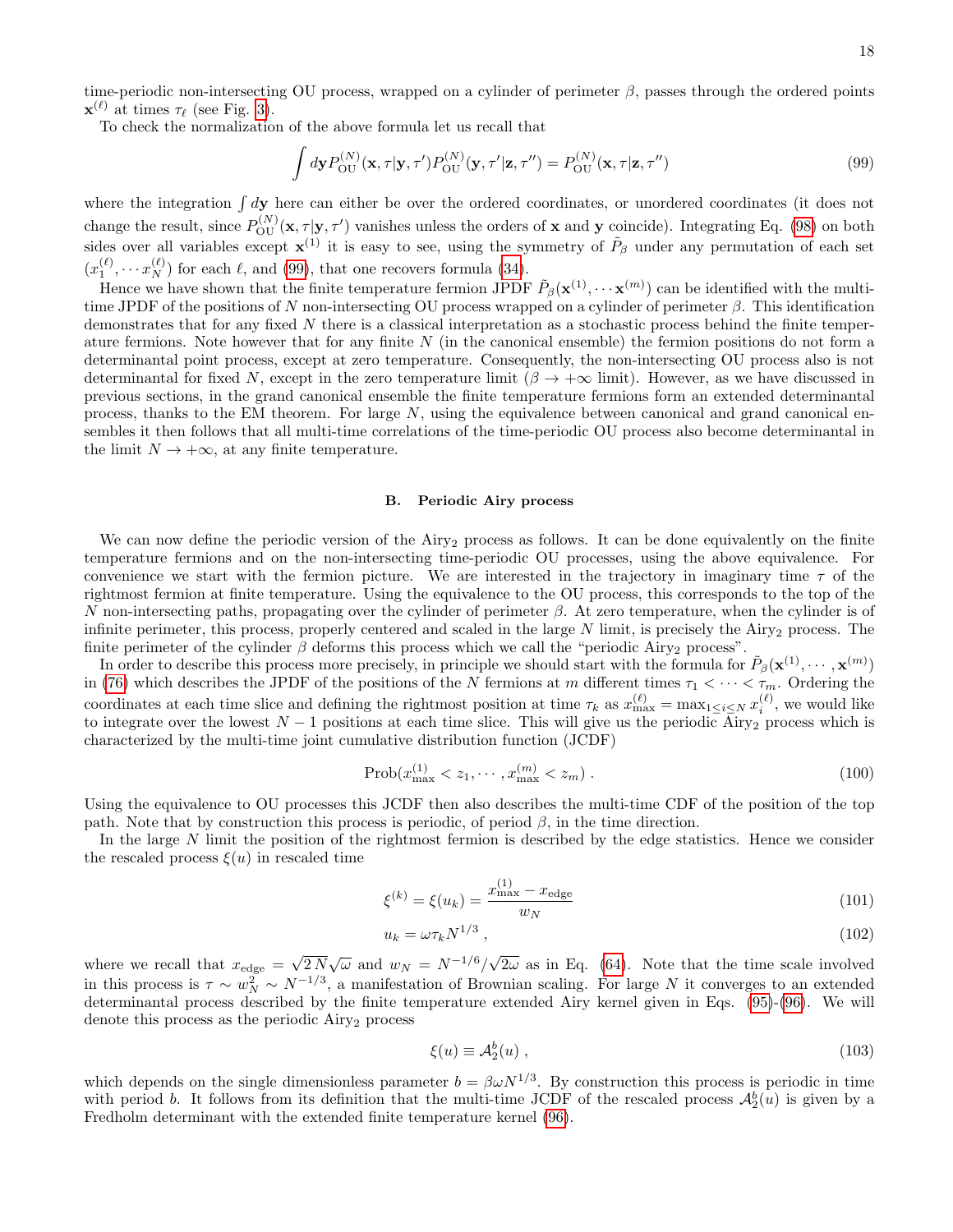To be more precise we start with the one-time CDF  $F_2^b(s)$  of the periodic Airy<sub>2</sub> process

<span id="page-18-1"></span>
$$
F_2^b(s) := \text{Prob}(\mathcal{A}_2^b(u) < s) = \text{Det}[I - P_s \mathcal{K}_b^{\text{edge}} P_s] \tag{104}
$$

where  $P_s$  is the projector on the interval  $[s, +\infty]$ , with the edge kernel

$$
\mathcal{K}_b^{\text{edge}}(s, s') = \int_{-\infty}^{+\infty} dv \frac{1}{e^{-bv} + 1} \text{Ai}(s+v) \text{Ai}(s'+v) ,\qquad(105)
$$

where  $\mathcal{K}_b^{\text{edge}}(s, s') \equiv \mathcal{K}_b^{\text{edge}}(s, s', u = 0)$  is obtained from [\(96\)](#page-16-3) by setting  $u = 0$ . The Fredholm determinant  $F_2^b(s)$ [\(104\)](#page-18-1) based on the kernel  $\mathcal{K}_b^{\text{edge}}(s, s')$  converges to the Tracy Widom GUE distribution,  $F_2(s)$ , in the limit  $b \to +\infty$ . For any finite b it gives the centered and scaled distribution of the position  $x_{\text{max}}(T)$  of the rightmost fermion at finite temperature and has also been found [\[27,](#page-31-27) [29\]](#page-31-28) to identify with a generating function which appears in the KPZ equation growth problem at finite time, with the correspondence  $t_{KPZ} = b^3$ . Note that  $F_2^b(s)$  here is called  $Q_b(s)$  in Eq. (137) of [\[29\]](#page-31-28) and the scaled edge density,  $\mathcal{K}_b^{\text{edge}}(s, s)$ , is denoted by  $F_{1,b}(s)$  in Eq. (126) of [29].

Let us consider now the two-time JCDF of the periodic Airy<sub>2</sub> process. It is expressed as the Fredholm determinant of a  $2\times 2$  matrix kernel

$$
Prob(\mathcal{A}_2^b(u_1) < s_1, \mathcal{A}_2^b(u_2) < s_2) = Det\begin{pmatrix} I - P_{s_1} K_0 P_{s_1} & -P_{s_1} K_{u_1 - u_2} P_{s_2} \\ -P_{s_2} K_{u_2 - u_1} P_{s_1} & I - P_{s_2} K_0 P_{s_2} \end{pmatrix} \tag{106}
$$

where we denote  $K_{u,u'} = K_{u-u'}$  with the definition

$$
K_u(s, s') := \mathcal{K}_b^{\text{edge}}(s, s', u) = \begin{cases} \int_{-\infty}^{+\infty} dv \frac{e^{-uv}}{e^{-bv} + 1} Ai(s+v) Ai(s'+v) , & 0 \le u < b \\ -\int_{-\infty}^{+\infty} dv \frac{e^{-uv}}{e^{bv} + 1} Ai(s+v) Ai(s'+v) , & -b \le u < 0 \end{cases}
$$
(107)

and we have  $K_0(s, s') = \mathcal{K}_b^{\text{edge}}(s, s')$ . The kernel  $K_u$  is antiperiodic of period b (see section VIB) which allows to obtain its value for arbitrary u from the above equation. The antiperiodicity of the kernel guarantees that all correlation functions of the process are periodic in time. Let us note that in the zero temperature limit, i.e. for  $b \to +\infty$  one recovers exactly the two-time JCDF of the standard  $Airy<sub>2</sub>$  process [see formula  $(8)$ ]. This is more general, and extends to arbitrary multi-time correlations, i.e. one has  $\mathcal{A}_2^b(u) \to \mathcal{A}_2(u)$  as  $b \to \infty$ , as a process in u.

It is useful to define

$$
K_{u;s_1,s_2}(s,s') = K_u(s+s_1,s'+s_2) = \mathcal{K}_b^{\text{edge}}(s+s_1,s'+s_2,u) \,. \tag{108}
$$

Then one can rewrite, in more compact notations, the Fredholm determinant of the  $2 \times 2$  matrix kernel

<span id="page-18-2"></span>
$$
\text{Prob}(\mathcal{A}_2^b(u_1) < s_1, \mathcal{A}_2^b(u_2) < s_2) = \text{Det}\begin{pmatrix} I - P_0 K_{0;s_1,s_1} P_0 & -P_0 K_{u_1 - u_2;s_1,s_2} P_0 \\ -P_0 K_{u_2 - u_1;s_2,s_1} P_0 & I - P_0 K_{0;s_2,s_2} P_0 \end{pmatrix}
$$
\n
$$
= \text{Det}\begin{bmatrix} \delta_{ij} I - P_0 K_{u_i - u_j;s_i,s_j} P_0 \end{bmatrix}_{1 \le i,j \le 2} \tag{109}
$$

# <span id="page-18-0"></span>C. Application: tails of the two-point function

As an application we will extract the tails of the two-point function for large  $s_1, s_2$  and focus on two cases: zero temperature (b large) and high temperature ( $b \ll 1$ ). As will be discussed below, for these tails we can consider the trace expansion to second order of the Fredholm determinant in [\(109\)](#page-18-2). We denote the block matrix inside the Fredholm determinant in [\(109\)](#page-18-2) as  $I - M$  where M has the structure

$$
M = \begin{pmatrix} A & B \\ C & D \end{pmatrix} \tag{110}
$$

We can now use the general expansion

$$
Det(I - M) = 1 - Tr M + \frac{1}{2}((Tr M)^{2} - Tr M^{2}) + \mathcal{O}(M^{3}).
$$
\n(111)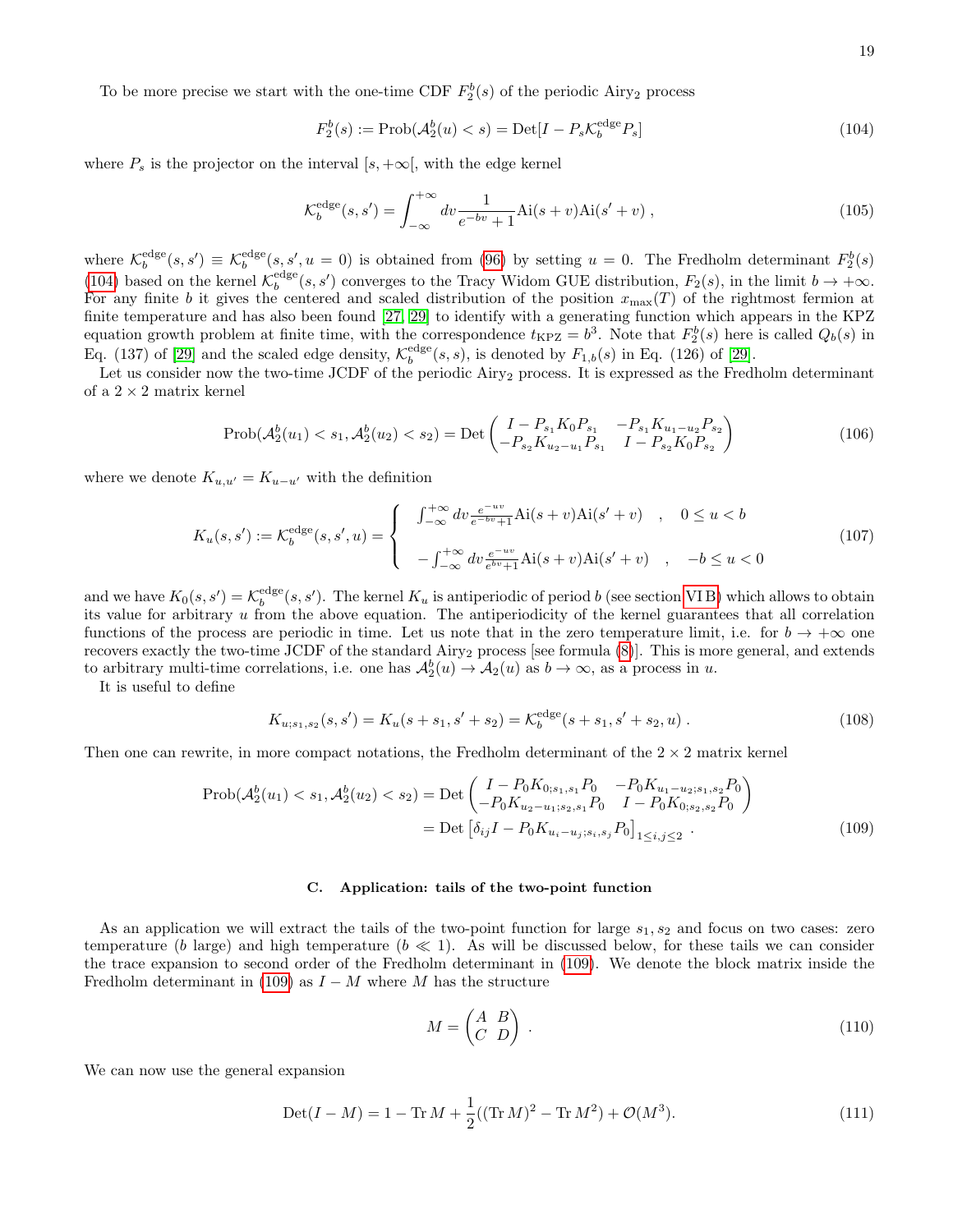In the following we will be interested in the limit where all  $A, B, C, D$  are small (in some sense to be made more precise below). For this it is useful to first substract the diagonal parts (setting  $B = C = 0$ ) which leads to

<span id="page-19-0"></span>
$$
\begin{split} \text{Det}\begin{pmatrix} I - A & -B \\ -C & I - D \end{pmatrix} - \text{Det}\begin{pmatrix} I - A & 0 \\ 0 & I - D \end{pmatrix} &= \text{Det}\begin{pmatrix} I - A & 0 \\ 0 & I - D \end{pmatrix} \begin{pmatrix} \text{Det}\begin{pmatrix} I & -B(I - D)^{-1} \\ -C(I - A)^{-1} & I \end{pmatrix} - 1 \end{pmatrix} \\ &= \text{Det}(I - A)\text{Det}(I - D)\begin{pmatrix} \text{Det}(I - B(I - D)^{-1}C(I - A)^{-1}) - 1 \end{pmatrix} \\ &= -\text{Tr}BC + \mathcal{O}(B^2C^2, BCA, BCD) \,. \end{split} \tag{112}
$$

Using [\(112\)](#page-19-0) in [\(109\)](#page-18-2), and fixing  $u_1 \geq u_2$  for convenience, we obtain, for large  $s_1$  and  $s_2$ , the connected part of the two point joint CDF of the  $\mathcal{A}_2^b$  process as

<span id="page-19-1"></span>
$$
Prob(\mathcal{A}_2^b(u_1) < s_1, \mathcal{A}_2^b(u_2) < s_2) - Prob(\mathcal{A}_2^b(u_1) < s_1) \text{Prob}(\mathcal{A}_2^b(u_2) < s_2) \tag{113}
$$

$$
\simeq -\text{Tr}[P_{s_1}K_{u_1-u_2}P_{s_2}K_{u_2-u_1}] = -\int_{s_1}^{+\infty} ds \int_{s_2}^{+\infty} ds' K_{u_1-u_2}(s,s')K_{u_2-u_1}(s',s) . \tag{114}
$$

Using the definition of the finite temperature extension Tracy-Widom CDF  $F_2^b(s)$  in [\(6\)](#page-3-0), and taking derivatives of [\(114\)](#page-19-1) with respect to  $s_1$  and  $s_2$ , we obtain the JPDF  $P(s_1, u_1; s_2, u_2) = \partial_{s_1} \partial_{s_2} \text{Prob}(\mathcal{A}_2^b(u_1) < s_1, \mathcal{A}_2^b(u_2) < s_2)$  for  $0 \leq u_2 < u_1 < \beta$  as

<span id="page-19-2"></span>
$$
P(s_1, u_1; s_2, u_2) - \partial_{s_1} F_2^b(s_1) \partial_{s_2} F_2^b(s_2) = -K_{u_1 - u_2}(s_1, s_2) K_{u_2 - u_1}(s_1, s_2)
$$
  

$$
f^{+\infty} \quad e^{-(u_1 - u_2)v} \qquad f^{+\infty} \quad e^{-(u_2 - u_1)v'}
$$
 (115)

$$
= \int_{-\infty}^{+\infty} dv \frac{e^{-(u_1 - u_2)v}}{(e^{-bv} + 1)} \text{Ai}(s_1 + v) \text{Ai}(s_2 + v) \times \int_{-\infty}^{+\infty} dv' \frac{e^{-(u_2 - u_1)v'}}{e^{bv'} + 1} \text{Ai}(s_1 + v') \text{Ai}(s_2 + v') \ (116)
$$

$$
= \tilde{\phi}_b(s_1, s_2, u_1 - u_2) \phi_b(s_1, s_2, u_1 - u_2) , \qquad (117)
$$

where we have defined, for future convenience, the two integrals depending on the variable  $u$ 

<span id="page-19-4"></span>
$$
\phi_b(s_1, s_2, u) = \int_{-\infty}^{+\infty} dv \frac{e^{uv}}{e^{bv} + 1} \text{Ai}(s_1 + v) \text{Ai}(s_2 + v)
$$
\n(118)

$$
\tilde{\phi}_b(s_1, s_2, u) = \int_{-\infty}^{+\infty} dv \frac{e^{-uv}}{e^{-bv} + 1} \text{Ai}(s_1 + v) \text{Ai}(s_2 + v) . \tag{119}
$$

They satisfy the relation

$$
\tilde{\phi}_b(s_1, s_2, u) = \phi_b(s_1, s_2, b - u) \tag{120}
$$

Note that for  $b = 0$  it reduces to the Airy propagator, provided  $u > 0$  (or, more generally for u complex with a non-negative real part)

<span id="page-19-3"></span>
$$
2\phi_{b=0}(s_1, s_2, u) = 2\tilde{\phi}_{b=0}(s_1, s_2, -u) = \int_{-\infty}^{+\infty} dv e^{uv} \text{Ai}(s_1 + v) \text{Ai}(s_2 + v) = \frac{1}{\sqrt{4\pi u}} e^{-\frac{(s_1 - s_2)^2}{4u} - \frac{1}{2}u(s_1 + s_2) + \frac{u^3}{12}}.
$$
 (121)

We now use these relations to study the various interesting limits  $b \to \infty$  and  $b \to 0$ .

- (i) Zero temperature limit  $b \to +\infty$ .
- At zero temperature, changing  $v' \to -v'$  in the second integral in [\(116\)](#page-19-2) and taking  $b \to +\infty$  limit gives

$$
P(s_1, u_1; s_2, u_2) - \partial_{s_1} F_2(s_1) \partial_{s_2} F_2(s_2)
$$
  
= 
$$
\int_0^{+\infty} dve^{-(u_1 - u_2)v} \text{Ai}(s_1 + v) \text{Ai}(s_2 + v) \times \int_0^{+\infty} dv' e^{-(u_1 - u_2)v'} \text{Ai}(s_1 - v') \text{Ai}(s_2 - v')
$$
 (122)

We now give only the large  $u_1 - u_2$  behavior

<span id="page-19-5"></span>
$$
P(s_1, u_1; s_2, u_2) - \partial_{s_1} F_2(s_1) \partial_{s_2} F_2(s_2) \approx \frac{\text{Ai}(s_1)^2 \text{Ai}(s_2)^2}{|u_1 - u_2|^2} \,,\tag{123}
$$

which is consistent, in the limit where  $s_1, s_2$  are large, with the known result valid for any  $s_1, s_2$  [\[1,](#page-31-1) [24\]](#page-31-22)

$$
\text{Prob}(\mathcal{A}_2(u_1) < s_1, \mathcal{A}_2(u_2) < s_2) = F_2(s_1)F_2(s_2) + \frac{F_2'(s_1)F_2'(s_2)}{|u_1 - u_2|^2} + \mathcal{O}(|u_1 - u_2|^{-4})\,. \tag{124}
$$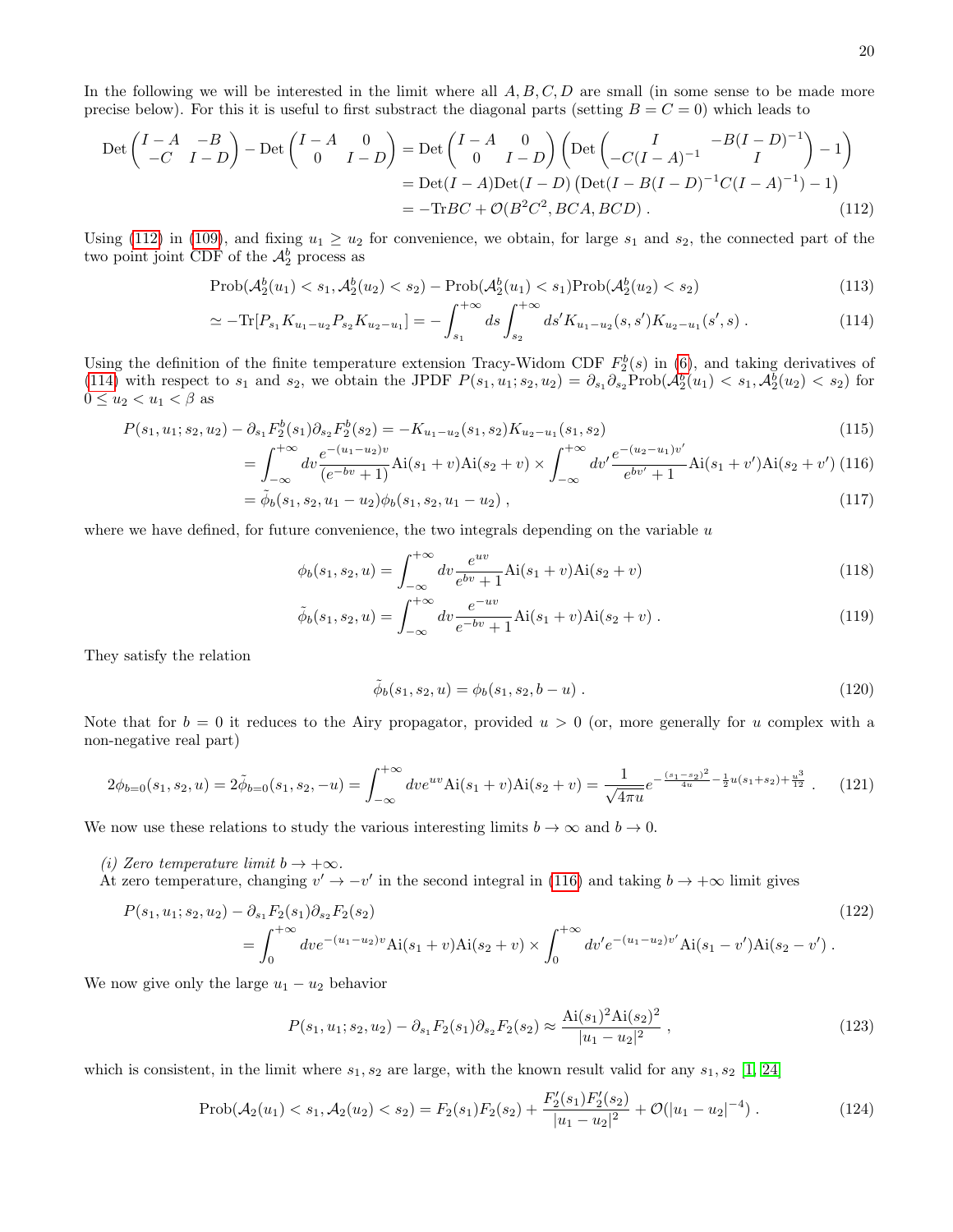Note that the coefficient of the  $1/|u_1 - u_2|^2$  term can be retrieved by keeping all orders in A, D in the sec-ond line of Eq. [\(112\)](#page-19-0). Indeed taking a derivative of [\(104\)](#page-18-1) w.r.t. s leads to the following identity  $F_2'(s)$  $F_2(s)\langle Ai|(1-P_sK_{Ai}P_s)^{-1}|Ai\rangle$ . Noting that at large  $|u_1-u_2|$ ,  $B$  and  $-C$  become projectors equal to  $|Ai\rangle\langle Ai|/|u_1-u_2|$ , one obtains that  $-F_2(s_1)F_2(s_2)\text{Tr}B(I-D)^{-1}C(I-A)^{-1} \simeq \frac{F_2'(s_1)F_2'(s_2)}{|u_1-u_2|^2}$  $\frac{[u_1(u_1-u_2)]^2}{[u_1-u_2]^2}$  at large  $|u_1-u_2|$ .

#### (ii) High temperature limit  $b \to 0$ .

To investigate the small  $b$  regime, it is first convenient to rewrite  $(116)$  in the form

<span id="page-20-0"></span>
$$
P(s_1, u_1; s_2, u_2) - F'_2(s_1)F'_2(s_2) = \phi_b(s_1, s_2, b - (u_1 - u_2))\phi_b(s_1, s_2, u_1 - u_2)
$$
\n(125)

where we have defined the integrals in  $(96)$ . Although one already see in formula  $(121)$  the diffusion kernel appearing, as it will also appear below, it does not help us here to evaluate [\(125\)](#page-20-0) which is restricted to the interval  $0 \le u_2 < u_1 < b$ . To analyze [\(125\)](#page-20-0) at small b, since the dependence in  $u_1, u_2$  is periodic with period b it is natural to rescale

$$
u_1 = b\tilde{u}_1 \quad , \quad u_2 = b\tilde{u}_2 \tag{126}
$$

where  $0 \leq \tilde{u}_1 \leq \tilde{u}_2 < 1$ . Let us first recall that the one-point CDF  $F_2^b(s)$  of the process, in the limit  $b \ll 1$  and  $s \gg 1/b$  is given by [\[29\]](#page-31-28)

<span id="page-20-3"></span>
$$
\partial_s F_2^b(s) \simeq \frac{1}{\sqrt{4\pi b}} e^{-bs} \ . \tag{127}
$$

This shows that in the small b limit the natural rescaling of s is

$$
s_1 = \tilde{s}_1/b \quad , \quad s_2 = \tilde{s}_2/b \tag{128}
$$

and we study  $\tilde{s}_1, \tilde{s}_2$  of order one, but large, which is the tail regime. In addition, since  $u_1 - u_2 \sim b$  the Brownian scaling of the underlying OU process indicates that one should focus on the regime  $s_2 - s_1 \sim \sqrt{b}$ , hence we denote s<sub>2</sub> – s<sub>1</sub> =  $\hat{s}_{21}\sqrt{b}$ . One can thus rewrite [\(119\)](#page-19-4) as

<span id="page-20-1"></span>
$$
\phi_b(s_1, s_2, u_1 - u_2) = \int_{-\infty}^{+\infty} dv \frac{e^{b(\tilde{u}_1 - \tilde{u}_2)v}}{e^{bv} + 1} Ai(s_1 + v) Ai(s_1 + \hat{s}_{21} \sqrt{b} + v)
$$
\n(129)

$$
= \frac{1}{b} \int_{-\infty}^{+\infty} dw \frac{e^{(\tilde{u}_1 - \tilde{u}_2)w}}{e^w + 1} \text{Ai}\left(\frac{\tilde{s}_1 + w}{b}\right) \text{Ai}\left(\frac{\tilde{s}_1 + w}{b} + \hat{s}_{21}\sqrt{b}\right) ,\tag{130}
$$

where we have defined  $w = bv$ . This integral is dominated by the region  $w + \tilde{s}_1 < 0$ . In this regime we use the fact that the product of Airy functions in the integral can be replaced by

$$
\text{Ai}((w+\tilde{s}_1)/b)\text{Ai}((w+\tilde{s}_1)/b+\sqrt{b}\hat{s}_{21}) \to \frac{\sqrt{b}}{2\pi\sqrt{|\tilde{s}_1+w|}}\cos(\sqrt{|\tilde{s}_1+w|}\hat{s}_{21})
$$
\n(131)

which amounts to neglect fast oscillating terms. Inserting in [\(130\)](#page-20-1) and making a change of variable  $y = \sqrt{|\tilde{s}_1 + w|}$ we obtain

$$
\phi(s_1, s_2, u_1 - u_2) = \frac{1}{\pi\sqrt{b}} e^{-(\tilde{u}_1 - \tilde{u}_2)\tilde{s}_1} \int_0^{+\infty} dy \cos(y \hat{s}_{21}) e^{-(\tilde{u}_1 - \tilde{u}_2)y^2} = \frac{1}{\sqrt{4\pi b(\tilde{u}_1 - \tilde{u}_2)}} e^{-\frac{\hat{s}_{21}^2}{4(\tilde{u}_1 - \tilde{u}_2)} - (\tilde{u}_1 - \tilde{u}_2)\tilde{s}_1} \tag{132}
$$

where we have replaced  $1/(1 + e^{-y^2 - \tilde{s}_1}) \simeq 1$ , since we study the tail  $\tilde{s}_1 \gg 1$ .

<span id="page-20-2"></span>
$$
P(s_1, u_1; s_2, u_2) - \frac{1}{4\pi b} e^{-2\tilde{s}_1} = \frac{1}{4\pi b} e^{-\tilde{s}_1} \frac{1}{\sqrt{(\tilde{u}_1 - \tilde{u}_2)(1 - (\tilde{u}_1 - \tilde{u}_2))}} e^{-\frac{\tilde{s}_2^2}{4(\tilde{u}_1 - \tilde{u}_2)} - \frac{\tilde{s}_2^2}{4(1 - (\tilde{u}_1 - \tilde{u}_2))}} + \mathcal{O}(e^{-2\tilde{s}_1}).
$$
 (133)

This is the finite temperature analog of the zero temperature result given in [\(123\)](#page-19-5). Note that in the limit  $\tilde{u}_1 - \tilde{u}_2 \rightarrow 0^+$ we find

$$
P(s_1, u_1; s_2, u_2) \xrightarrow{\tilde{u}_1 - \tilde{u}_2 \to 0^+} \frac{1}{\sqrt{4\pi b}} e^{-bs} \delta(s_1 - s_2) \simeq \partial_{s_1} F^b(s_1) \delta(s_1 - s_2) ,
$$
\n(134)

which is consistent since one must recover the one-point PDF in that limit. In the picture of the OU process, the result in [\(133\)](#page-20-2) has the following nice interpretation in the original variables  $s, u$ . Consider the top path of the periodic OU process. Given its position  $s_1$  at time  $u_1$ , the probability to propagate to a position  $s_2$  at time  $u_2$  is simply given, for large values of  $s_1$ , by the propagator of a Brownian bridge on the interval  $[0, b]$ . This reflects the fact that in the high temperature limit and for high values of  $s_1, s_2$ , the non-crossing condition becomes irrelevant in the dynamics. Note that the one point function [\(127\)](#page-20-3) is different from the one of the single particle OU process which is a Gaussian [\(27\)](#page-7-3).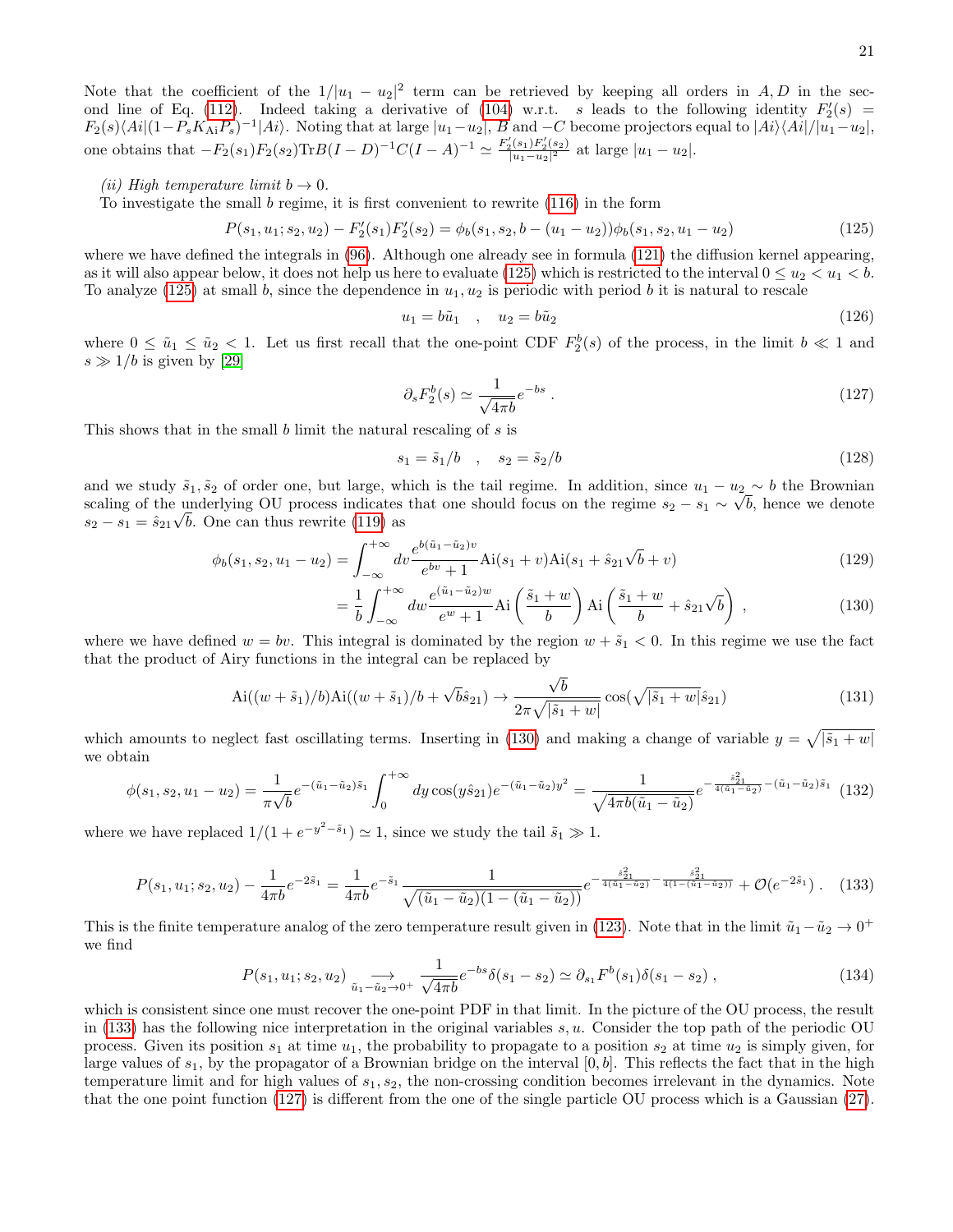# <span id="page-21-0"></span>VIII. UNIVERSALITY OF THE TIME-PERIODIC AIRY<sub>2</sub> PROCESS

Until now we have studied specifically the example of the Ornstein-Uhlenbeck process which corresponds to the quantum harmonic oscillator. Let us start with the single particle problem. One can consider a larger class of stochastic processes described by the Langevin equation of a particle diffusing in a classical potential  $U(x)$ 

<span id="page-21-2"></span>
$$
\frac{dx(\tau)}{d\tau} = -U'(x(\tau)) + \eta(\tau) \tag{135}
$$

where  $\eta(\tau)$  is a centered Gaussian white noise, with correlator  $\overline{\eta(\tau)\eta(\tau')} = \delta(\tau - \tau')$ . For  $U(x) = \frac{1}{2}\mu_0 x^2$  this corresponds to the OU process in [\(1\)](#page-2-6). For general  $U(x)$  the propagator for this classical process is given by [\[12\]](#page-31-12)

$$
P_U(x, \tau | x_0, \tau_0) = e^{-U(x)} G_V(x, \tau | x_0, \tau_0) e^{U(x_0)}
$$
\n(136)

where  $G_V(x, \tau | x_0, \tau_0) = \langle x | e^{-H(\tau - \tau_0)} | x_0 \rangle$  is the quantum propagator associated to the Hamiltonian

$$
H = -\frac{1}{2}\partial_x^2 + V(x) \quad , \quad V(x) = \frac{1}{2}(-U''(x) + U'(x)^2) \quad , \tag{137}
$$

which is such that the ground state energy of  $H$  is automatically zero. It is easy to see that the ground state wave function  $\psi_0(x)$  is given by, up to a normalization constant  $\psi_0(x) \sim e^{-U(x)}$  and the stationary measure of the process [\(135\)](#page-21-2) is given by  $P_{\text{stat}}(x) \sim e^{-2U(x)}$  which is assumed to be normalizable. In the case of the OU process one has  $V(x) = \frac{1}{2}\mu_0 x^2 - \frac{1}{2}$  [see Eq. [\(12\)](#page-5-2)].

We now consider N- non intersecting particles, each evolving with the Langevin equation [\(135\)](#page-21-2). Following the OU example, as described in section [III,](#page-7-0) this N non-crossing particle process can be mapped onto the quantum problem of N non interacting fermions trapped in the quantum potential  $V(x)$ . We can now apply the universality properties which were shown in [\[29\]](#page-31-28) and that we now recall. We assume that the quantum potential  $V(x)$  is smooth and sufficiently confining. In this case the average density at zero temperature is given by

$$
\rho_N(x) = \frac{1}{N} K_N(x, x) = \frac{1}{\pi N} \sqrt{2(\mu - V(x))} \theta(\mu - V(x))
$$
\n(138)

where  $\theta(z)$  is the Heaviside theta function (i.e.,  $\theta(z) = 1$  if  $z \ge 0$  and  $\theta(z) = 0$  if  $z < 0$ ) and  $\mu$  is determined by the normalization condition  $\int dx \rho_N(x) = 1$ . This density has an edge at  $x = x_{\text{edge}}$  where the density is vanishing, i.e.,

$$
V(x_{\text{edge}}) = \mu \tag{139}
$$

In [\[29\]](#page-31-28) it was shown that at finite temperature the one-time correlation functions are given, in the edge region, by determinants of a kernel which takes the same scaling forms as for the harmonic oscillator with renormalized width and reduced temperature (see equations (281) and (282) in [\[29\]](#page-31-28))

<span id="page-21-3"></span>
$$
w_N = (2|V'(x_{\text{edge}})|)^{-1/3} \quad , \quad b = 2^{-1/3}|V'(x_{\text{edge}})|^{2/3}\beta \; . \tag{140}
$$

It is now easy to see that the multi-time correlations for the more general process described above are again given by determinants of an extended kernel. This extended kernel takes a universal form at the edge given by

$$
K(x, \tau_i; y, \tau_j; \beta, \mu) \simeq \frac{1}{w_N} \mathcal{K}_b^{\text{edge}} \left( \frac{x - x_{\text{edge}}}{w_N}, \frac{y - x_{\text{edge}}}{w_N}, (\tau_i - \tau_j) b/\beta \right)
$$
(141)

where  $\mathcal{K}_{b}^{\text{edge}}$  is the same function [\(96\)](#page-16-3) as for the harmonic oscillator. The scale factors  $w_N$  and b depend on the explicit form of  $V(x)$  and are given in [\(140\)](#page-21-3).

In conclusion this shows that the top path of N non-crossing particles diffusing in the generic potential  $U(x)$  as in  $(135)$ , wrapped around a cylinder of perimeter  $\beta$ , properly centered and scaled, is described by the universal periodic Airy<sup>2</sup> process. This holds provided the corresponding quantum potential is sufficiently confining to provide the softedge universality of the fermion problem. Equivalently this universality also holds for the multi-time (in imaginary time) correlation functions for the trapped fermions.

# <span id="page-21-1"></span>IX. APPLICATION TO REAL TIME EQUILIBRIUM DYNAMICS OF TRAPPED FERMIONS: DYNAMICAL DENSITY-DENSITY CORRELATIONS

Here we consider the real time quantum dynamics of fermions. We restrict to *equilibrium dynamics* at finite temperature T, which can be obtained from the analysis of the previous sections.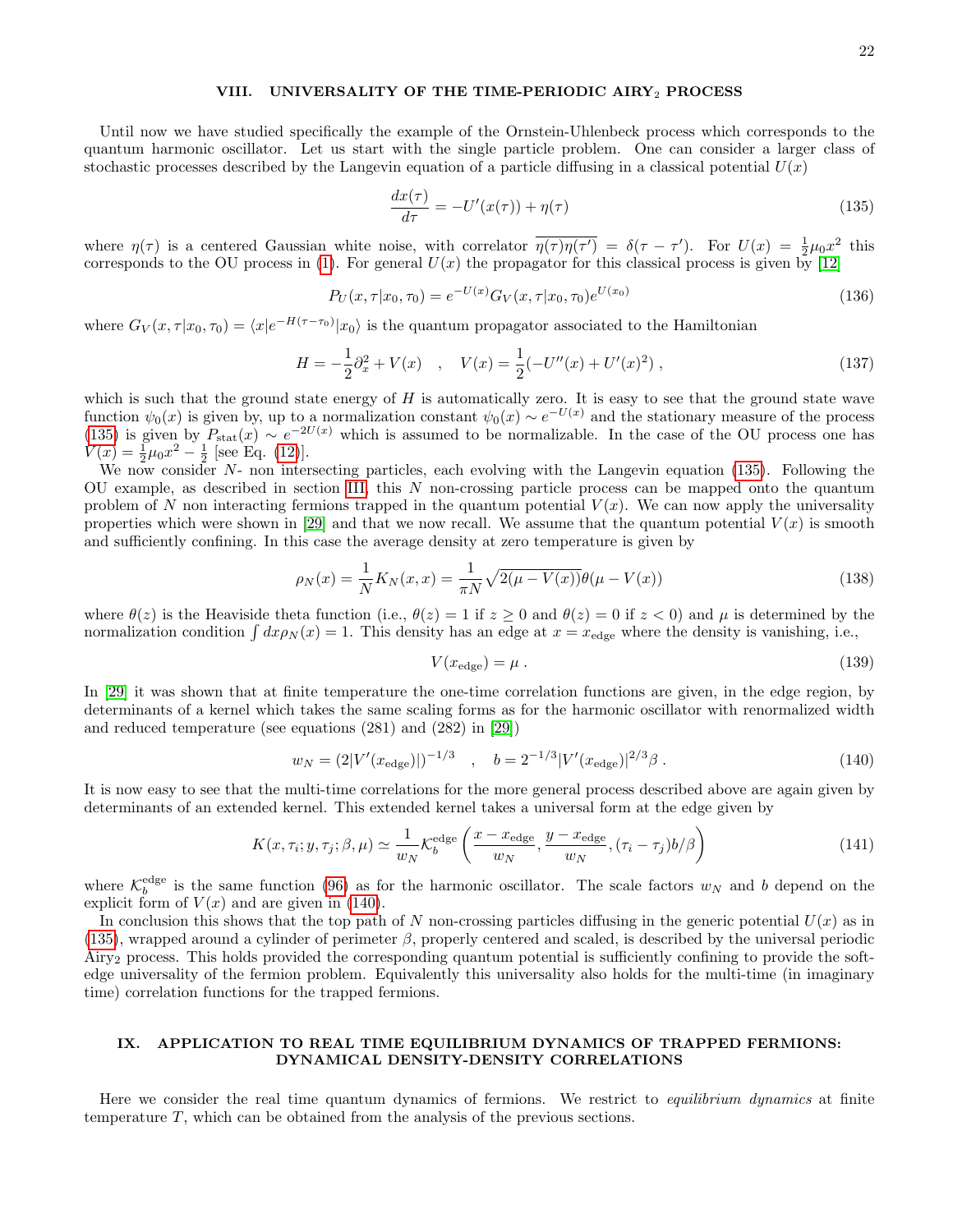#### <span id="page-22-0"></span>A. Real time quantum dynamics of a single particle

Let us recall first the one-particle problem. Let us recall that in quantum mechanics the time dependent average (over measurements) denoted  $\langle O \rangle_t$  of an observable  $\hat{O}$  (for instance the position  $\hat{x}$  or the momentum  $\hat{p}$  etc..), is given by the expectation value

$$
\langle O \rangle_{\psi(t)} = \langle \psi(t) | \hat{O} | \psi(t) \rangle = \langle \psi(0) | \hat{O}(t) | \psi(0) \rangle = \text{Tr} \left[ | \psi(0) \rangle \langle \psi(0) | \hat{O}(t) \right] \tag{142}
$$

where  $|\psi(t)\rangle$  is the quantum state of the system at time t. By definition

$$
\hat{O}(t) = e^{i\hat{H}t/\hbar} \hat{O} e^{-i\hat{H}t/\hbar}
$$
\n(143)

is the observable in the Heisenberg representation (where it becomes time dependent), which allows to take expectation values over the initial state  $|\psi(0)\rangle$ . Here H<sup>†</sup> is the Hamiltonian of the system, and we restrict to time independent Hamiltonians  $\hat{H}$  (in the time dependent case one needs time-ordered exponentials). If several measurements are performed successively, of observables  $\hat{O}_j$  at times  $t_j$ , with  $t_1 < t_2 < ... < t_m$ , then the joint average (over quantum measurements) is given by the expectation value of the product

<span id="page-22-1"></span>
$$
\langle O_1(t_1)\cdots O_m(t_m)\rangle_{\psi(0)} = \langle \psi(0)|\hat{O}_m(t_m)\cdots \hat{O}_1(t_1)|\psi(0)\rangle = \text{Tr}\left[|\psi(0)\rangle\langle\psi(0)|\hat{O}_m(t_m)\cdots \hat{O}_1(t_1)\right],\tag{144}
$$

where  $\hat{O}_j(t_j) = e^{i\hat{H}t_j/\hbar} \hat{O}_j e^{-i\hat{H}t_j/\hbar}$ .

At finite temperature, in the canonical ensemble, the system is described not by a single quantum state but by a statistical mixture of states represented by a density matrix, and one must replace in the above formula

$$
|\psi(0)\rangle\langle\psi(0)| \to \frac{1}{Z(\beta)}\sum_{k} |\phi_{k}\rangle e^{-\beta \epsilon_{k}} \langle\phi_{k}| = \frac{1}{Z(\beta)} e^{-\beta \hat{H}}
$$
\n(145)

and obtain the *correlation function* at temperature  $T = 1/\beta$ 

$$
\langle O(t_1)\cdots O(t_m)\rangle_T = \frac{1}{Z(\beta)} \text{Tr}\left[e^{-\beta \hat{H}} \hat{O}_m(t_m)\cdots \hat{O}_1(t_1)\right]
$$
(146)

with  $Z(\beta) = \text{Tr}e^{-\beta \hat{H}}$ . It is immediate to see that the one-time observable  $\langle O_1(t_1) \rangle_T = \frac{1}{Z(\beta)} \text{Tr} \left[ e^{-\beta \hat{H}} \hat{O}(t_1) \right] =$  $\frac{1}{Z(\beta)} \text{Tr} \left[ e^{-\beta \hat{H}} \hat{O} \right]$  is independent on  $t_1$  and given by the canonical equilibrium expectation value. The *n*-time correlations with  $m > 1$  are however non-trivial functions of the  $m - 1$  time differences  $t_2 - t_1, \dots, t_m - t_{m-1}$ , a property called time translational invariance (TTI). These functions describe the quantum equilibrium dynamics. Note that if one considers instead evolution from a pure state  $|\psi(0)\rangle$  as above, the m-time correlations are in general not TTI (hence they depend on all the m times) unless the initial state is an eigenstate of  $\hat{H}$  in which case they are TTI (see example below). This is the case for instance for the ground state.

By choosing in [\(144\)](#page-22-1) the operators  $\hat{O}_j = |x^{(j)}\rangle \langle x^{(j)}|$  and the initial condition  $\psi(0) = \phi_k$ , an eigenstate k of the harmonic oscillator (for instance the ground state) we define a real-time quantum correlation function involving times  $t_j$  as

<span id="page-22-2"></span>
$$
C_{\phi_k}(x^{(1)},\cdots,x^{(m)}) = e^{i\epsilon_k(t_m-t_1)}\langle\phi_k|x^{(m)}\rangle\langle x^{(m)}|e^{-i\hat{H}(t_m-t_{m-1})}|x^{(n-1)}\rangle\cdots\langle x^{(2)}|e^{-i\hat{H}(t_2-t_1)}|x^{(1)}\rangle\langle x^{(1)}|\phi_k\rangle \qquad (147)
$$
  
= 
$$
e^{i\epsilon_k(t_m-t_1)}\langle\phi_k|x^{(m)}\rangle G(x^{(m)},x^{(m-1)};i(t_m-t_{m-1}))\cdots G(x^{(2)},x^{(1)};i(t_2-t_1))\langle x^{(1)}|\phi_k\rangle,
$$

where  $G(x, x'; \tau) \equiv G(x, \tau; x', 0)$  is the Euclidean quantum mechanical propagator of the harmonic oscillator, given in Eq. [\(32\)](#page-8-4) taken at argument  $\tau \to it$  since we are considering here the real time dynamics.

Similarly at finite temperature one defines the following quantum correlation at times  $t_j$ 

<span id="page-22-3"></span>
$$
C_T(x^{(1)},\cdots,x^{(m)}) = \frac{1}{Z(\beta)} \langle x^{(1)} | e^{\hat{H}(i(t_m-t_1)-\beta)} | x^{(m)} \rangle \langle x^{(m)} | e^{-i\hat{H}(t_m-t_{m-1})} | x^{(m-1)} \rangle \cdots \langle x^{(2)} | e^{-i\hat{H}(t_2-t_1)} | x^{(1)} \rangle \qquad (148)
$$

$$
= \frac{1}{Z(\beta)} G(x^{(1)},x^{(m)};\beta - i(t_m-t_1)) \rangle G(x^{(m)},x^{(m-1)};i(t_m-t_{m-1})) \cdots G(x^{(2)},x^{(1)};i(t_2-t_1)) .
$$

Let us now compare the expressions for the real time correlations in [\(147\)](#page-22-2) and in [\(148\)](#page-22-3) with the multi-time JPDF in imaginary time given in [\(36\)](#page-9-2), [\(37\)](#page-9-3) and [\(76\)](#page-14-0) respectively, upon setting  $N = 1$  for the single particle case that we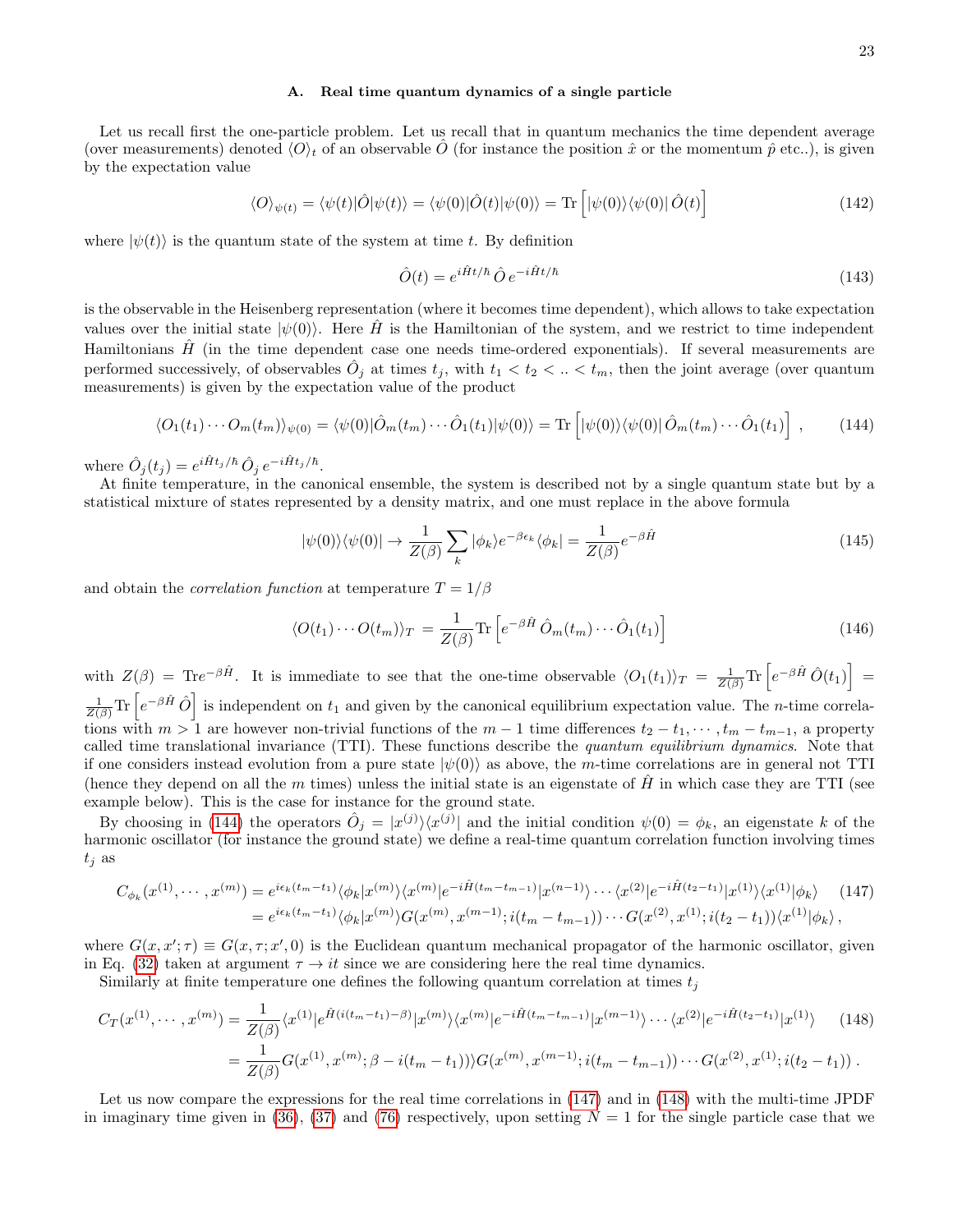are considering here. These results are related to each other by the replacement  $\tau \to it$  as expected [\[33\]](#page-31-29). Indeed the expressions [\(36\)](#page-9-2) and [\(76\)](#page-14-0) can be reordered using that the respective probabilities are ordered. Stationarity of the imaginary time process corresponds to the TTI property of the real time evolution. There are however two important differences between these observables in real and imaginary times. First, the process is periodic of period  $\beta$ in imaginary time, while it is defined on the real line for real time  $t$ . Secondly, both real time correlations in  $(147)$  and [\(148\)](#page-22-3) are not a priori real, hence do not have a probabilistic interpretation, unlike their imaginary time counterparts.

#### <span id="page-23-0"></span>B. Real time quantum dynamics of non-interacting fermions in a harmonic trap

#### <span id="page-23-1"></span>1. General framework

The real time dynamics of N non-interacting fermions can be studied by similar methods. One substitutes  $|\psi(0)\rangle$ as a N-fermion state,  $\hat{H} \to \mathcal{H}_N$ , and  $\hat{O}_j$  as N-body observables, in all formula above. Considering the operators  $\hat{O}_j = |\mathbf{x}^{(j)}\rangle\langle\mathbf{x}^{(j)}|$  in [\(144\)](#page-22-1), Eq. [\(147\)](#page-22-2) generalises into a formula for the quantum correlation of the real time dynamics starting from an eigenstate  $|E\rangle$  (pure state) of the N-body Hamiltonian. This formula is identical to the one for the quantum JPDF,  $P_E(\mathbf{x}^{(1)}, \dots, \mathbf{x}^{(m)})$ , in Eq. [\(36\)](#page-9-2) with the replacement  $\tau_j \to it_j$ . Hence it has a determinantal property with exactly all the same formula for multi-time correlations given by determinants as in section [IV A.](#page-9-1) In particular if we choose  $|E\rangle$  to be the ground state of the harmonic oscillator we obtain, replacing  $\tau \to it$  in Eq. [\(67\)](#page-13-4)-[\(68\)](#page-13-4), the real time extended Hermite kernel

$$
K_N^r(x, t_i; y, t_j) = \sum_{k=0}^{N-1} e^{-ik\omega(t_j - t_i)} \phi_k^*(x) \phi_k(y) \quad , \ t_i \ge t_j \tag{149}
$$

$$
K_N^r(x, t_i; y, t_j) = -\sum_{k=N}^{\infty} e^{-ik\omega(t_j - t_i)} \phi_k^*(x) \phi_k(y) \quad , \ t_i < t_j \ , \tag{150}
$$

where the superscript  $r$  indicates real time. For instance we obtain the multi-time quantum correlation of the number density operator

$$
\langle \hat{\rho}(y_1, t_1) \cdots \hat{\rho}(y_m, t_m) \rangle_E = \det_{1 \leq \ell, \ell' \leq m} K_N(y_\ell, t_\ell; y_{\ell'}, t_{\ell'}) \,, \tag{151}
$$

where the number density operator (i.e. normalized to  $N$ ) is defined as

$$
\hat{\rho}(y,t) = e^{i\hat{H}t}\hat{\rho}(y)e^{-i\hat{H}t} \quad , \quad \langle \mathbf{x}|\hat{\rho}(y)|\mathbf{x}'\rangle = \sum_{i=1}^{N} \delta(x_i - y)\delta(\mathbf{x} - \mathbf{x}') \; . \tag{152}
$$

We can also study the real time dynamics of the fermion system at finite temperature. As in the case of imaginary time it is more convenient to consider the grand canonical ensemble. One finds again that the correlation functions can be written as determinants with the extended, grand canonical kernel in real time

<span id="page-23-2"></span>
$$
K^{r}(x, t_{i}; y, t_{j}; \beta, \mu) = \begin{cases} \sum_{k=0}^{\infty} \frac{e^{i(\epsilon_{k} - \mu)(t_{i} - t_{j})}}{e^{\beta(\epsilon_{k} - \mu)} + 1} \phi_{k}^{*}(x)\phi_{k}(y) , t_{i} \ge t_{j} \\ -\sum_{k=0}^{\infty} \frac{e^{i(\epsilon_{k} - \mu)(t_{i} - t_{j})}}{e^{-\beta(\epsilon_{k} - \mu)} + 1} \phi_{k}^{*}(x)\phi_{k}(y) , t_{i} < t_{j} \end{cases}
$$
(153)

where for convenience we have inserted in the kernel a global factor  $e^{-i\mu(t_i-t_j)}$  which cancels out in any correlation function. This extended kernel is a function only of the time difference  $t_i - t_j$  and is not continuous at  $t_i = t_j$  where it has a  $\delta(x - y)$  jump as in [\(87\)](#page-15-3). Note that the second line in [\(153\)](#page-23-2) is obtained from the first one by replacing  $t_i - t_j \rightarrow -i\beta + t_i - t_j$ . In fact this extended kernel is an anti-periodic in each time variable with period  $-i\beta$ .

As we have stated it before, in absence of the confining potential, i.e. when the system is translationally invariant (free fermions), this kernel has been well studied in the solid-state physics literature. However there it is usually presented in the frequency domain. To make contact with this literature, it is useful to give the expression of this extended kernel in the general case in the frequency domain. We first reexpress the kernel in [\(153\)](#page-23-2) to make apparent the time translational invariance as  $K^r(x, t_i; y, t_j; \beta, \mu) = K^r(x, y; t_i - t_j; \beta, \mu)$ . One finds

$$
\int_{-\infty}^{+\infty} dt e^{-i\omega t - \eta |t|} K^{r}(x, y; t; \beta, \mu) = -i \sum_{k=0}^{\infty} \phi_{k}^{*}(x) \phi_{k}(y) \left( \frac{1 - \langle n_{k} \rangle}{\omega + \mu - \epsilon_{k} + i\eta} + \frac{\langle n_{k} \rangle}{\omega + \mu - \epsilon_{k} - i\eta} \right) , \qquad (154)
$$

where  $\langle n_k \rangle$  is the Fermi factor given also in [\(84\)](#page-14-2).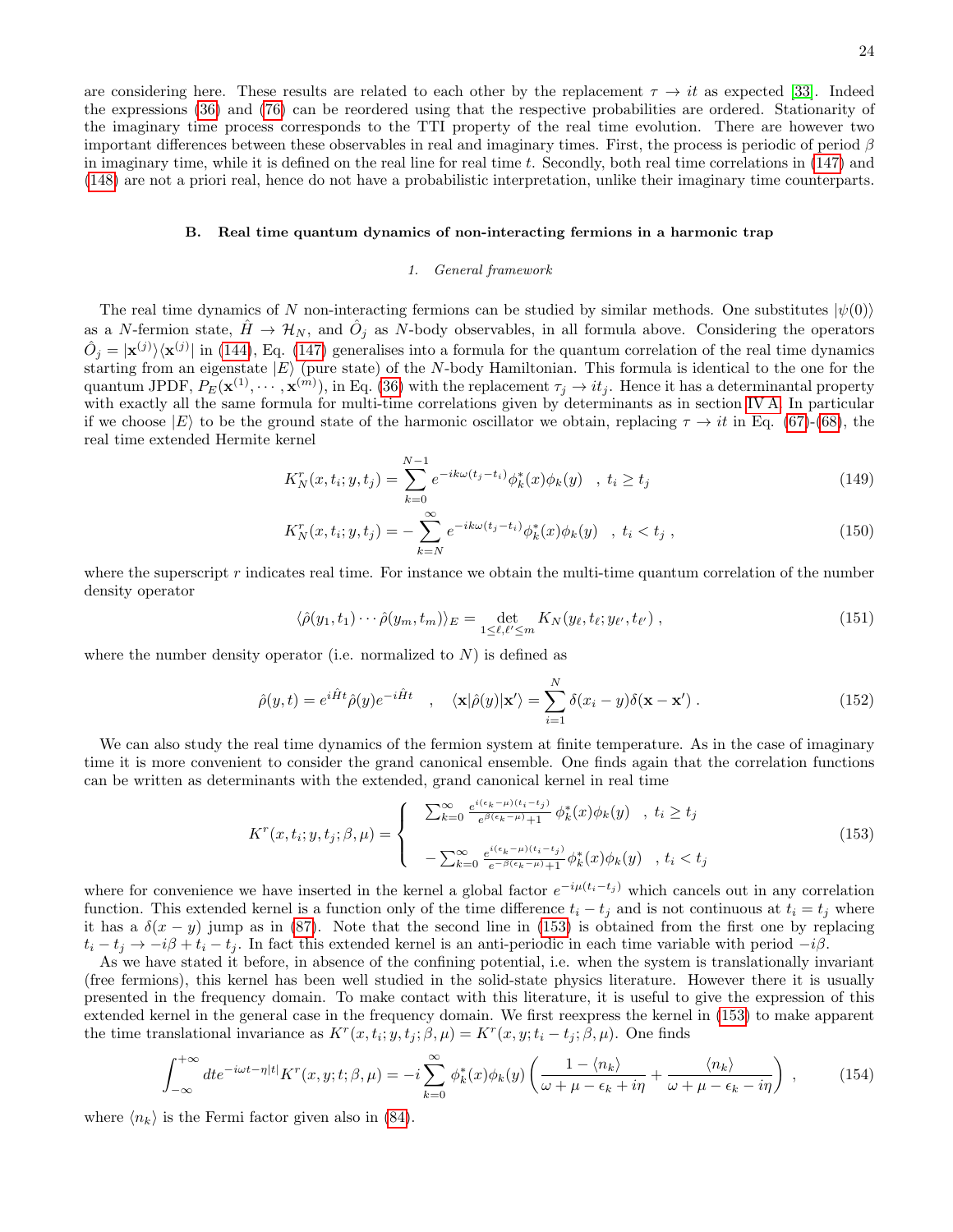#### <span id="page-24-0"></span>2. Real time dynamics at the edge

As an application let us consider the real time dynamics near the edge. We obtain that it is described by the real time extended edge kernel

$$
K^{r}(x,t_{i};y,t_{j};\beta,\mu) \simeq \frac{1}{w_{N}} \mathcal{K}_{b}^{\text{edge,r}}\left(\frac{x-x_{\text{edge}}}{w_{N}},\frac{y-x_{\text{edge}}}{w_{N}},(t_{i}-t_{j})\omega N^{1/3}\right)
$$
(155)

in terms of the finite temperature real time extended Airy kernel

<span id="page-24-2"></span>
$$
\mathcal{K}_{b}^{\text{edge,r}}(s,s',u) = \begin{cases}\n\int_{-\infty}^{+\infty} dv \frac{e^{-iuv}}{e^{-bv}+1} \text{Ai}(s+v) \text{Ai}(s'+v) = \tilde{\phi}_{b}(s,s',iu) & , u \ge 0 \\
-\int_{-\infty}^{+\infty} dv \frac{e^{-iuv}}{e^{bv}+1} \text{Ai}(s+v) \text{Ai}(s'+v) = -\phi_{b}(s,s',-iu) & , u < 0\n\end{cases}
$$
\n(156)

which is now defined for arbitrary real u. Note that these integrals are convergent. Recalling that we have defined  $\beta(\epsilon_k - \mu) = -bv$ , it is easy to see that the first line in [\(156\)](#page-24-2) corresponds to contributions from states below the Fermi surface and the second from states above the Fermi surface.

From this kernel we can calculate the density-density correlation at temperature T as

<span id="page-24-3"></span>
$$
\langle \hat{\rho}(x, t_1)\hat{\rho}(y, t_2) \rangle_T = \frac{1}{w_N^2} g_b^{\text{edge}} \left( \frac{x - x_{\text{edge}}}{w_N}, \frac{y - x_{\text{edge}}}{w_N}, (t_1 - t_2)\omega N^{1/3} \right) \tag{157}
$$

$$
g_b^{\text{edge}}(s, s', u) = \mathcal{K}_b^{\text{edge}, \mathbf{r}}(s, s, 0) \mathcal{K}_b^{\text{edge}, \mathbf{r}}(s', s', 0) - \mathcal{K}_b^{\text{edge}, \mathbf{r}}(s, s', u) \mathcal{K}_b^{\text{edge}, \mathbf{r}}(s, s', -u)
$$
(158)

$$
= \tilde{\phi}_b(s, s, 0)\tilde{\phi}_b(s', s', 0) + \tilde{\phi}_b(s, s', i\omega)\phi_b(s, s', i\omega) ,
$$
\n(159)

which is a complex and even function of u, the last line being true only for  $u > 0$ , and  $b = \omega N^{1/3}/T$  and  $\mathcal{K}_b^{\text{edge},r}(s, s', u)$ is given in [\(156\)](#page-24-2). Note that we can write the result in the frequency domain as

$$
\mathcal{K}_b^{\text{edge}, \mathbf{r}}(s, s', \omega) = \int du e^{-i u \omega - \eta |u|} \mathcal{K}_b^{\text{edge}, \mathbf{r}}(s, s', u) = -i \int_{-\infty}^{+\infty} dv \left[ \frac{\Phi_>(v)}{\omega + v + i\eta} + \frac{\Phi_<(v)}{\omega + v - i\eta} \right] \tag{160}
$$

$$
\Phi_{>}(v) = \frac{1}{e^{bv} + 1} \text{Ai}(s+v) \text{Ai}(s'+v) \quad , \quad \Phi_{<}(v) = \frac{1}{e^{-bv} + 1} \text{Ai}(s+v) \text{Ai}(s'+v) \tag{161}
$$

where  $\eta = 0^+$ , and the functions  $\Phi_{\leq}(v)$  and  $\Phi_{\geq}(v)$  correspond to contributions from below and above the Fermi surface, respectively.

# <span id="page-24-1"></span>3. Real time density-density correlation at the edge

Let us now analyze the behavior of the density-density correlation function. For  $u = 0$  one recovers the equal time equilibrium correlation  $g_b^{\text{edge}}(s, s', u = 0) = g_b^{\text{edge}}(s, s')$ , given below Eq. (133) in [\[29\]](#page-31-28), and which vanishes at coinciding points, i.e.,  $g_b^{\text{edge}}(s, s, u = 0) = 0$ . For  $u = 0^+$  one has

$$
g_b^{\text{edge}}(s, s', u = 0^+) = \mathcal{K}_b^{\text{edge}, \text{r}}(s, s', 0)\delta(s - s') . \tag{162}
$$

In the large time difference limit  $|t_2 - t_1| \to +\infty$  one expects that

$$
\langle \hat{\rho}(x,t_1)\hat{\rho}(y,t_2)\rangle_T \to \langle \hat{\rho}(x,t_1)\rangle_T \langle \hat{\rho}(y,t_2)\rangle_T = \rho_N(x)\rho_N(y) \tag{163}
$$

where we have used the fact that the single time expectation value of the density is time-independent. As shown in Eqs. (125)-(126) in [\[29\]](#page-31-28) it takes the scaling form near the edge

$$
\rho_N(x) = \frac{1}{w_N} F_{1,b} \left( \frac{x - x_{\text{edge}}}{w_N} \right) , \quad F_{1,b}(s) = \mathcal{K}_b^{\text{edge}}(s, s) = \mathcal{K}_b^{\text{edge}, \text{r}}(s, s, 0)
$$
\n(164)

where  $\mathcal{K}_{b}^{\text{edge},r}(s, s, u)$  is defined in [\(156\)](#page-24-2). It can be seen indeed in [\(158\)](#page-24-3)-[\(159\)](#page-24-3) that the second term decreases to zero as  $u \to \infty$  leading to

$$
\lim_{u \to \infty} g_b^{\text{edge}}(s, s', u) = \mathcal{K}_b^{\text{edge}, \mathbf{r}}(s, s, 0) \mathcal{K}_b^{\text{edge}, \mathbf{r}}(s', s', 0) \,. \tag{165}
$$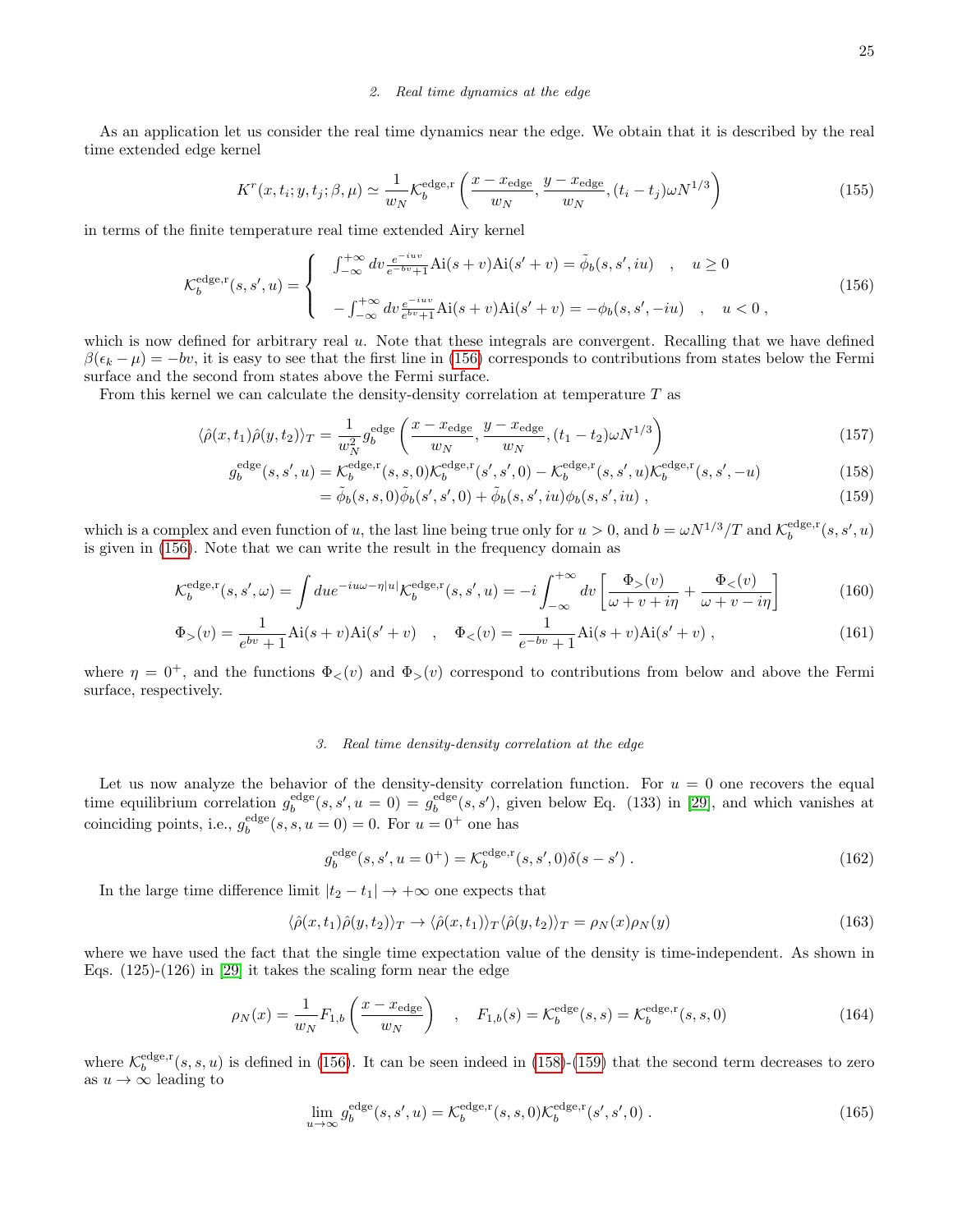

<span id="page-25-4"></span>FIG. 4. Plot of the modulus of the connected correlation scaling function at coinciding points  $g_b^{\text{edge},c}(s,s,u)$  for  $s=1.0$  as a function of u for  $b = 10$ . The solid line corresponds to the numerical evaluation of the exact formula given in Eq. [\(168\)](#page-25-0) while the dotted line corresponds to the asymptotic result [\(173\)](#page-25-1) valid for large u and large b with  $u \sim b$ .

We thus define the connected part of the density-density correlation

<span id="page-25-0"></span>
$$
\langle \hat{\rho}(x, t_1) \hat{\rho}(y, t_2) \rangle_T^c = \langle \hat{\rho}(x, t_1) \hat{\rho}(y, t_2) \rangle_T - \langle \hat{\rho}(x, t_1) \rangle_T \langle \hat{\rho}(y, t_2) \rangle_T \tag{166}
$$

$$
= \frac{1}{w_N^2} g_b^{\text{edge},c} \left( \frac{x - x_{\text{edge}}}{w_N}, \frac{y - x_{\text{edge}}}{w_N}, (t_1 - t_2) \omega N^{1/3} \right)
$$
(167)

$$
g_b^{\text{edge,c}}(s, s', u) = -\mathcal{K}_b^{\text{edge,r}}(s, s', u)\mathcal{K}_b^{\text{edge,r}}(s, s', -u) = \tilde{\phi}_b(s, s', iu)\phi_b(s, s', iu) \tag{168}
$$

We now study the low temperature scaling limit  $b \to +\infty$  and  $u \to +\infty$ , keeping the ratio  $u/b$  fixed. We will use the following relation

<span id="page-25-3"></span>
$$
\tilde{\phi}_b(s, s', iu) + \phi_b(s, s', iu) = \frac{1}{\sqrt{4\pi i u}} e^{-\frac{(s-s')^2}{4iu} - \frac{1}{2}iu(s+s') - i\frac{u^3}{12}} - 2i \int_{-\infty}^{+\infty} dv \frac{\sin(uv)}{e^{-bv} + 1} Ai(s+v) Ai(s'+v) . \tag{169}
$$

In this low temperature limit one easily shows that for  $u > 0$  and large  $u \sim b \to +\infty$  one has

<span id="page-25-2"></span>
$$
\int_{-\infty}^{+\infty} dv \frac{e^{-iuv}}{e^{-bv} + 1} \text{Ai}(s+v) \text{Ai}(s'+v) = \int_{-\infty}^{+\infty} dv \frac{i \sin(uv)}{e^{-bv} + 1} \text{Ai}(s+v) \text{Ai}(s'+v) \simeq -i \frac{\pi}{b \sinh(\frac{\pi u}{b})} \text{Ai}(s) \text{Ai}(s') \quad (170)
$$

This implies

$$
\tilde{\phi}_b(s, s', iu) \simeq -i\frac{\pi}{b\sinh(\frac{\pi u}{b})} \text{Ai}(s)\text{Ai}(s')
$$
\n(171)

$$
\phi_b(s, s', iu) \simeq \frac{1}{\sqrt{4\pi i u}} e^{-\frac{(s-s')^2}{4iu} - \frac{1}{2}iu(s+s') - i\frac{u^3}{12}} + \mathcal{O}\left(\frac{1}{b}, \frac{1}{u}\right) \tag{172}
$$

where we have used [\(170\)](#page-25-2) and in [\(169\)](#page-25-3) we can neglect the last term which is of order  $\mathcal{O}(1/b)$  or  $\mathcal{O}(1/u)$  as compared to the first term which is, in modulus, of order  $\mathcal{O}(1/\sqrt{u})$ . Putting together these two results, the connected part of the density-density correlation function is given by (for  $u > 0$ )

<span id="page-25-1"></span>
$$
g_b^{\text{edge},c}(s,s',u) \simeq -\sqrt{i\pi} \frac{\text{Ai}(s)\text{Ai}(s')}{2b\sinh(\frac{\pi u}{b})u^{1/2}} e^{-i\left(-\frac{(s-s')^2}{4u} + \frac{1}{2}u(s+s') + \frac{u^3}{12}\right)}.
$$
\n(173)

We note that the last term is the quantum Airy propagator which describes a particle in a linear potential, and we can interpret the Airy function factors as the amplitudes to create and destroy a hole respectively at  $s$  and  $s'$  (which then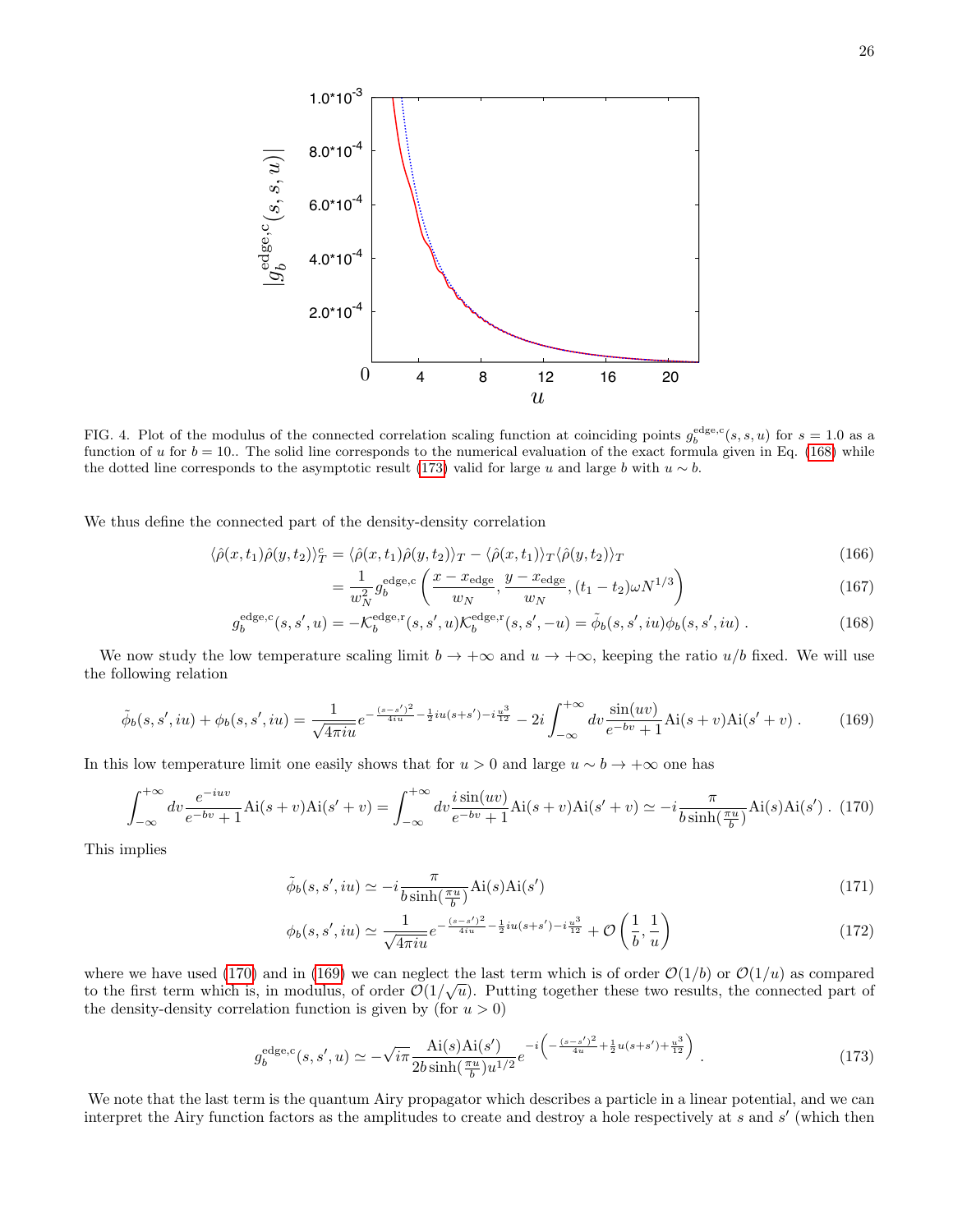27

propagates in a linear potential). In the zero temperature limit  $b \to +\infty$  the connected correlation scaling function decays algebraically as a function of time as

$$
g_b^{\text{edge,c}}(s, s', u) \simeq u^{-3/2} \,, \tag{174}
$$

while in the opposite limit  $u \gg b$  it decays exponentially as

$$
g_b^{\text{edge,c}}(s, s', u) \simeq u^{-1/2} \exp\left(-\frac{\pi u}{b}\right) \tag{175}
$$

In Fig. [4,](#page-25-4) we show a plot of the modulus of  $g_b^{\text{edge},c}(s,s,u)$  at coinciding point and as a function of u and compare it with the asymptotic result in Eq.  $(173)$ .

Let us compare this result at the edge with the result for free fermions (non-interacting fermions in the absence of a confining potential), at  $T = 0$  for simplicity [\[34,](#page-31-30) [35\]](#page-31-31). The real time Green's function (with the notations of the present paper)

$$
\int_{-\infty}^{+\infty} dx e^{-ikx} G_{\text{free}}^r(x, t; 0, 0) = \left(-\theta(k - k_F)\theta(-t) + \theta(k_F - k)\theta(t)\right) e^{i\frac{1}{2}k^2t} \tag{176}
$$

where  $k_F$  is the Fermi momentum. The connected density-density correlation function is given by the product

$$
\langle \hat{\rho}(x,t)\hat{\rho}(0,0)\rangle_{T=0,\text{free}}^c = -G_{\text{free}}^r(x,t;0,0)G_{\text{free}}^r(x,-t;0,0) \tag{177}
$$

One of the factors is the hole Green's function (involving integration below the Fermi level) which at large time behaves as

$$
\int_0^{k_F} \frac{dk}{2\pi} e^{-ik^2t} \sim \int_0^{+\infty} \frac{dk}{2\pi} e^{-ik^2t} \sim t^{-1/2} \,,\tag{178}
$$

while the other one is the particle Green's function (involving momentum integration above the Fermi level) which decays at large time as

$$
\int_{k_F}^{\infty} \frac{dk}{2\pi} e^{-ik^2t} \sim t^{-1} \,. \tag{179}
$$

Note that the same results can also be derived in the bulk, in presence of a confining potential from Eq.  $(69)$ . This is of course expected since deep inside the bulk the fermions do not feel the confining potential. Putting both factors together thus leads to an asymptotic  $t^{-3/2}$  real time decay of the connected density correlation both for free fermions and in the bulk of confined fermions. Although the exponent 3/2 is the same as the one obtained above in the case of the edge, the detailed mechanism seem different. Indeed at the edge the  $t^{-1/2}$  decay comes from the particle contribution (above the Fermi surface) while the  $t^{-1}$  decay comes from the hole contribution. Interestingly there seems to be a "role reversal", between the bulk and the edge, of the time decay.

#### <span id="page-26-0"></span>C. Joint measurements

Let us finish this section on real time dynamics by mentioning the problem of joint quantum measurements at different times. For simplicity let us focus on two measurements at two different times  $(m = 2)$ . We start with a single particle and perform successive measurements of its position at times  $t_1$  and  $t_2 > t_1$ . As is well known from the principles of quantum mechanics, the possible outcomes of the measurement of an observable  $\hat{O}$  in the quantum state  $|\psi\rangle$  are the eigenvalues  $\alpha$  of  $\hat{O}$ , obtained with respective probabilities  $||P_{\alpha}|\psi\rangle||^2$  where  $P_{\alpha}$  is the projector on the corresponding eigen-subspace  $\mathcal{E}_{\alpha}$ . Importantly, just after the measurement the new quantum state is  $P_{\alpha}|\psi\rangle$ . Hence we must introduce projectors associated to the observable. If we measure position and if the particle lives on a lattice the relevant projector is  $P_x = |x\rangle\langle x|$ . In the continuum one may consider instead a projector e.g. on an interval  $P_I = \int_{x \in I} dx |x\rangle\langle x|$ , which indeed statistfies  $P_I^2 = P_I$ . Given these preliminaries, we can now write the probability of the joint outcome of two successive measurements of the position as

<span id="page-26-1"></span>
$$
\text{Prob}(x_1 \in I_1, t_1; x_2 \in I_2, t_2) = \text{Tr}\left[P_{I_2}e^{-i\hat{H}(t_2 - t_1)}P_{I_1}e^{-i\hat{H}t_1}\hat{D}e^{i\hat{H}t_1}P_{I_1}e^{i\hat{H}(t_2 - t_1)}P_{I_2}\right] \tag{180}
$$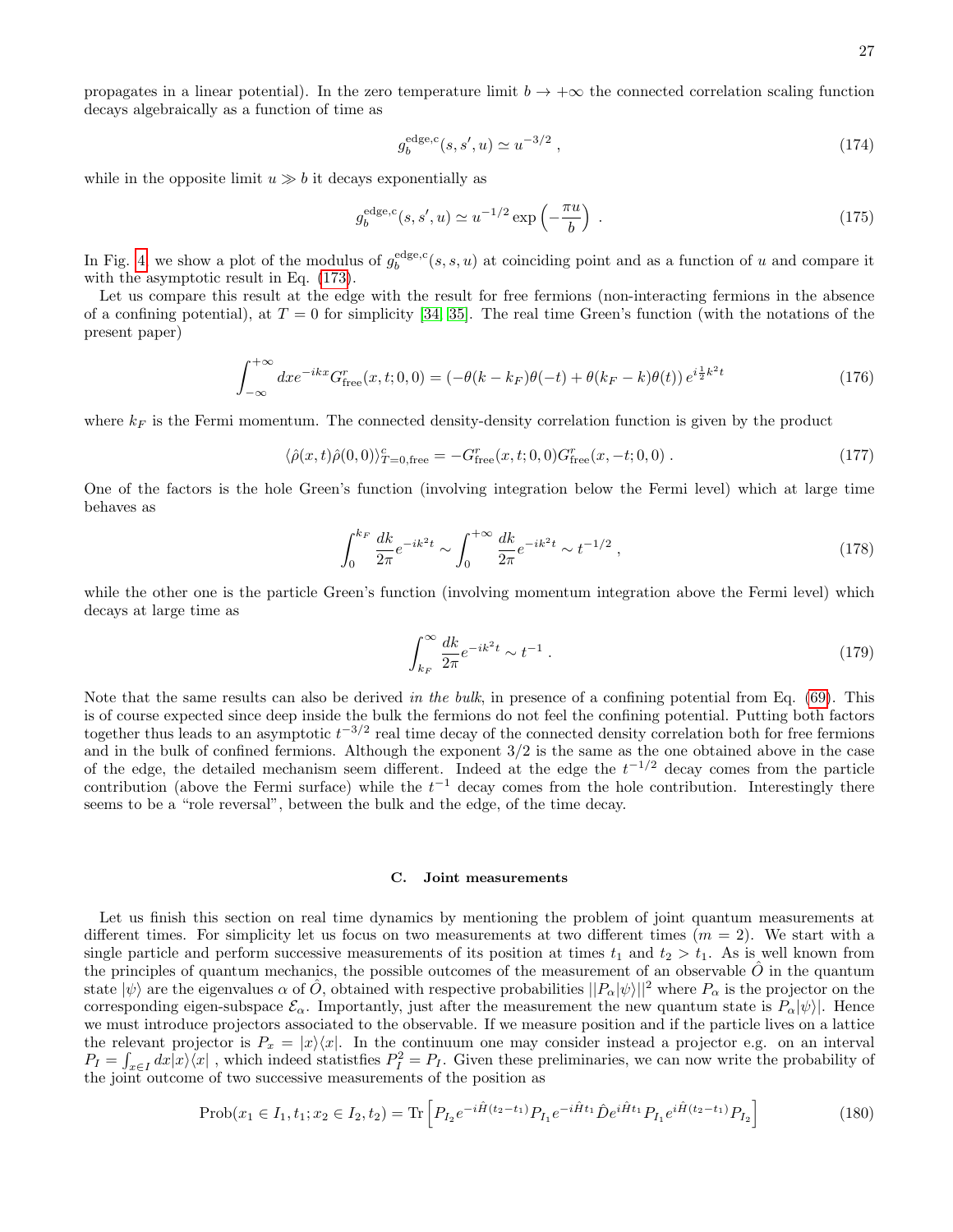where the last  $P_{I_2}$  on the left can be omitted thanks to cyclicity of the trace. In this formula  $\hat{D}$  is the initial density matrix, that is  $\hat{D} = |\psi(0)\rangle\langle\psi(0)|$  if one considers the evolution starting from a pure state, and  $\hat{D} = e^{-\beta \hat{H}}/Z(\beta)$  for the evolution in thermal equilibrium. If we work on a lattice we can write the same formula, with  $P(x_1, t_1; x_2, t_2)$  on the l.h.s. (the probability to observe  $x_1$  at  $t_1$  and then  $x_2$  at  $t_2$ ) and  $P_{I_i} = |x_j\rangle\langle x_j|, j = 1, 2$ .

The normalization of [\(180\)](#page-26-1) is subtle. Clearly setting  $I_1 = I_2 = \mathbb{R}$  yields unity, and setting either  $P_{I_1} = 1$  or  $P_{I_2} = 1$  yields the correct probabilities for a single measurement  $P(x_j, t_j) = \langle x_j | e^{-i\hat{H}t_j} \hat{D} e^{i\hat{H}t_j} | x_j \rangle$  Hence setting e.g.  $P_{I_1} = 1$  means that no measurement has been performed at time  $t_1$ . Going to the lattice case, we see that  $\sum_{x_2 \in \mathbb{Z}} P(x_1, t_1; x_2, t_2) = 1$ , but that  $\sum_{x_1 \in \mathbb{Z}} P(x_1, t_1; x_2, t_2) \neq 1$ . This is because by performing a measurement at time  $t_1$ , one perturbs the system (one projects its quantum state into one of the eigen-subspace associated to the observable) and, even if one does not read the outcome of the measurement, it is different from not performing the measurement.

Consider now the evolution from an energy eigenstate  $|E\rangle$ . We first evolve this state for a time  $t_1$ , perform the measurement at  $t_1$ , evolve further from time  $t_1$  to  $t_2$  and perform the measurement at  $t_2$ . The probability of the outcome is then

<span id="page-27-1"></span>
$$
\text{Prob}(x_1 \in I_1, t_1; x_2 \in I_2, t_2) = \int_{I_2} dx_2 \left| \langle x_2 | e^{-i\hat{H}(t_2 - t_1)} \int_{I_1} dx_1 | x_1 \rangle \langle x_1 | E \rangle \right|^2 \tag{181}
$$

$$
= \int_{I_1} dx_1 \int_{I_1} dx'_1 \int_{I_2} dx_2 \langle E | x_1 \rangle G(x_1, x_2; i(t_1 - t_2)) G(x_2, x'_1; i(t_2 - t_1)) \langle x'_1 | E \rangle \tag{182}
$$

in terms of the quantum propagator

$$
G(x, x_0; it) = \langle x | e^{-it\hat{H}} | x_0 \rangle = \sum_{k=0}^{+\infty} \phi_k(x) \phi_k^*(x_0) e^{-i\epsilon_k t} . \tag{183}
$$

Let us now discuss the case of N non-interacting fermions. The formula  $(182)$  extends to this case, replacing  $x_j \to \mathbf{x}^{(j)}$  the set of coordinates of the N fermions, and  $|E\rangle$  being the N-fermion energy eigenstate, where we use the notations of section [IV A.](#page-9-1) We can now compare the integrand in [\(182\)](#page-27-1) (with these replacements) with the formula [\(36\)](#page-9-2) and we see that it is equal to  $P_E(\mathbf{x}^{(1)}, \mathbf{x}^{(2)}, \mathbf{x}^{(3)} = \mathbf{x}^{(1)'} )$  for  $m = 3$  with the replacement  $\tau_2 - \tau_1 \rightarrow i(t_1 - t_2)$ and  $\tau_2 - \tau_3 \rightarrow i(t_2 - t_1)$ . Following the discussion in the section IVA we know that this quantity can be written as a determinant, see Eq. [\(47\)](#page-10-4), thanks to the Eynard-Mehta theorem. This shows that the EM theorem can also be a useful tool to analyze the probability of outcomes of quantum measurements in real time for N non-interacting fermions.

# <span id="page-27-0"></span>X. CONCLUSION

In conclusion, we have extended our previous works on the statics of one-dimensional trapped non-interacting fermions to the equilibrium dynamics. In imaginary time we have established an exact mapping between the quantum propagator of the fermions, and the transition probability of a set of  $N$  non-crossing classical Ornstein-Uhlenbeck processes. For fermions at thermal equilibrium at temperature  $T$ , we have shown that there exists a similar mapping, but the corresponding non-crossing Ornstein-Uhlenbeck processes are now periodic in time of period  $\beta = 1/T$ . We have unveiled an extended determinantal structure of the space time correlations in these two problems, based on an application of the Eynard-Mehta theorem of random matrix theory. Thanks to these properties, we were able to derive the precise universal form of the space-time correlation kernel at the edge of the trapped Fermi gas, at finite temperature. This is a non-trivial extension of the zero temperature result known previously. This also allowed us to introduce and study a new classical stochastic process, which we called the time-periodic Airy<sub>2</sub> process that describes the temporal evolution of the top path of  $N$  non-intersecting OU processes constrained to return to their initial position after a time period  $b \sim 1/T$ . The zero temperature version of this process, that is  $b \to +\infty$ , corresponds to the standard Airy<sub>2</sub> process known in the literature. We showed that the joint cumulative distribution function of the process at finite b can be expressed in terms of Fredholm determinants involving the extended edge kernel which we computed explicitly. Although our results were derived for the harmonic trapping potential, we argued that this extended edge kernel, as well as the associated periodic Airy<sub>2</sub> process are universal, i.e independent of the details of the trapping potential. This implies the corresponding universality for the classical non-intersecting diffusions in more general potentials.

The special case of the harmonic trapping potential has some additional interesting properties. For example in the fermion problem, the position and momentum variables play a symmetric role. Hence all the results obtained here for position variables, also hold for the momentum variables. For example we have shown that the (imaginary) time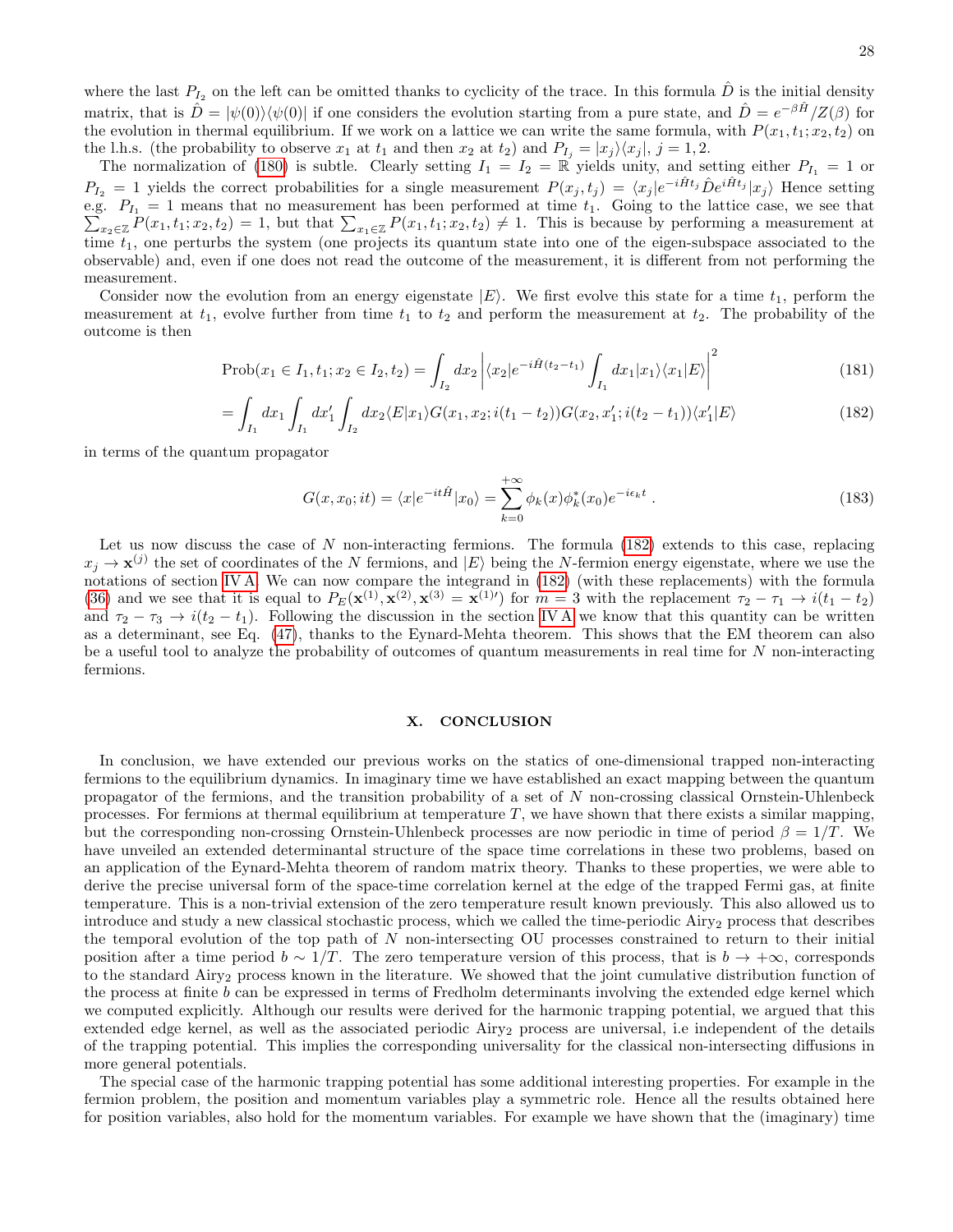As another application of our results, we have studied the real time quantum dynamics of the trapped fermions at the edge of the trapped Fermi gas. We have derived the scaling function of the dynamical density-density correlation, and obtained its large time asymptotic decay, found to be a power law  $t^{-3/2}$  at  $T=0$  and exponential at finite T.

The present work raises several interesting questions for future works. For instance, we can ask whether the periodic Airy<sup>2</sup> process introduced here will also appear in other problems of statistical physics or probability theory. This may not be too far-fetched given the fact that the standard  $Airy<sub>2</sub>$  process itself appears in many different contexts, such as in the large time limit of the  $(1+1)$ -dimensional KPZ growth models. In fact our previous results provide a tantalizing hint in that direction. Indeed in [\[27\]](#page-31-27) we showed that the PDF of the time-periodic  $Airy<sub>2</sub>$  process at a single point,  $\mathcal{A}_2^b(0)$ , coincides exactly (up to a convolution with a Gumbel distribution) with the height of the KPZ equation at time  $t_{KPZ}$  with droplet initial condition, with the correspondence  $t_{KPZ} = b^3$ . Whether these facts can be tied together is an open subject for future research.

#### <span id="page-28-0"></span>ACKNOWLEDGMENTS

We thank D. Bernard, A. Borodin and D. S. Dean for useful discussions.

# <span id="page-28-1"></span>Appendix A: Non-crossing OU paths, Dyson's Brownian motion and trapped fermions in imaginary time

In this appendix we first recall the relation between N non-crossing OU paths and the Dyson's Brownian motion. Then we establish a relation between the DBM and the quantum imaginary time propagator of N non-interacting fermions in a harmonic trap.

It is interesting to note that the transition probability  $P_{\text{OU}}^{(N)}$  of the non-crossing OU processes, defined in [\(23\)](#page-6-3), can be related to the propagator of the Dyson's Brownian motion (DBM) for the GUE. We recall that the DBM corresponds to considering a complex Hermitian  $N \times N$  matrix whose independent entries (both real and imaginary part) perform an OU process in time  $\tau$ . One can then show the N real eigenvalues  $x_i$ 's evolve with  $\tau$  via the Langevin equation [\[3,](#page-31-3) [16\]](#page-31-16)

$$
\frac{dx_i(\tau)}{d\tau} = -\mu_0 x_i(\tau) + \sum_{j \neq i} \frac{1}{x_i(\tau) - x_j(\tau)} + \eta_i(\tau),
$$
\n(A1)

where the  $\eta_i(\tau)$ 's are independent unit white noises. If the initial  $x_i$ 's are ordered, they keep the same order at all times automatically, i.e. they do not cross each other. Let us define the probability density  $P_{\text{DBM}}^{(N)}(x_1, \dots, x_N; \tau | y_1, \dots, y_N; 0)$ that the set of eigenvalues, starting initially from  $y_1 > y_2 > \cdots > y_N$  end up at  $x_1 > x_2 > \cdots > x_N$  at time  $\tau$  (which is normalized to unity if integrated over the  $x_i$  in this ordered sector). It is then easy to check that the DBM and the non-crossing OU process are related by (see for example Refs. [\[11,](#page-31-11) [49,](#page-32-11) [50\]](#page-32-12))

<span id="page-28-2"></span>
$$
P_{\text{DBM}}^{(N)}(x_1, \cdots, x_N; \tau | y_1, \cdots, y_N; 0) = \frac{\prod_{1 \le i < j \le N} (x_i - x_j)}{\prod_{1 \le i < j \le N} (y_i - y_j)} P_{\text{OU}}^{(N)}(x_1, \cdots, x_N; \tau | y_1, \cdots, y_N; 0) \tag{A2}
$$

To check that  $P_{\text{DBM}}^{(N)}$  is indeed normalized to unity, when integrated over the ordered sector of the  $x_i$ 's, we proceed as follows: we insert the exact form for  $P_{\text{OU}}^{(N)}$  from [\(23\)](#page-6-3), [\(20\)](#page-6-2) in [\(A2\)](#page-28-2). Then we note that the many-body ground state wave function is

<span id="page-28-3"></span>
$$
\psi_0(x_1, \cdots, x_N) = A_N \prod_{1 \le i < j \le N} (x_i - x_j) e^{-\frac{\mu_0}{2} \sum_{i=1}^N x_i^2},\tag{A3}
$$

where  $A_N$  is a normalization constant. Using the antisymmetry of the Slater determinants, we can extend the integration over the full space of the  $x_i$ 's and then use orthonormality of the eigenstates, leading to the expected normalization to unity.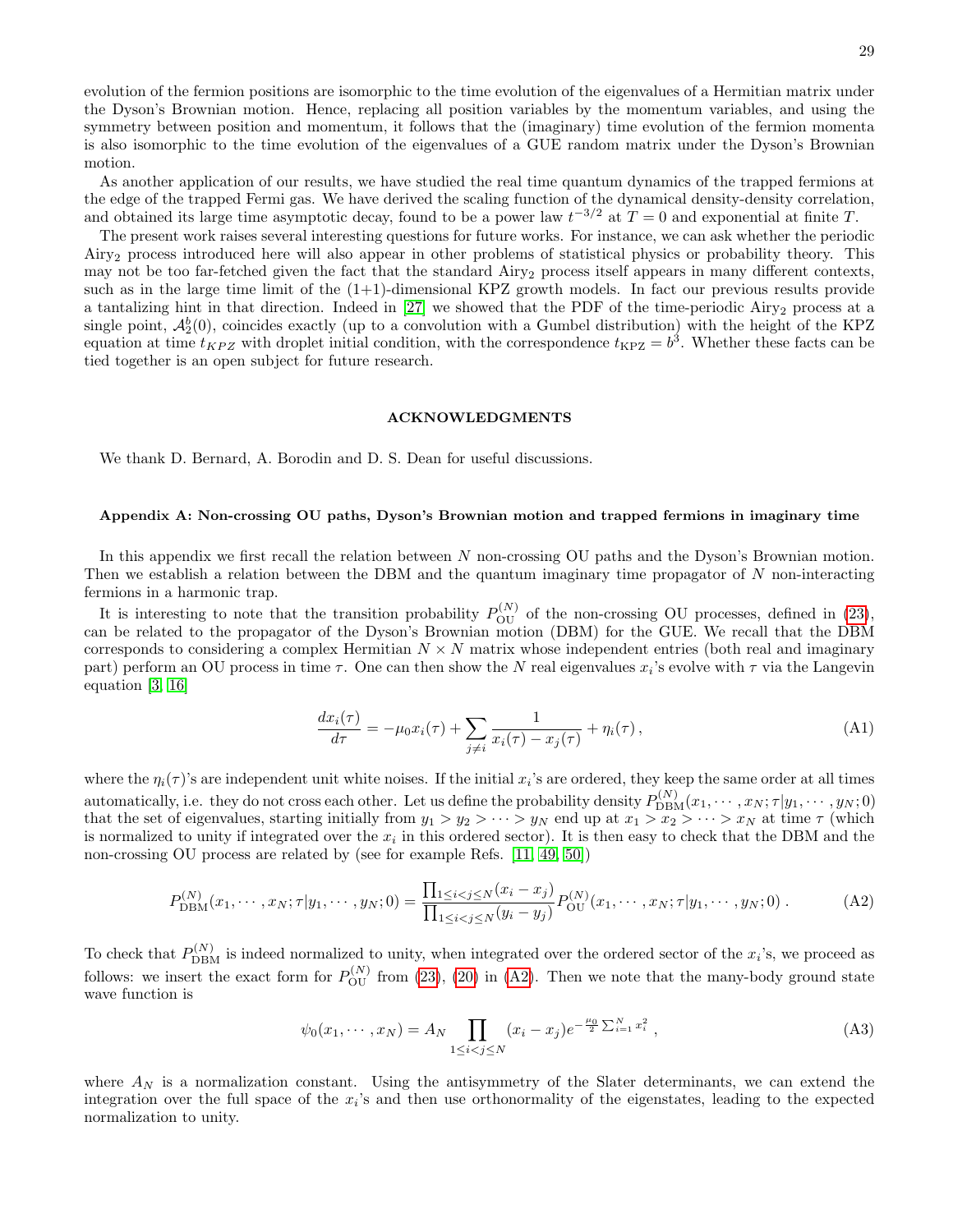In addition, using  $(A2)$  and  $(23)$ , we can also relate the DBM directly to the imaginary time evolution of fermions, as seen explicitly in the following relation [using [\(A3\)](#page-28-3)]

$$
P_{\text{DBM}}^{(N)}(x_1,\cdots,x_N;\tau|y_1,\cdots,y_N;0) = \frac{\psi_0(x_1,\cdots,x_N)}{\psi_0(y_1,\cdots,y_N)}\langle x_1,\cdots,x_N|e^{-\mathcal{H}_N\tau}|y_1,\cdots,y_N\rangle.
$$
 (A4)

This is a direct relation between the classical propagator of the eigenvalues of a complex Hermitian matrix, starting from arbitrary matrix entries, and the quantum propagator for the positions of the fermions. Note that in this relation the (imaginary) time dependent positions of the fermions are put in correspondence to the eigenvalues of the time dependent matrix evolving via the DBM.

#### <span id="page-29-0"></span>Appendix B: More on the time-periodic OU process

In this section we provide a prescription to construct a time-periodic OU process. Because of the periodicity constraint in the time direction it is not evident that this is a stochastic process evolving via a Markov rule local in time. We restrict here to a single particle for simplicity, though it can be generalized to N-particle system.

#### <span id="page-29-1"></span>1. Langevin equation local in time

Consider a single Brownian particle moving in a harmonic potential in one dimension following the Langevin equation [\(1\)](#page-2-6). If we now impose a constraint that this particle has to return to its initial position after a fixed time  $\beta$ (the OU bridge), can one write an effective Langevin equation, local in time, such that this condition is automatically satisfied by the evolution and that the process is generated with the correct statistical weight. This is indeed possible, as was shown in Ref. [\[51\]](#page-32-13), for a large class of constrained stochastic problems. In the case of the time-periodic OU process, the appropriate Langevin equation reads (see Eq. (26) in Ref. [\[51\]](#page-32-13))

$$
\frac{dx}{d\tau} = \mu_0 \frac{x_0 - x \cosh((\beta - \tau)\mu_0)}{\sinh((\beta - \tau)\mu_0)} + \eta(\tau) \quad , \quad x(0) = x_0 \; , \tag{B1}
$$

where  $\eta(\tau)$  is the unit white noise. This Langevin equation is such that if we run it with initial condition  $x(0) = x_0$ we obtain the process conditionned to return in  $x_0$  at time  $\beta$ . In addition to match with the one-time marginal distribution of the time-periodic OU process, we must choose the initial condition  $x_0$  with the measure  $P_T(x_0)$  given in Eq. [\(27\)](#page-7-3). This automatically generates the correct propagator for the time-periodic OU process.

#### <span id="page-29-2"></span>2. Identification as the stationary measure of a confined Edwards-Wilkinson model

Another method to generate the measure of the time-periodic OU process is as follows. Consider a single OU process evolving as [\(1\)](#page-2-6). The measure over the path  $x(\tau)$  can be written as

<span id="page-29-4"></span>
$$
\mathcal{P}[x(\tau)] \sim e^{-\frac{1}{2} \int_0^\beta d\tau \left[ (\frac{dx(\tau)}{d\tau} + \mu_0 x(\tau))^2 \right]} \sim e^{-\frac{1}{2} \int_0^\beta d\tau \left[ (\frac{dx(\tau)}{d\tau})^2 + \mu_0^2 x(\tau)^2 \right]} \ . \tag{B2}
$$

To obtain the second relation we have performed an integration by part and used the periodicity of the path  $x(\beta)$  =  $x(0)$ . One way to generate the measure over paths given in [\(B2\)](#page-29-4) is the following. We think of the path  $x(\tau)$  as a fluctuating field in "space"  $\tau$  with periodic boundary condition of period  $\beta$ . We now introduce an additional "time evolution" of a field  $x(\tau, s)$ , with periodicity  $\beta$  in the  $\tau$  variable, in a fictitious time s with evolution equation

$$
\partial_s x(\tau, s) = \partial_\tau^2 x(\tau, s) - \mu_0^2 x(\tau, s) + \xi(\tau, s)
$$
\n(B3)

where  $\xi(\tau, s)$  is a Gaussian white noise with zero mean and correlator  $\langle \xi(\tau_1, s_1)\xi(\tau_2, s_2)\rangle = 2\delta(\tau_1 - \tau_2)\delta(s_1 - s_2),$ periodic in space  $\tau$  with period  $\beta$ . It is easy to see that in the limit of large "time" s the measure of  $x(\tau, s)$  converges to an equilibrium measure given precisely by [\(B2\)](#page-29-4).

# <span id="page-29-3"></span>Appendix C: How to express  $P_E$  in [\(36\)](#page-9-2) using the Eynard-Mehta theorem

In this Appendix we provide some details on the derivation of the specific representation of the EM theorem as stated in the text in Eq. [\(47\)](#page-10-4). We follow the exposition of the theorem given in [\[44\]](#page-32-6) (section 7.4). The correspondence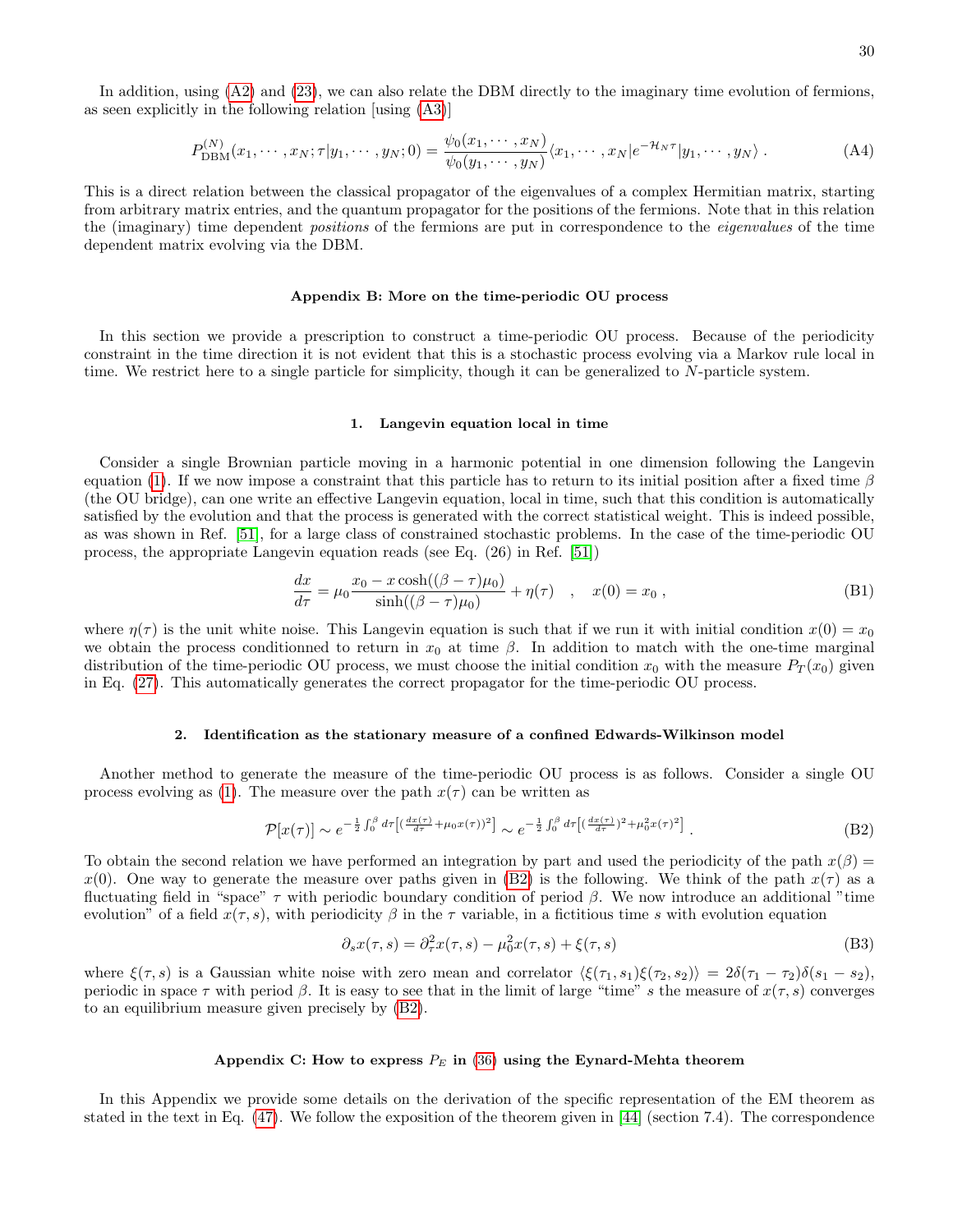of notations is as follows. The time slice index there  $k = 1, \dots, m$  is denoted  $\ell = 1, \dots, m$  here. The label of states n there, is called k here. The  $\phi_{k,n}(x)$  of [\[44\]](#page-32-6) are the same orthonormal basis  $\phi_k(x)$  as introduced here (which is independent of the index  $\ell$  since our Hamiltonian is time independent). Furthermore we have the correspondence between the notations of [\[44\]](#page-32-6) (on the left hand side below) and ours (right hand side) in section [IV A](#page-9-1)

$$
k \to \ell \quad , \quad n \to k \tag{C1}
$$

$$
c_{k,k+1;n} \to e^{-\epsilon_k(\tau_{\ell+1} - \tau_{\ell})}
$$
\n(C2)

$$
\sigma_k(X) \to \det_{1 \le i,j \le N} \phi_i(x_j) \tag{C3}
$$

$$
v_{k,k+1}(x,y) \to G(x,\tau_{\ell+1}|y,\tau_{\ell})
$$
\n(C4)

where  $G(x, \tau_{\ell+1}|y, \tau_{\ell})$  is defined in [\(32\)](#page-8-4).

The transition probability of the Markov process defined in [\[44\]](#page-32-6) (in their notations, and using superscripts for different times)

<span id="page-30-2"></span>
$$
\text{Prob}(X^{(1)}, \dots, X^{(m)}) = \frac{\det \phi_i(x_j^{(1)}) \det v_{1,2}(x_i^{(1)}, x_j^{(2)}) \cdots \det v_{m-1,m}(x_i^{(m-1)}, x_j^{m}) \det \phi_i(x_j^{(m)})}{\prod_{k=0}^{N-1} e^{-\epsilon_k(\tau_m - \tau_1)}}
$$
(C5)

where, here, det stands for  $\det_{1 \leq i,j \leq N}$  and in [\[44\]](#page-32-6) all  $X^{(\ell)}$  are ordered  $x_1^{(\ell)} < \ldots < x_m^{(\ell)}$  (here they are denoted  $\mathbf{x}^{(\ell)}$ ) and are not necessarily ordered). Hence one can check that our quantum probability [\(36\)](#page-9-2), in one given sector ordered in all the  $X^{(\ell)}$  reads

$$
P_E(\mathbf{x}^{(1)}, \cdots, \mathbf{x}^{(m)}) = \frac{1}{N!^m} \text{Prob}(X^{(1)}, \cdots, X^{(m)})
$$
(C6)

which is consistent with the normalizations (unordered one here, ordered one in [\[44\]](#page-32-6)). Note that this correspondence, as stated above, gives directly the result when  $|E\rangle$  is the ground state. However it is easily extendable to any Nfermion eigenstate  $|E\rangle$  of  $\mathcal{H}_N$  parameterized by a set of occupation numbers  $n_k = 0, 1$ , such that  $\sum_k n_k = N$ . Indeed, one can just relabel the single particle states  $\phi_{a,b}(x)$  of [\[44\]](#page-32-6) so that the N occupied ones (with  $n_k = 1$ ) correspond to the labels  $b = 0, \dots, N-1$  (and in that case the denominator in Eq. [\(C5\)](#page-30-2) changes to  $\prod_{k=0}^{\infty} e^{-n_k \epsilon_k (\tau_m - \tau_1)}$ ). This leads to the statement of the EM theorem in terms of occupation numbers as given in Eq.  $(47)$  in the text. Finally note that [\[44\]](#page-32-6) focuses for simplicity on position variables  $x_j^{(\ell)}$  on a discrete lattice, but is straightforward to extend it to continuous space  $x_j^{(\ell)} \in \mathbb{R}$  and considering probability densities instead of probability at a discrete site.

#### <span id="page-30-0"></span>Appendix D: Self-reproducibility of the extended kernel

It is interesting to note the following self-reproducibility property of the extended kernel defined in Eqs. [\(48\)](#page-10-3)-[\(49\)](#page-10-3). Using the orthonormality of the wave functions, and the fact that  $n_k^2 = n_k$  for fermion occupation numbers, we find

$$
\int dy K(x,\tau;y,\tau';\{n_k\})K(y,\tau';z,\tau'';\{n_k\}) = \eta_{\tau,\tau',\tau''}K(x,\tau;z,\tau'';\{n_k\})
$$
\n(D1)

with

$$
\eta_{\tau \ge \tau'} \ge \tau'' = +1 \quad , \quad \eta_{\tau'' > \tau'} > \tau = -1 \tag{D2}
$$

and  $\eta_{\tau,\tau',\tau''}=0$  in all other cases.

#### <span id="page-30-1"></span>Appendix E: Determinantal form of general correlation functions

In the text we have defined multi-time correlations involving a single particle at each time slice, i.e. the spatiotemporal correlation of the fermion density, in Eqs. [\(50\)](#page-11-2)-[\(51\)](#page-11-3). Here we define more general correlation functions, involving arbitrary number  $\ell_j$  of fermions in each time slice  $\tau_j$ ,  $j = 1, \dots, m$ , and give a determinantal expression for such a correlation. For  $\tau_1 < \cdots < \tau_m$  one defines the correlation function in a fixed eigenstate  $|E\rangle$  of the N-body Hamiltonian, labeled by a set of occupation numbers  $\{n_k\}$ 

$$
\hat{R}_{\ell_1,\ldots\ell_m}(\{x_1^{(1)},\tau_1;\cdots;x_{\ell_1}^{(1)},\tau_1\},\cdots,\{x_1^{(m)},\tau_m,\cdots,x_{\ell_m}^{(m)},\tau_m\})
$$
(E1)

$$
:= \prod_{k=1}^{m} \frac{N!}{(N - n_{\ell_k})!} \int \prod_{k=1}^{m} \prod_{i=\ell_k+1}^{N} dx_i^{(k)} P_E(\mathbf{x}^{(1)}, \cdots, \mathbf{x}^{(m)})
$$
(E2)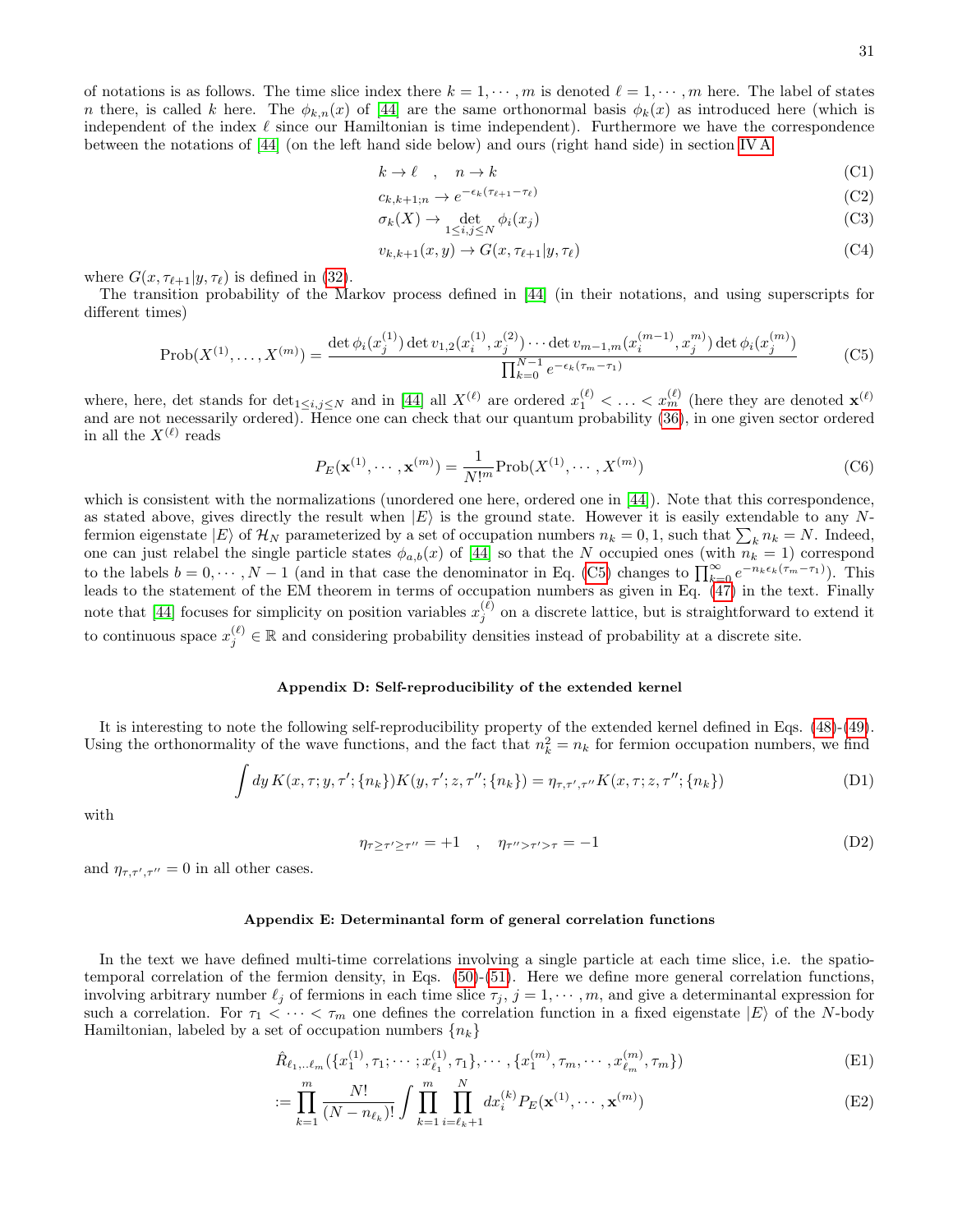where  $P_E$  is given in [\(36\)](#page-9-2). The Eynard-Mehta theorem implies that it is given by

$$
\hat{R}_{\ell_1,\cdots,\ell_m}(\{x_1^{(1)},\tau_1;\cdots;x_{\ell_1}^{(1)},\tau_1\},\cdots,\{x_1^{(m)},\tau_1;\cdots;x_{\ell_m}^{(m)},\tau_m\})
$$
(E3)

<span id="page-31-0"></span>
$$
= \det_{1 \le p,q \le m, 1 \le i \le \ell_p, 1 \le j \le \ell_q} K(x_i^{(p)}, \tau_p; x_j^{(q)}, \tau_q; \{n_k\}) ). \tag{E4}
$$

- <span id="page-31-1"></span>[1] M. Prähofer, H. Spohn, *Scale Invariance of the PNG Droplet and the Airy Process*, J. Stat. Phys., 108, 1071 (2002).
- <span id="page-31-2"></span>[2] K. Johansson, *Discrete polynuclear growth and determinantal processes*, Comm. Math. Phys. **242**, 277 (2003).
- <span id="page-31-3"></span>[3] F. J. Dyson, A Brownian-motion model for the eigenvalues of a random matrix, J. Math. Phys. 3, 1191 (1962).
- <span id="page-31-4"></span>[4] C. Tracy, H. Widom, Nonintersecting Brownian excursions, Ann. Appl. Probab. 17, 953 (2007).
- <span id="page-31-5"></span>[5] I. Corwin, A. Hammond, Brownian Gibbs property for Airy line ensembles, Invent. Math. 195, 441 (2014).
- <span id="page-31-6"></span>[6] P. L. Ferrari, H. Spohn, Random growth models, in The Oxford Handbook of Random Matrix Theory, edited by G. Akemann, J. Baik, Ph. di Francesco, (Oxford University Press, Oxford, 2011).
- <span id="page-31-7"></span>[7] K. Johansson, *The arctic circle boundary and the Airy process*, Ann. Probab. **33**, 1 (2005).
- <span id="page-31-8"></span>[8] P. L. Ferrari, The universal Airy<sub>1</sub> and Airy<sub>2</sub> processes in the Totally Asymmetric Simple Exclusion Process, in Proceedings Integrable Systems and Random Matrices: In Honor of Percy Deift, Contemporary Mathematics 458, 321 (2008).
- <span id="page-31-9"></span>[9] I. Corwin, A. Hammond, KPZ line ensembles, [arXiv:1312.2600,](http://arxiv.org/abs/1312.2600) to appear in Probab. Their. and Related Fields.
- <span id="page-31-10"></span>[10] J. Quastel, D. Remenik, Airy processes and variational problems. In Topics in Percolative and Disordered Systems Springer Proc. Math. Stat. 69 121171. Springer, New York (2014).
- <span id="page-31-11"></span>[11] J. Baik, P. Deift, T. Suidan, Combinatorics and Random Matrix theory, AMS 172, (2016).
- <span id="page-31-12"></span>[12] H. Risken, The Fokker-Planck equation, Springer series in synergetics, vol. 18 (Springer, Berlin, NY) 1984.
- <span id="page-31-13"></span>[13] Note that the bridge condition is not strictly necessary here. What is needed is to consider a very long OU path (infinite from  $]-\infty, +\infty[$  in the limit) and ask about the PDF that it passes by x. In that limit, any (reasonable) boundary condition will produce the same stationary measure  $(4)$ . The same statement holds for the N non-crossing path problem, see below.
- <span id="page-31-14"></span>[14] S. Karlin, J. McGregor, Coincidence probabilities, Pacific J. Math. 9, 1141 (1959).
- <span id="page-31-15"></span>[15] A. J. Bray, K. Winkler, *Vicious walkers in a potential*, J. Phys. A: Math. Gen. **37**, 5493 (2004).
- <span id="page-31-16"></span>[16] M. L. Mehta, Random Matrices (Academic Press, Boston, 1991).
- <span id="page-31-17"></span>[17] G. Schehr, S. N. Majumdar, A. Comtet, J. Randon-Furling, Exact distribution of the maximal height of p vicious walkers, Phys. Rev. Lett. 101, 150601 (2008).
- [18] N. Kobayashi, M. Izumi, M. Katori, Maximum distributions of bridges of non-colliding Brownian paths, Phys. Rev. E 78, 051102 (2008).
- [19] P. J. Forrester, S. N. Majumdar, G. Schehr, Non-intersecting Brownian walkers and Yang-Mills theory on the sphere, Nucl.Phys. B 844, 500 (2011).
- <span id="page-31-18"></span>[20] G. Schehr, S. N. Majumdar, A. Comtet, P. J. Forrester, Reunion probability of N vicious walkers: typical and large fluctuations for large  $N$ , J. Stat. Phys. **150**, 491 (2013).
- <span id="page-31-19"></span>[21] I. Corwin, The Kardar-Parisi-Zhang equation and universality class, Rand. Mat.: Theo. Appl. 1, 1130001 (2012).
- <span id="page-31-20"></span>[22] T. Kriecherbauer, J. Krug, A pedestrian's view on interacting particle systems, KPZ universality, and random matrices, J. Phys. A: Math. Theor. 43, 403001 (2010).
- <span id="page-31-21"></span>[23] C. A. Tracy, H. Widom, Level-spacing distributions and the Airy kernel, Commun. Math. Phys., 159, 151 (1994).
- <span id="page-31-22"></span>[24] M. Adler, P. van Moerbeke, *PDEs for the joint distributions of the Dyson, Airy and Sine processes*, Ann. Probab. **33**, 1326 (2004).
- <span id="page-31-23"></span>[25] R. Marino, S. N. Majumdar, G. Schehr, P. Vivo, Phase transitions and edge scaling of number variance in Gaussian random matrices, Phys. Rev. Lett. 112, 254101 (2014).
- [26] R. Marino, S. N. Majumdar, G. Schehr, P. Vivo, Number statistics for β-ensembles of random matrices: applications to trapped fermions at zero temperature, Phys. Rev. E  $94$ , 032115 (2016).
- <span id="page-31-27"></span>[27] D. S. Dean, P. Le Doussal, S. N. Majumdar, G. Schehr, Finite temperature free fermions and the Kardar-Parisi-Zhang equation at finite time, Phys. Rev. Lett. 114, 110402 (2015).
- [28] D. S. Dean, P. Le Doussal, S. N. Majumdar, G. Schehr, Universal ground state properties of free fermions in a d-dimensional trap, Europhys. Lett. 112, 60001 (2015).
- <span id="page-31-28"></span>[29] D. S. Dean, P. Le Doussal, S. N. Majumdar, G. Schehr, Non-interacting fermions at finite temperature in a d-dimensional trap: universal correlations, [arXiv:1609.04366,](http://arxiv.org/abs/1609.04366) Phys. Rev. A. 94 063622 (2016).
- <span id="page-31-24"></span>[30] D. S. Dean, P. Le Doussal, S. N. Majumdar, G. Schehr, Statistics of the maximal distance and momentum in a trapped Fermi gas at low temperature, preprint [arXiv:1612.03954.](http://arxiv.org/abs/1612.03954)
- <span id="page-31-25"></span>[31] V. Eisler, Universality in the full counting statistics of trapped fermions, Phys. Rev. Lett. 111, 080402 (2013).
- <span id="page-31-26"></span>[32] I. P. Castillo, Spectral order statistics of Gaussian random matrices: large deviations for trapped fermions and associated phase transitions Phys. Rev. E 90, 040102 (2014).
- <span id="page-31-29"></span>[33] A. L. Fetter, J. D. Walecka, *Quantum Theory of Many-Particle Systems*, (McGraw-Hill, 1971)
- <span id="page-31-30"></span>[34] T. Giamarchi, Quantum Physics in One Dimension, Oxford Clarendon Press (2004).
- <span id="page-31-31"></span>[35] R.G. Pereira, Long time correlations of nonlinear Luttinger liquid, Int. J. Mod. Phys. B 26, 1244008 (2012)